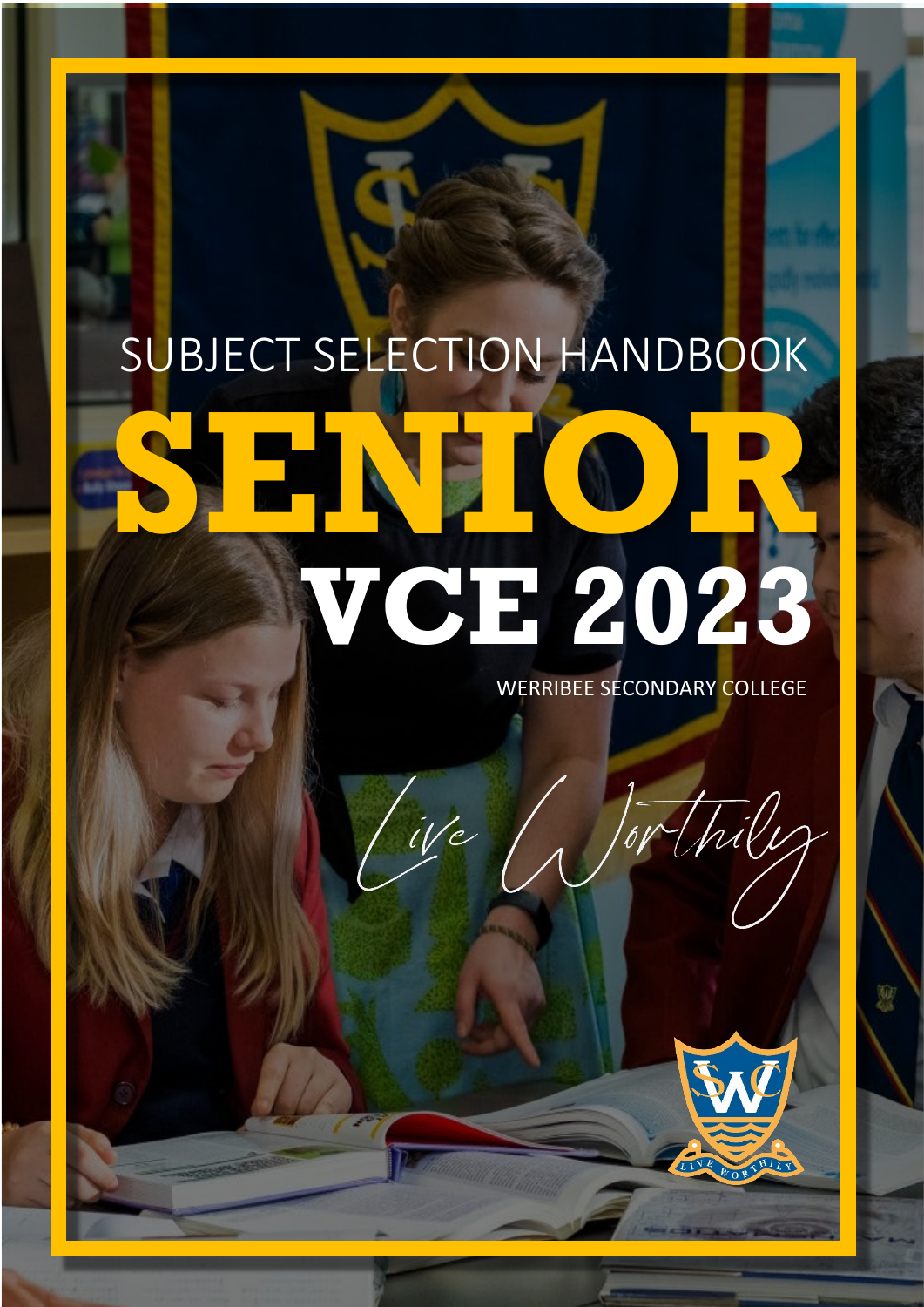

### OUR MOTTO

Live worthily.

### OUR VISION

Werribee Secondary College is a leader in international education in the Victorian state education system. We implement the best quality educational practices evident throughout Australia and internationally. The Werribee Secondary College community "lives worthily".

We are adaptable life-long learners, who are confident, creative and resilient individuals, empowered to shape the world in which we live.

### OUR MISSION

At Werribee Secondary College we strive for success in students' chosen endeavours.

The College community provides a safe and caring environment where each student is valued. We celebrate achievements, success and growth for all students. Our programs equip students with the skills, knowledge and attitudes needed for the dynamic world after secondary education.

College leaders, teachers and support staff adopt evidence-based best practice to generate a progressive 21st century educational setting. We enhance learning and develop digital literacy through the purposeful use of emerging technology. With a focus on realising optimal outcomes for learners, staff commit to continuous improvement through ongoing targeted professional development, peer collaboration and reflection.

At Werribee Secondary College we nurture the values of respect, cooperation, honesty, integrity, confidence, perseverance, resilience and responsibility. Driven by these ideals, the College community embraces cultural and social diversity. Students develop a strong sense of personal identity and global citizenship, enabling different cultural groups to interact, learn from each other and grow together.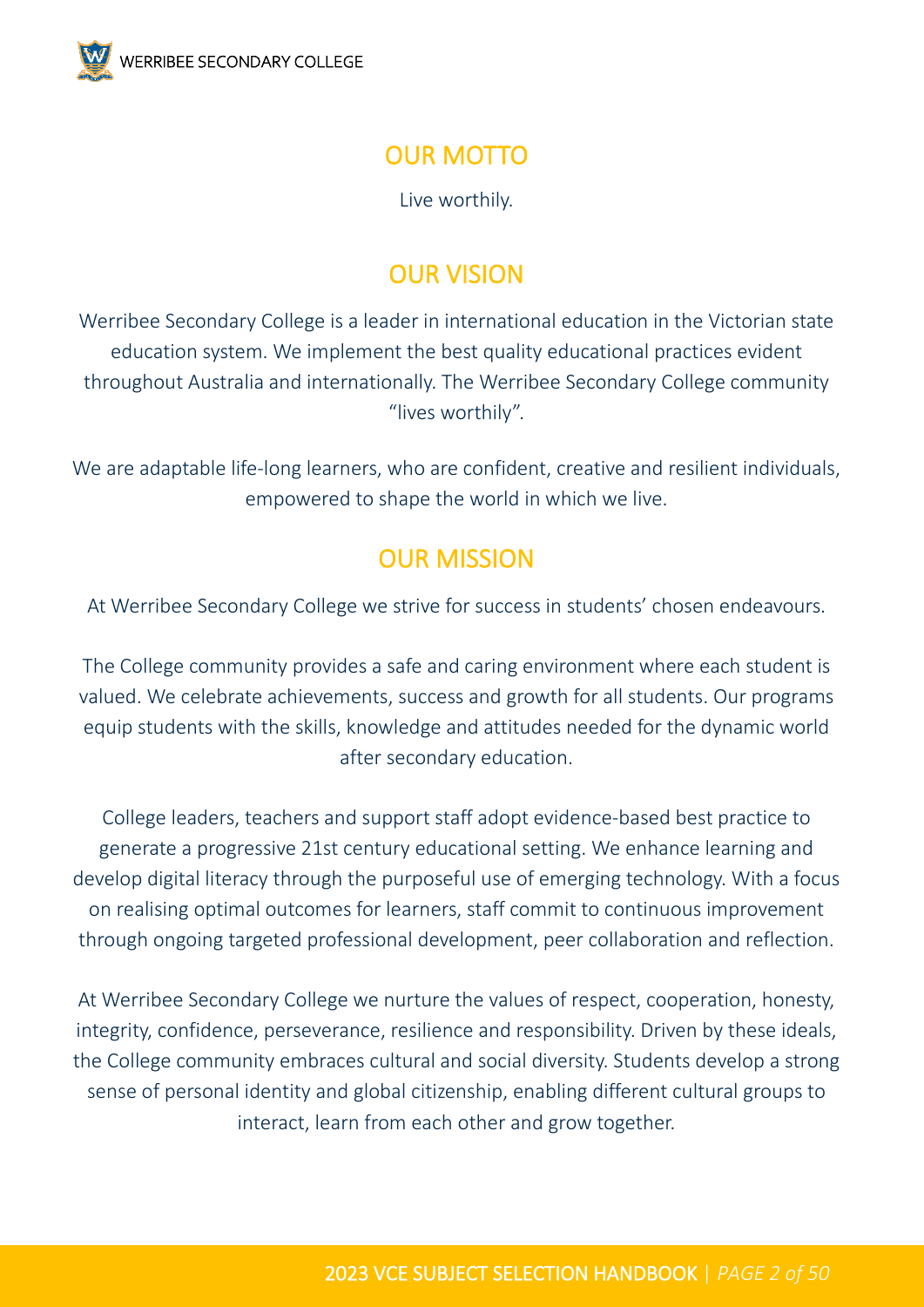

Dear Student and Parents,

This is an exciting time for students as they approach the end of their secondary schooling and plan for their life after Werribee Secondary College.

There are many options for both parents and students to consider in choosing the right pathway. Our students have the choice of three certificates:

- **International Baccalaureate Diploma Programme (IBDP)**
- **Victorian Certificate of Education (VCE)**
- **\* Victorian Certificate of Education (VCE) (VM & VPC) Vocational Major and Victorian Pathways Certificate** *(\*New in 2023: refer to following page for further details)*

We encourage families to discuss the pathway that is best. We ask that you consider the following when making pathway decisions:

- **What your child enjoys**
- **What he/she would like to do in the future**
- **What they are good at**

Students have been involved in a number of information sessions about each of the certificates and will also be completing information sessions about individual subjects over the coming weeks. We hope that this will allow students to make informed decisions about the certificate they would prefer to undertake over the next couple of years. All students have the choice of which pathway is best to meet their goals. They will go through a course counselling process where they can discuss the direction they wish to pursue in the future.

Students will be given advice about Vocational Education and Training (VET), prerequisites, subjects and ATAR's. There are many areas that are taken into account by the Middle and Senior School's when supporting the student as they make realistic pathway choices. These include, but are not limited to the areas mentioned above and the following:

- **Academic progress in Year 10**
- **Work and study habits**
- **Goals**
- **Prerequisites required for tertiary courses**

The transition from Middle School to Senior School and from Year 11 to Year 12, can be an anxious time for both students and parents. We encourage students and parents to actively communicate with a member of the Senior School office should any issues or concerns arise, so that we can provide a source of support and guidance for students in their attempt to maximize their learning outcomes and achieve their preferred pathway.

The Senior School office is not the only place students and parents can get support, they can also speak with the wellbeing team, IB Coordinator and the Careers Office. You will find all the staff very approachable and happy to help.

We look forward to working with you.

#### *- Senior School Team*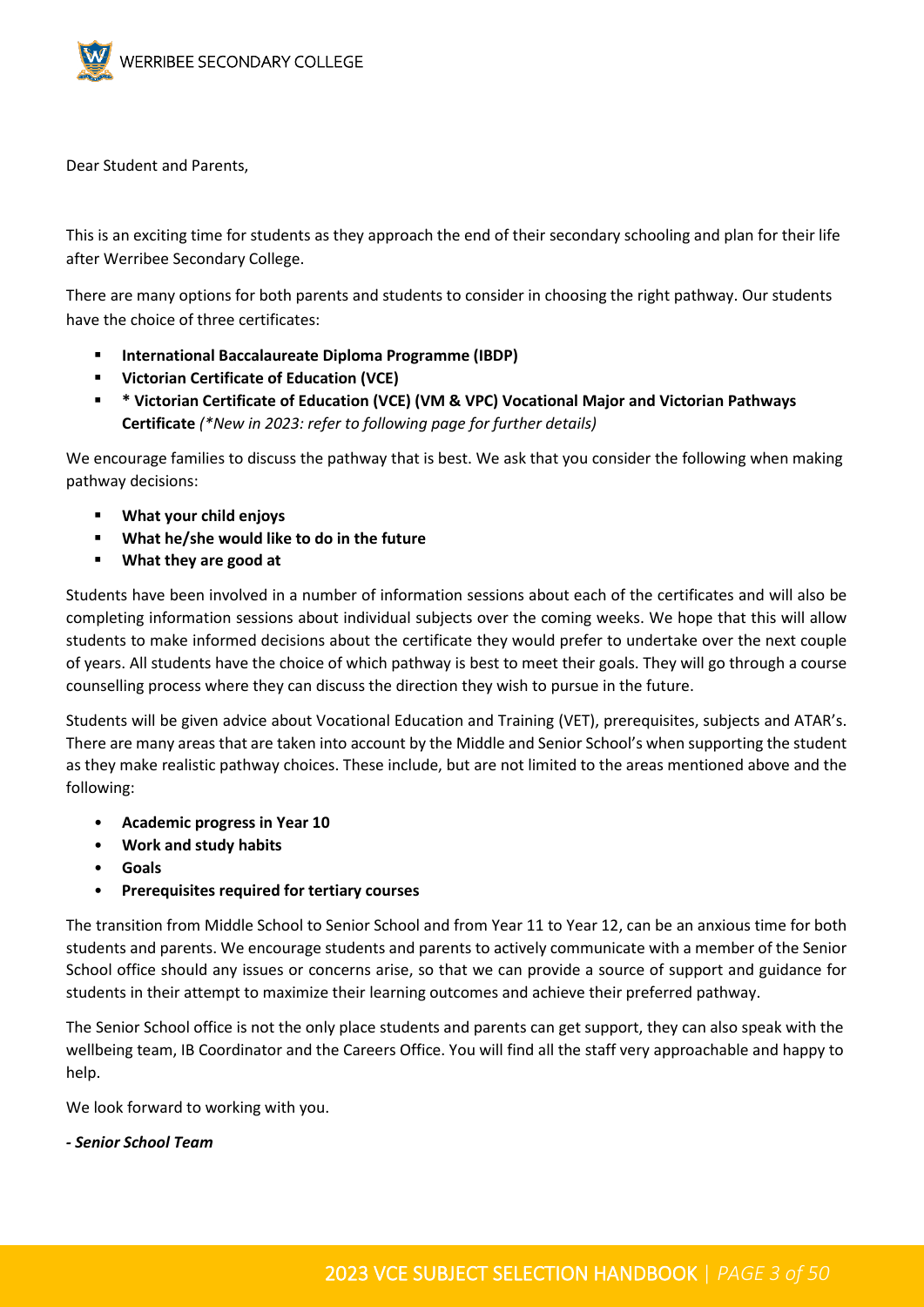

### <span id="page-3-0"></span>SENIOR SECONDARY CERTIFICATE REFORM: COMMENCING 2023

#### *REFER TO THE VM/VPC HANDBOOK FOR FURTHER INFORMATION REGARDING THESE OPTIONS.*

Victoria is moving to a new integrated senior secondary certificate that will bring together our two senior secondary certificates, the Victorian Certificate of Education (VCE) and Victorian Certificate of Applied Learning (VCAL).

This will give all students the learning opportunities to develop the skills and capabilities needed to succeed in further education, work and life.

From 2023, enrolment options for Year 11 and 12 students will include:

- the Victorian Certificate of Education (VCE)
- the Victorian Certificate of Education Vocational Major (VCE VM)
- the Victorian Pathways Certificate (VPC).

A fully integrated VCE will be implemented from 2025.

#### **NEW: VCE VOCATIONAL MAJOR**

The VCE Vocational Major is a 2-year vocational and applied learning program within the VCE. The program aims to equip students with the skills, knowledge, confidence and agency needed to prepare for the world of work and further education and training.

The VCE Vocational Major will prepare students to transition successfully into apprenticeships, traineeships, further education and training, directly into employment or future university.

The VCE Vocational Major will support students to develop both academic and practical skills. It employs a more diverse range of assessment strategies rather than exams, alleviating some of the pressure that students face when considering the VCE.

#### **NEW: VPC VICTORIAN PATHWAYS CERTIFICATE**

The VPC is an inclusive Year 11 and 12 certificate that will meet the needs of the minority of students not able, or ready to complete a certificate at the VCE level.

The VPC provides students with a standards-based certificate and will provide opportunities to progress to the VCE, including the VCE Vocational Major. It will provide an enriched curriculum and excellent support for students to develop the skills, capabilities and qualities for success in personal and civic life.

The VPC will replace Foundation VCAL from 2023.

The VPC will support students to transition to the VCE Vocational Major, entry level VET or employment.

The VPC has been developed to be flexible, without a mandated period in which a student must complete the certificate. This allows students to complete it in a timeframe that suits their capability.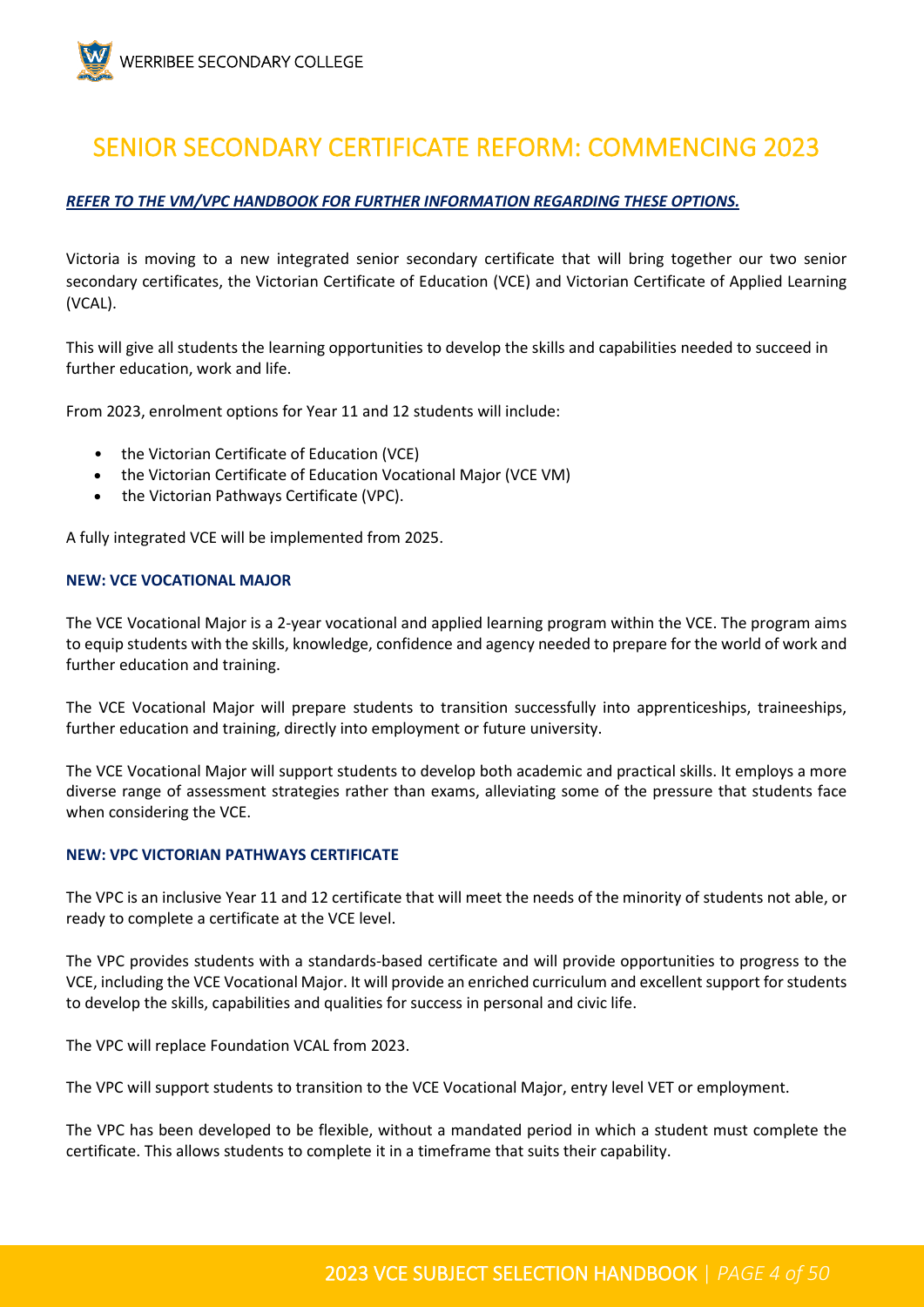# **CONTENTS**

<span id="page-4-0"></span>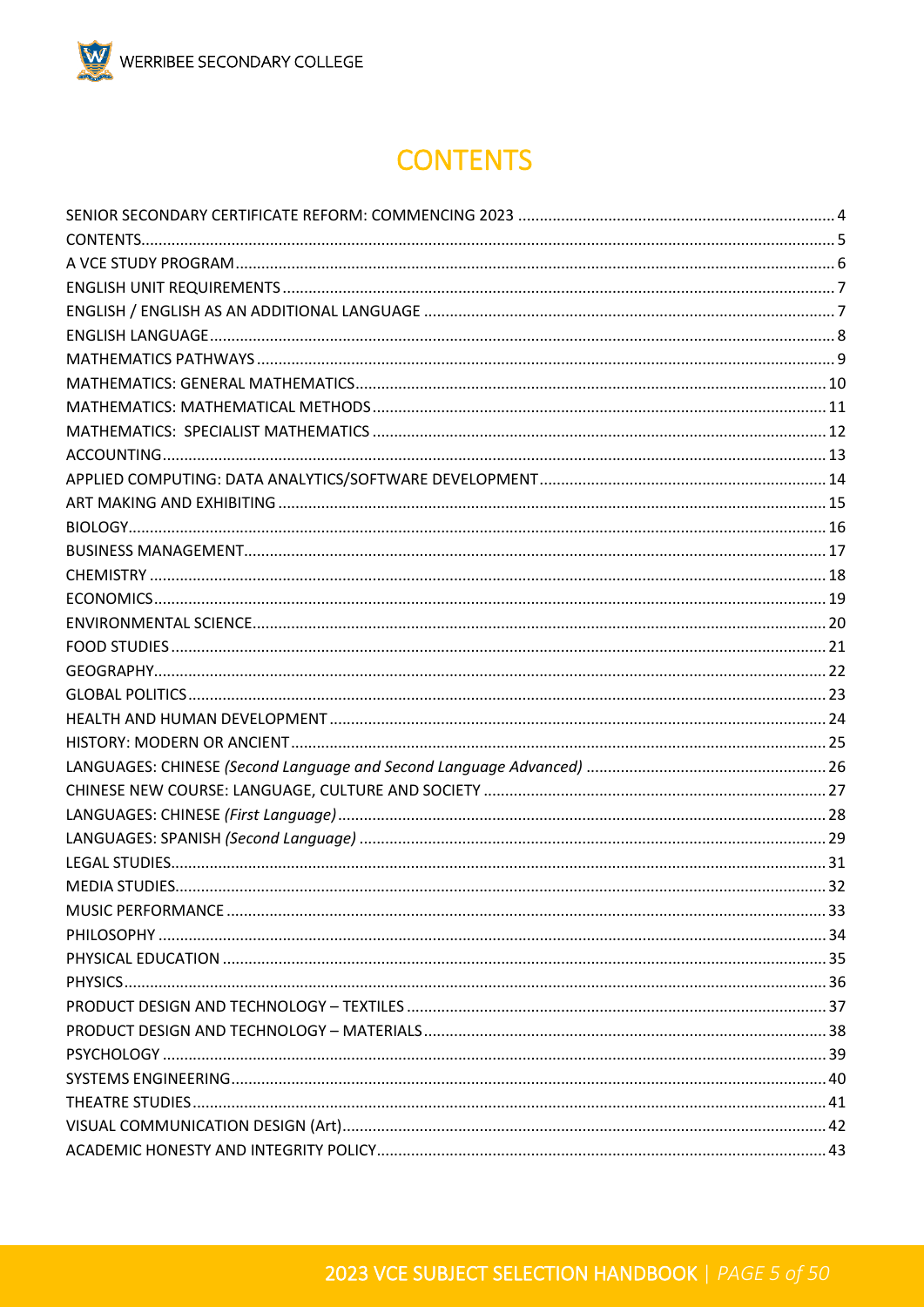

### A VCE STUDY PROGRAM

<span id="page-5-0"></span>The VCE (Victorian Certificate of Education) is awarded to students who successfully complete accredited studies in Years 11 & 12. At Werribee Secondary College students who choose the VCE are enrolling into an academic certificate with the aim of obtaining an ATAR Australian Tertiary Admission Rank (ATAR) and future tertiary University study.

#### **CHOOSING A VCE COURSE**

In order to successfully complete their VCE students are required to include at least 4 units of English across Year 11 and Year 12. Most students study 22 Units over two years in their VCE programs.

- **6 units in each semester of Year 11, a total of 12 units.**
- **5 units in each semester of Year 12, a total of 10 units.**

#### **SUCCESSFUL COMPLETION OF THE VCE AND ELIGIBILITY FOR AN ATAR**

To be eligible for promotion to Year 12, students in Year 11 must satisfactorily complete 8 units including one unit of English. To be eligible for the award of the VCE and an ATAR, students must satisfactorily complete a minimum 16 units. These must include:

- **A minimum of THREE units of English.**
- **A minimum of FOUR Unit 3/4 sequences (including English)**

#### **ATAR CALCULATION** *(<http://www.vtac.edu.au/pdf/publications/abcofscaling.pdf> )*

The following process is used to calculate each student's ATAR. All Study Scores are scaled to adjust for the fact that it is more difficult to obtain a high Study Score in some studies than others. This is NOT because some studies are inherently harder than others. This IS because some studies attract a more competitive cohort of students than others. Once they have been scaled, they are referred to as VTAC Scaled Study Scores. An aggregate is calculated by adding:

- a student's best VTAC Scaled Study Score in any one of the English studies,
- the VTAC Scaled Study Scores of their next best three permissible studies,
- 10 per cent of the VTAC Scaled Study Score for a fifth study (where available),
- 10 per cent of the VTAC Scaled Study Score for a sixth study (where available).

#### *Example:*

| <b>ATAR</b>      | 89.00 |               | Aggregate | 157.19         |         |                    |
|------------------|-------|---------------|-----------|----------------|---------|--------------------|
| <b>Subject</b>   | Year  | <b>Scaled</b> | Grade 1   | Grade 2        | Grade 3 | <b>Study Score</b> |
| <b>ENGLISH</b>   | 2010  | 36.99         | $B+$      | A              | A+      | 38                 |
| <b>FURTHER</b>   | 2010  | 39.34         | A+        | A              | A       | 41                 |
| <b>ECONOMICS</b> | 2009  | 37.49         | A         | $\overline{A}$ | B+      | 35                 |
| <b>METHODS</b>   | 2010  | 36.45         | $B+$      | В              | B       | 31                 |
| <b>BUSINESS</b>  | 2010  | 03.46         | Α         | A+             | A       | 38                 |
| <b>PSYCH</b>     | 2009  | 03.46         | A         | A+             | B       | 36                 |

In calculating the ATAR, 50% to 66% of the study score for each subject is based on the November exams. Work assessed by teachers in class accounts for the rest of the study score. Exams are a large part of determining a student's final ATAR. For this reason students at WSC have been sitting exams from Year 7, assisting them to develop exam techniques and exam preparation skills.

#### **CHOOSING SUBJECTS FOR THE VCE**

Students have been given a VCE subject selection sheet. Students choose subjects that are prerequisites for university study, that they are good at and that they enjoy. Student choice and available resources decide which subjects run. Places in classes for Year 11 are decided using Year 10 academic results.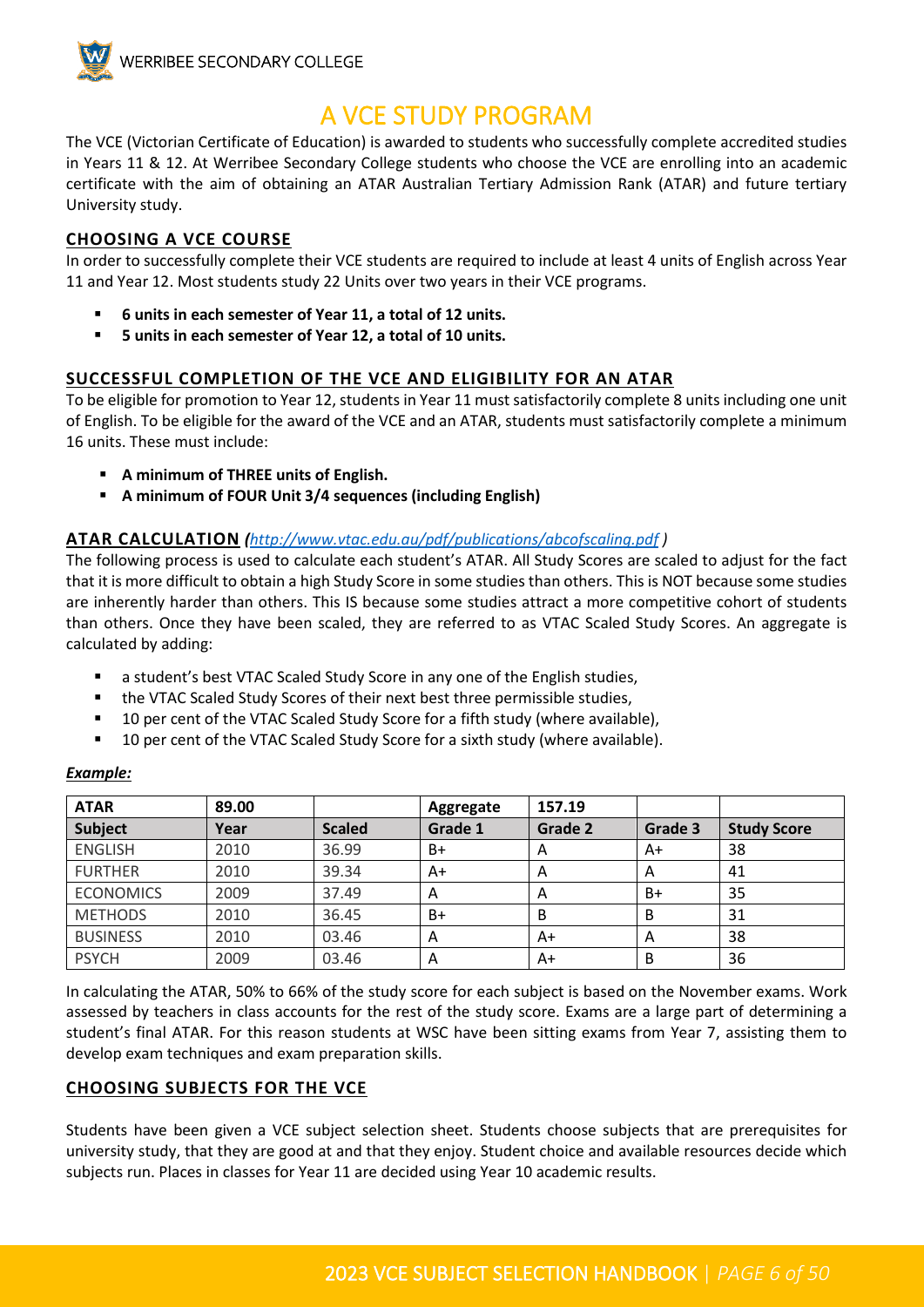

### <span id="page-6-0"></span>ENGLISH UNIT REQUIREMENTS

#### **The English requirement is three units from the English group, with at least one unit at Unit 3 or Unit 4 level.**

#### **English Group**

The English group consists of:

- English Units 1 to 4
- English (EAL) Units 1 to 4
- English Language 1 to 4

No more than two units at Units 1 and 2 level may count towards the English requirement. Students may not obtain credit for both English Units 3 and 4 and English (EAL) Units 3 and 4.

# <span id="page-6-1"></span>ENGLISH / ENGLISH AS AN ADDITIONAL LANGUAGE

#### **Aims:**

The study of English empowers students to read, write, speak and listen in different contexts. VCE English and English as an Additional Language (EAL) prepares students to think and act critically and creatively, and to encounter the beauty and challenge of their contemporary world with compassion and understanding. Students work to collaborate and communicate widely, and to connect with our complex and plural society with confidence.

Through engagement with texts drawn from a range of times, cultures, forms and genres, and including Aboriginal and Torres Strait Islander knowledge and voices, students develop insight into a varied range of ideas. They extend their skills in responding to the texts they read and view, and their abilities in creating original texts, further expanding their language to reflect accurately the purpose, audience and context of their responses.

By developing broad skills in communication and reflection, the study of English enables students to participate in their diverse, dynamic and multicultural world productively and positively.

| UNIT 1                                                                                                                                                                                                                                                                                                                                                                                                                                                                                                                                                                                     | <b>UNIT 2</b>                                                                                                                                                                                                                                                                                                                                                                                                                                                           | <b>UNIT3</b>                                                                                                                                                                                                                                                                                                                                                                                                                                                                                          | <b>UNIT 4</b>                                                                                                                                                                                                                                                                                                                                                                                                                                                                                                     |
|--------------------------------------------------------------------------------------------------------------------------------------------------------------------------------------------------------------------------------------------------------------------------------------------------------------------------------------------------------------------------------------------------------------------------------------------------------------------------------------------------------------------------------------------------------------------------------------------|-------------------------------------------------------------------------------------------------------------------------------------------------------------------------------------------------------------------------------------------------------------------------------------------------------------------------------------------------------------------------------------------------------------------------------------------------------------------------|-------------------------------------------------------------------------------------------------------------------------------------------------------------------------------------------------------------------------------------------------------------------------------------------------------------------------------------------------------------------------------------------------------------------------------------------------------------------------------------------------------|-------------------------------------------------------------------------------------------------------------------------------------------------------------------------------------------------------------------------------------------------------------------------------------------------------------------------------------------------------------------------------------------------------------------------------------------------------------------------------------------------------------------|
| On completion of this unit students<br>should be able to make personal<br>connections with, and explore the<br>vocabulary, text structures,<br>language features and ideas in, a<br>text.<br>Students should be able to<br>demonstrate an understanding of<br>effective and cohesive writing<br>through the crafting of their own<br>texts designed for a specific context<br>and audience to achieve a stated<br>purpose; and to describe individual<br>decisions made about the<br>vocabulary, text structures,<br>language features and conventions<br>used during the writing process. | On completion of this unit the<br>student should be able to explore<br>and analyse how the vocabulary,<br>text structures, language features<br>and ideas in a text construct<br>meaning.<br>Student should be able to explore<br>and analyse persuasive texts within<br>the context of a contemporary<br>issue, including the ways argument<br>and language can be used to<br>position an audience; and to<br>construct a point of view text for<br>oral presentation. | On completion of this unit students<br>should be able to analyse ideas,<br>concerns and values presented in a<br>text, informed by the vocabulary,<br>text structures and language<br>features and how they make<br>meaning.<br>Students should be able to<br>demonstrate effective writing skills<br>by producing their own texts,<br>designed to respond to a specific<br>context and audience to achieve a<br>stated purpose; and to explain their<br>decisions made through writing<br>processes. | On completion of this unit students<br>should be able to analyse explicit<br>and implicit ideas, concerns and<br>values presented in a text,<br>informed by vocabulary, text<br>structures and language features<br>and how they make meaning.<br>Student should be able to analyse<br>the use of argument and language<br>in persuasive texts, including one<br>written text (print or digital) and<br>one text in another mode (audio<br>and/or audio visual); and develop<br>and present a point of view text. |

#### **Assessment***: Satisfactory completion - Demonstrated achievement of the set of outcomes*

**Units 1 and 2**: Individual school decision on the levels of achievement

- **Units 3 and 4:** School assessed coursework (50%)
	- End-of-year examination (50%)

#### **https://www.vcaa.vic.edu.au/Documents/vce/english/2023EnglishEALSD.docx**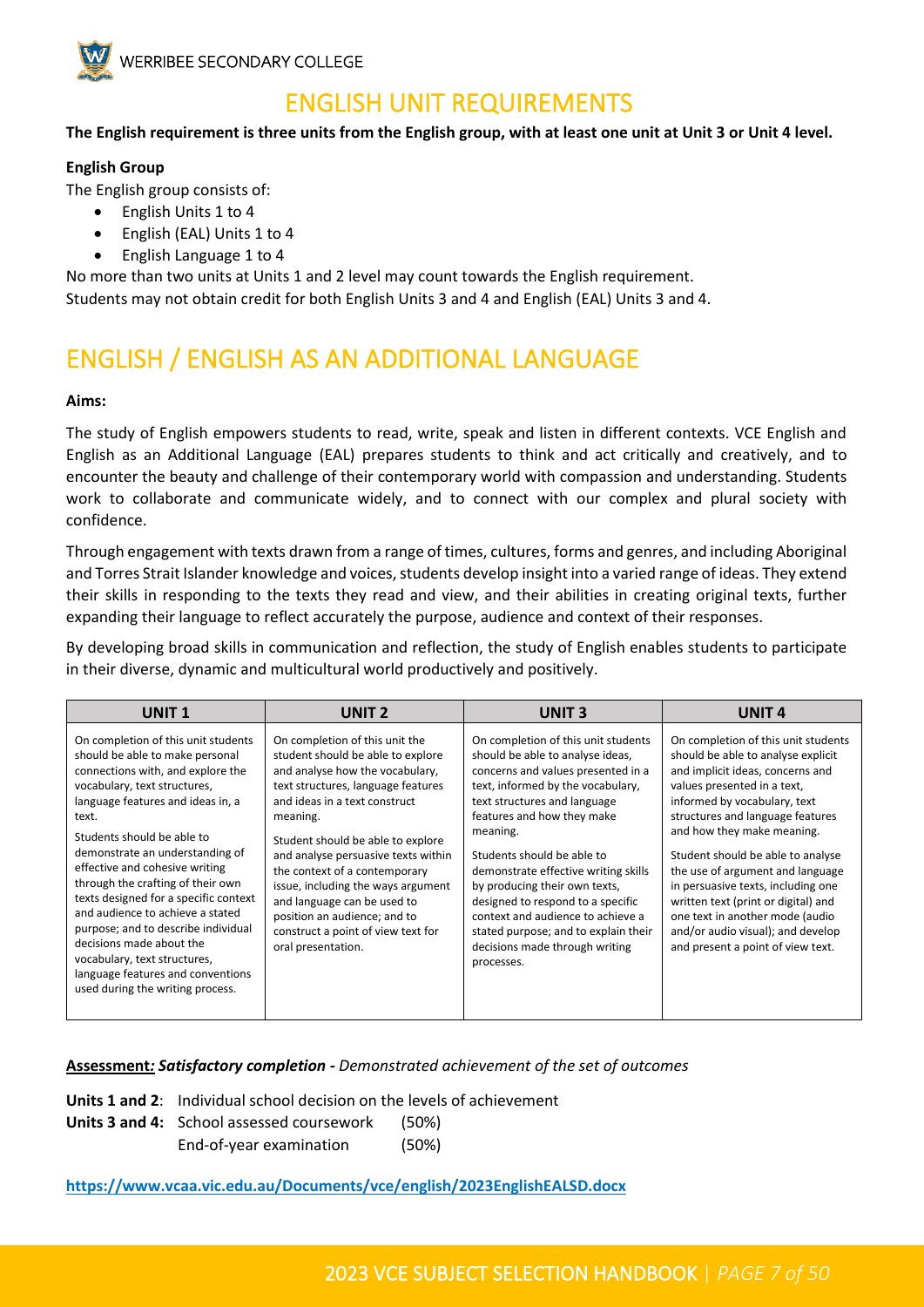

# <span id="page-7-0"></span>ENGLISH LANGUAGE

#### **Aims**:

The study of English Language enables students to further develop and refine their skills in reading, writing, listening to and speaking English. Students learn about personal and public discourses in workplaces, fields of study, trades and social groups.

In this study students read widely to develop their analytical skills and understanding of linguistics. Students are expected to study a range of texts, including publications and public commentary about language in print and multimodal form. Students also observe and discuss contemporary language in use, as well as consider a range of written and spoken texts.

Knowledge of how language functions provides a useful basis for further study or employment in numerous fields such as arts, sciences, law, politics, trades and education. The study supports language-related fields such as psychology, the study of other languages, speech and reading therapy, journalism and philosophy. It also supports study and employment in other communication-related fields, including designing information and communications technology solutions or programs.

| <b>UNIT 1: LANGUAGE AND</b><br><b>COMMUNICATION</b>                                                                                                                                                                                                                                                                                                                                                                                                                                                                  | <b>UNIT 2: LANGUAGE</b><br><b>CHANGE</b>                                                                                                                                                                                                                                                                                                                                                                                                                                                                                | <b>UNIT 3: LANGUAGE</b><br><b>VARIATION AND SOCIAL</b>                                                                                                                                                                                                                                                                                                                                                                                                                                | <b>UNIT 4: LANGUAGE</b><br><b>VARIATION AND IDENTITY</b>                                                                                                                                                                                                                                                                                                                                                                                                                                                                                           |
|----------------------------------------------------------------------------------------------------------------------------------------------------------------------------------------------------------------------------------------------------------------------------------------------------------------------------------------------------------------------------------------------------------------------------------------------------------------------------------------------------------------------|-------------------------------------------------------------------------------------------------------------------------------------------------------------------------------------------------------------------------------------------------------------------------------------------------------------------------------------------------------------------------------------------------------------------------------------------------------------------------------------------------------------------------|---------------------------------------------------------------------------------------------------------------------------------------------------------------------------------------------------------------------------------------------------------------------------------------------------------------------------------------------------------------------------------------------------------------------------------------------------------------------------------------|----------------------------------------------------------------------------------------------------------------------------------------------------------------------------------------------------------------------------------------------------------------------------------------------------------------------------------------------------------------------------------------------------------------------------------------------------------------------------------------------------------------------------------------------------|
|                                                                                                                                                                                                                                                                                                                                                                                                                                                                                                                      |                                                                                                                                                                                                                                                                                                                                                                                                                                                                                                                         | <b>PURPOSE</b>                                                                                                                                                                                                                                                                                                                                                                                                                                                                        |                                                                                                                                                                                                                                                                                                                                                                                                                                                                                                                                                    |
| The use of language is an<br>essential aspect of human<br>behaviour, the means by<br>which individuals relate to<br>the world, to each other, and<br>to the community of which<br>they are members. This unit<br>focuses on the nature and<br>functions of language itself<br>and the way language is<br>organised so that it provides<br>its users with the means by<br>which they can make sense<br>of their experience and have<br>contact with others.<br>The relationship between<br>speech and writing and the | In this unit, students focus<br>on language change.<br>Students consider factors<br>contributing to language<br>change over time in the<br>English language and factors<br>contributing to the spread of<br>English. They explore texts<br>from the past and from the<br>present, considering how all<br>subsystems of the language<br>system are affected.<br>Students consider how the<br>global spread of English has<br>led to a diversification of the<br>language. Contact between<br>English and other languages | Language is a means of social<br>interaction where we<br>communicate information,<br>ideas, attitudes, prejudices<br>and ideological stances<br>through written and spoken<br>texts. Students examine the<br>stylistic features of formal<br>and informal language in<br>both spoken and written<br>modes. How texts are<br>influenced by the situational<br>and cultural contexts in<br>which they occur is<br>considered.<br>Students examine how<br>function, field, mode, setting | In this unit students focus on<br>the role of language in<br>establishing and challenging<br>different identities. Students<br>examine both print and<br>digital texts to consider the<br>ways different identities are<br>constructed. Students<br>explore how our sense of<br>who we are is constantly<br>evolving and responding to<br>the situations in which we<br>find ourselves and is<br>determined not only by how<br>we see ourselves, but by<br>how others see us. Students<br>explore how language can<br>distinguish between 'us' and |
| impact of situational and<br>cultural contexts on<br>language choices are also<br>considered. Students<br>investigate children's ability<br>to acquire language and the<br>stages of language<br>acquisition across a range of<br>subsystems.                                                                                                                                                                                                                                                                        | has led to the development<br>of geographical and ethnic<br>varieties, but has also<br>hastened the decline of<br>indigenous languages.<br>Students consider the<br>cultural repercussions of the<br>spread of English.                                                                                                                                                                                                                                                                                                 | and the relationships<br>between participants all<br>contribute to a person's<br>language choice, as do the<br>values, attitudes and beliefs<br>held by participants and the<br>wider community.                                                                                                                                                                                                                                                                                      | 'them', creating solidarity<br>and reinforcing social<br>distance.                                                                                                                                                                                                                                                                                                                                                                                                                                                                                 |

**Assessment***: Satisfactory completion - Demonstrated achievement of the set of outcomes*

**Units 1 and 2**: Individual school decision on the levels of achievement **Units 3 and 4:** School assessed coursework (50%) End-of-year examination (50%)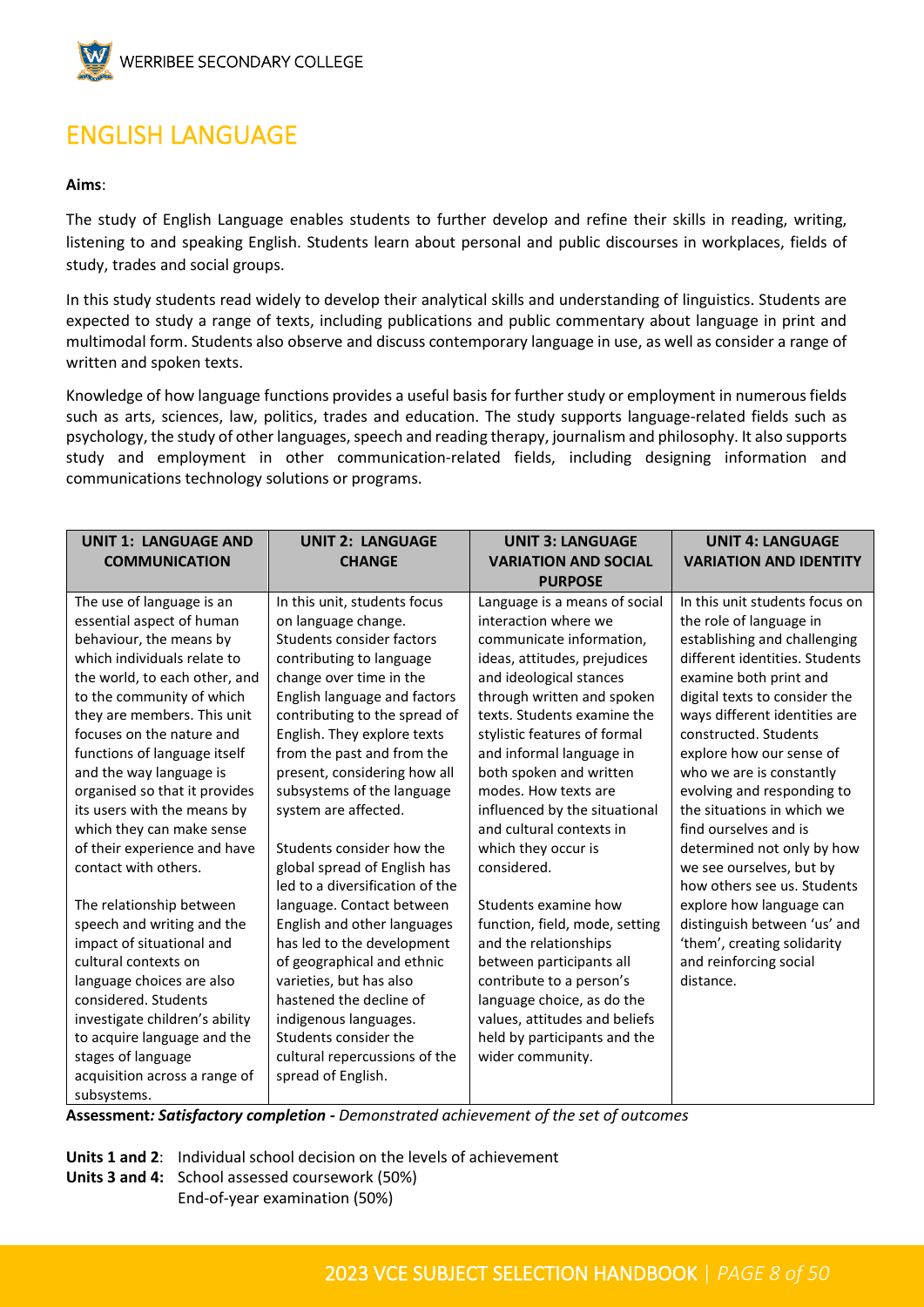

# <span id="page-8-0"></span>MATHEMATICS PATHWAYS

WERRIBEE SECONDARY COLLEGE - MATHEMATICS PATHWAY



#### **Eligibility:**

| Year 10 group in 2022                                                           | Year 11 Subject                            | For success it is strongly<br>recommended                                                                                                                        |
|---------------------------------------------------------------------------------|--------------------------------------------|------------------------------------------------------------------------------------------------------------------------------------------------------------------|
| Mainstream Business & Main                                                      | <b>VCE Numeracy</b>                        | All students                                                                                                                                                     |
| Mainstream Main & High                                                          | <b>VCE General Maths</b>                   | 60% overall mark for both semesters                                                                                                                              |
| Mainstream High<br>IB Link (non-Alamanda)<br><b>SELP ADV</b>                    | <b>IB DP Maths &amp; VCE Maths Methods</b> | 70% in the <b>additional section</b> of<br>semester 1-examination and 70%<br>overall mark for both semesters                                                     |
| Mainstream Main                                                                 |                                            | 80% overall mark for both semesters<br>and must successfully complete the<br>elective prerequisite course called<br>"Maths Methods Meeting the<br>Prerequisites" |
| IB Link (Alamanda)                                                              | <b>IB DP Maths</b>                         | 70% in the additional section of<br>semester 1-examination and 70%<br>overall mark for both semesters                                                            |
| <b>SELP ACC</b><br>Mainstream High<br>IB Link (non-Alamanda)<br><b>SELP ADV</b> | <b>VCE Specialist Maths</b>                | 70 % for both semesters<br>80% in the <b>additional section</b> of<br>semester 1 examination and 80%<br>overall mark for both semesters                          |
| SELP ACC or ADV                                                                 | <b>VCE Further Maths Units 3&amp;4</b>     | Must have done a Unit 1 & 2 subject<br>in Year 10 and have 70% overall<br>Maths mark for both semesters                                                          |

#### **Students wishing to complete multiple Mathematics Subjects in VCE:**

It is possible, but not advisable, to complete three maths subjects.

Year 11: Students may complete both Maths Methods and General Maths. Students completing Specialist Maths must also study Maths Methods.

Year 12: Students may complete both Maths Methods and General Maths. Students completing Specialist Maths must also study Maths Methods.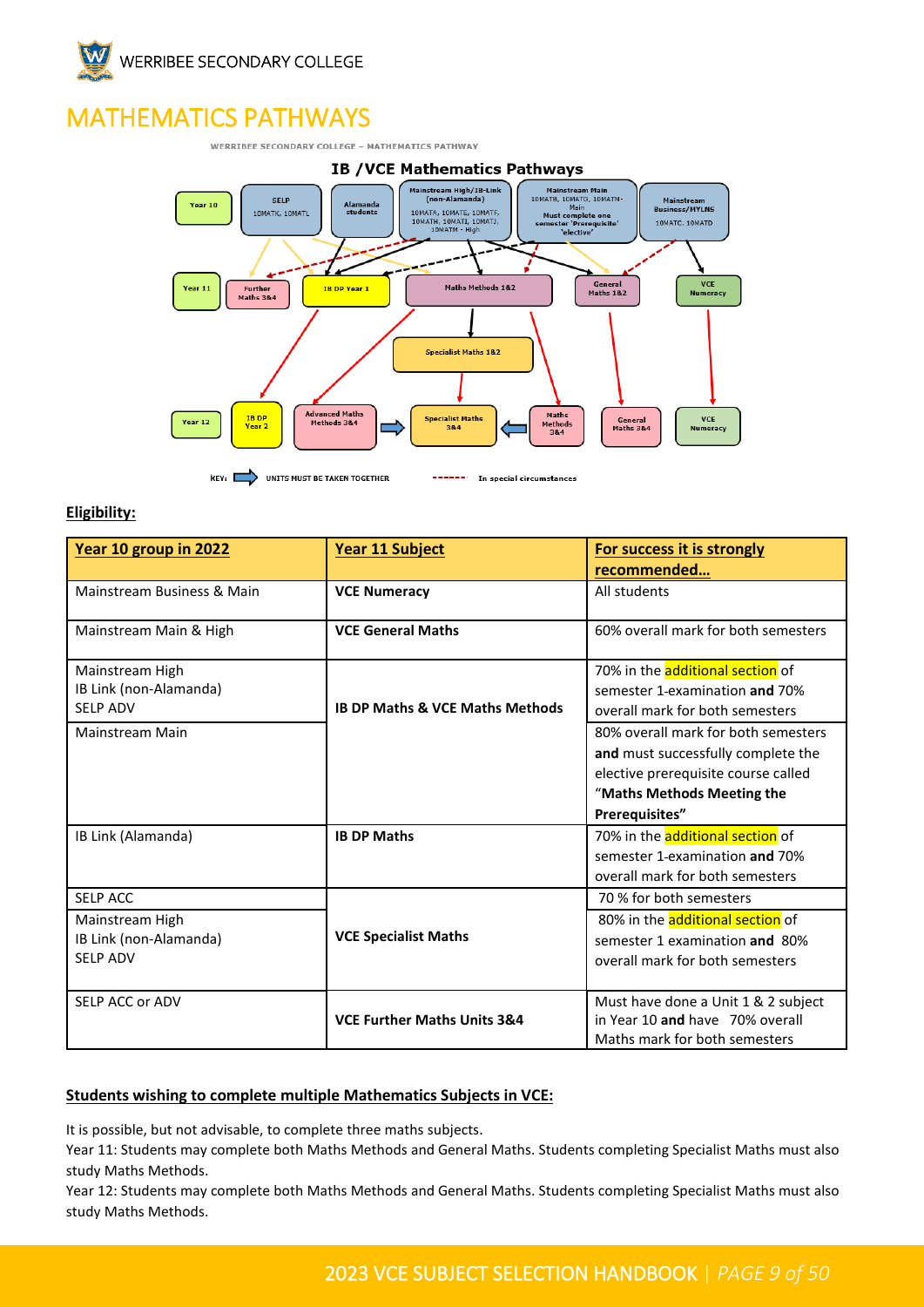

# <span id="page-9-0"></span>MATHEMATICS: GENERAL MATHEMATICS

#### **[Introduction Video](https://youtu.be/rVR_DJEoMOo)**

#### **Prior Learning:**

Prerequisites for Units 1 & 2: Successful completion of Year 10 Mathematics.

Prerequisites for Units 3 & 4: Successful completion of Units 1 and 2 General Mathematics or Units 1 and 2 Mathematical Methods.

#### **Aims (Outcomes):**

1. On completion of this unit the student should be able to define and explain key concepts as specified in the content from the areas of study and apply a range of related mathematical routines and procedures.

2. On completion of this unit the student should be able to apply mathematical processes in non-routine contexts, including situations with some open-ended aspects requiring investigative, modelling or problem-solving techniques or approaches, and analyse and discuss these applications of mathematics.

3. On completion of this unit the student should be able to apply computational thinking and use numerical, graphical, symbolic and statistical functionalities of technology to develop mathematical ideas, produce results and carry out analysis in situations requiring investigative, modelling or problem-solving techniques or approaches.

| <b>UNIT 1: CAS</b>         | <b>UNIT 2: CAS</b>         | <b>UNIT 3: CAS</b>         | <b>UNIT 4: CAS</b>         |
|----------------------------|----------------------------|----------------------------|----------------------------|
|                            |                            |                            |                            |
| Data analysis, probability | Data analysis, probability | Data analysis, probability | Data analysis, probability |
| and statistics             | and statistics             | and statistics             | and statistics             |
| Discrete mathematics       | Discrete mathematics       | Discrete mathematics       | Discrete mathematics       |
|                            |                            |                            |                            |

**Assessment**: *Satisfactory completion - Demonstrated achievement of the set of outcomes* **Units 1 and 2**: Individual school decision on the levels of achievement.

**Unit 3:** School assessed coursework (24%)

| <b>Unit 3:</b> School assessed coursework | $(24\%)$ |
|-------------------------------------------|----------|
| <b>Unit 4:</b> School assessed coursework | (16%)    |

| Units 3 and 4: End-of-year examination 1 | (30%) |
|------------------------------------------|-------|
| Units 3 and 4: End-of-year examination 2 | (30%) |

**https://www.vcaa.vic.edu.au/curriculum/vce/vce-study-designs/generalmathematics/Pages/Index.aspx**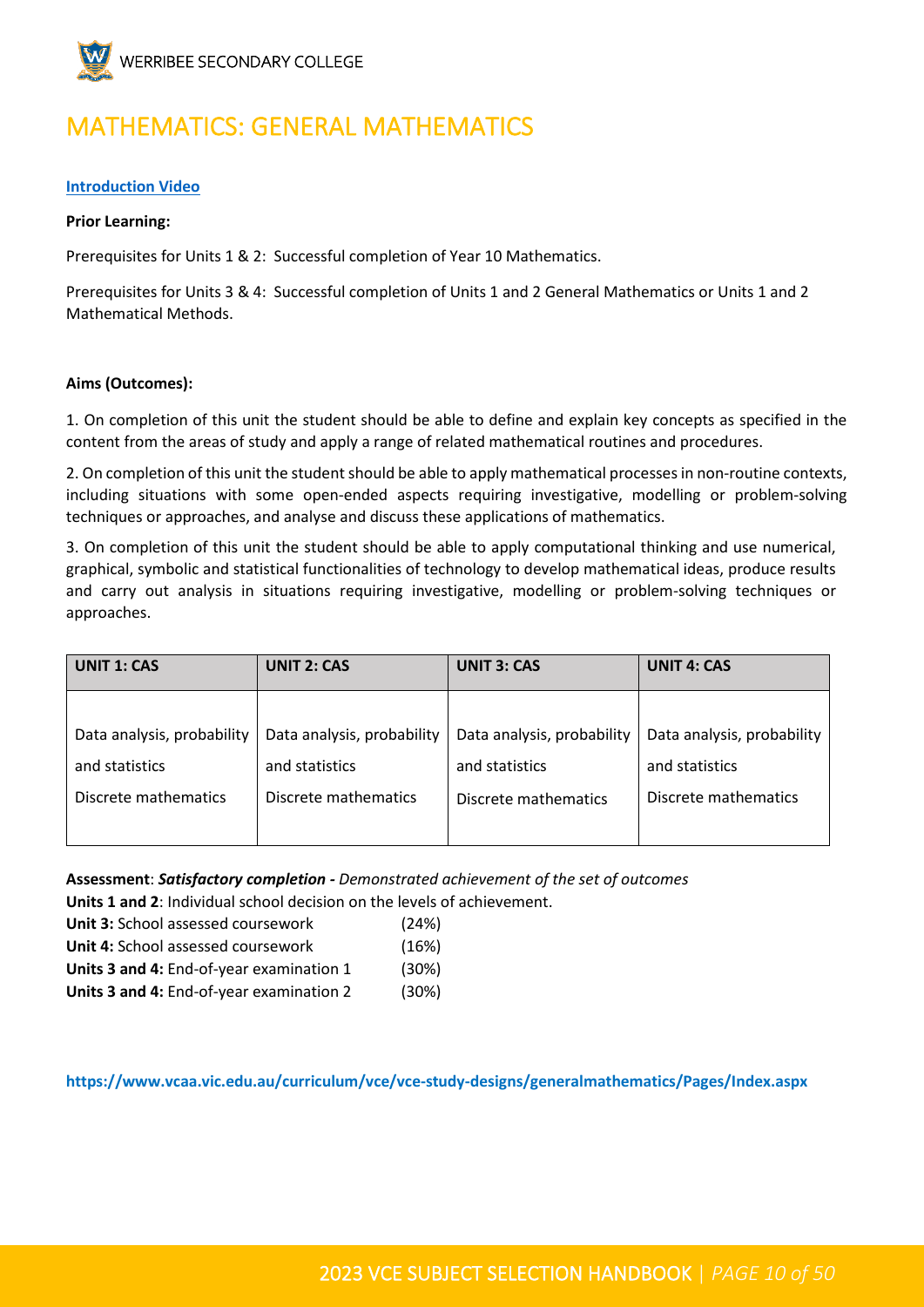

### <span id="page-10-0"></span>MATHEMATICS: MATHEMATICAL METHODS

#### **[Introduction Video](https://youtu.be/yRaNZSr97Pk)**

#### **Prior Learning:**

Prerequisites for Units 1 & 2: Successful completion of advanced questions of Y10 Mainstream Mathematics. Prerequisites for Units 3 & 4: Successful completion of Units 1 and 2 Mathematical Methods.

#### **Aims (Outcomes):**

1. On completion of this unit the student should be able to define and explain key concepts as specified in the content from the areas of study and apply a range of related mathematical routines and procedures.

2. On completion of this unit the student should be able to apply mathematical processes in non-routine contexts, including situations with some open-ended aspects requiring investigative, modelling or problemsolving techniques or approaches, and analyse and discuss these applications of mathematics.

3. On completion of this unit the student should be able to apply computational thinking and use numerical, graphical, symbolic and statistical functionalities of technology to develop mathematical ideas, produce results and carry out analysis in situations requiring investigative, modelling or problem-solving techniques or approaches.

| <b>UNIT 1: CAS</b>         | <b>UNIT 2: CAS</b>         | <b>UNIT 3:</b>             | <b>UNIT 4:</b>             |
|----------------------------|----------------------------|----------------------------|----------------------------|
| Functions, relations and   | Functions, relations and   | Functions, relations and   | Functions, relations and   |
| graphs                     | graphs                     | graphs                     | graphs                     |
| Algebra, number and        | Algebra, number and        | Algebra, number and        | Algebra, number and        |
| structure                  | structure                  | structure                  | structure                  |
| <b>Calculus</b>            | Calculus                   | Calculus                   | Calculus                   |
| Data analysis, probability | Data analysis, probability | Data analysis, probability | Data analysis, probability |
| and statistics             | and statistics             | and statistics             | and statistics             |

**Assessment:** *Satisfactory completion - Demonstrated achievement of the set of outcomes*.

**Units 1 and 2**: Individual school decision on the levels of achievement.

**Unit 3**: School assessed coursework (20%)

**Unit 4**: School assessed coursework (20%)

**Units 3 and 4:** End-of-year examination 1 (20%)

**Units 3 and 4:** End-of-year examination 2 (40%)

**https://www.vcaa.vic.edu.au/curriculum/vce/vce-study-designs/generalmathematics/Pages/Index.aspx**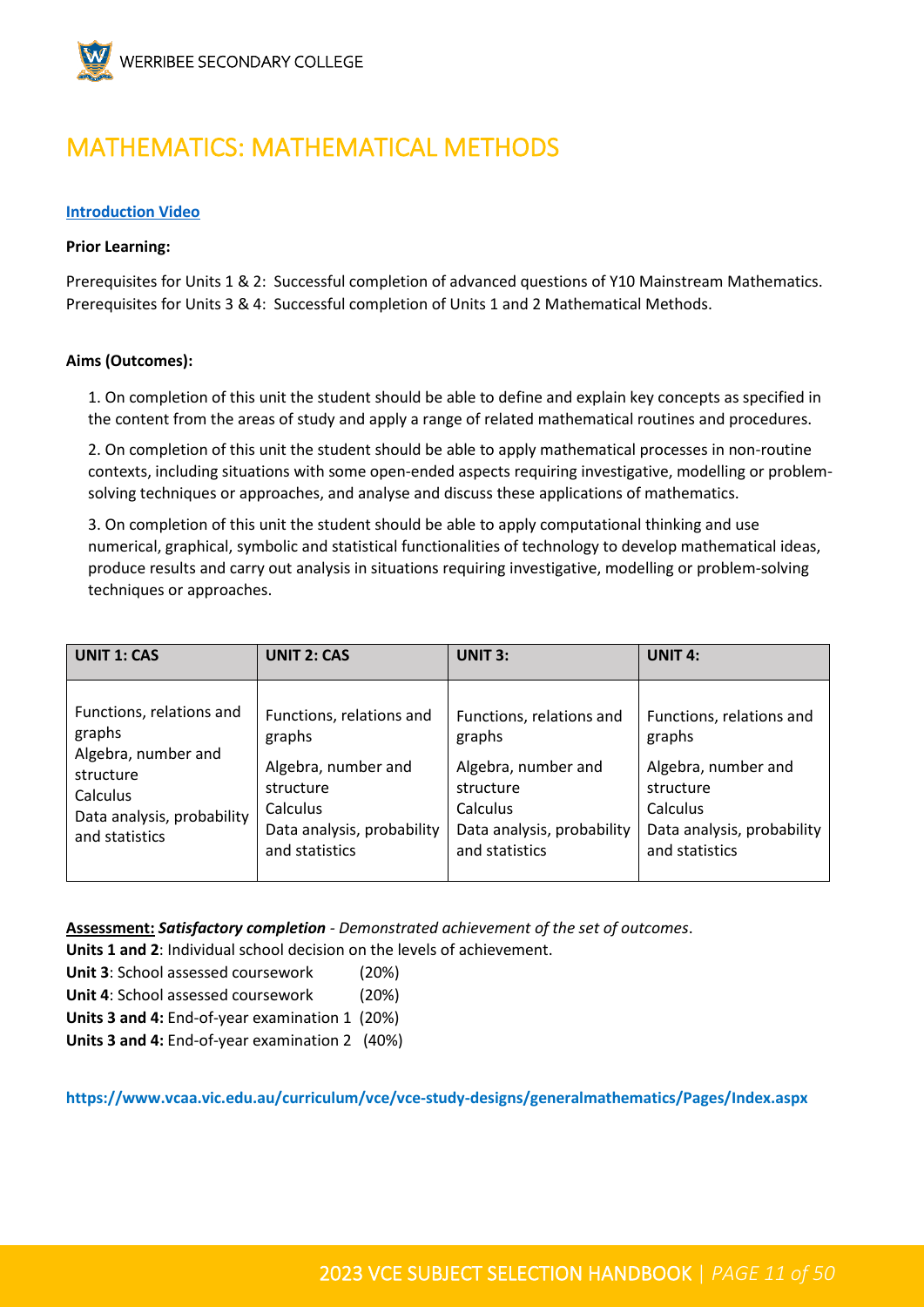

### <span id="page-11-0"></span>MATHEMATICS: SPECIALIST MATHEMATICS

#### **[Introduction Video](https://youtu.be/m7sh36u52U8)**

#### **Prior Learning:**

Prerequisites for Units 1 and 2: Successful completion of Year 10 Mathematics. Prerequisites for Units 3 and 4: Successful completion of Units 1 and 2 Specialist Mathematics

#### **Aims (Outcomes):**

1. On completion of this unit the student should be able to define and explain key concepts as specified in the content from the areas of study and apply a range of related mathematical routines and procedures.

2. On completion of this unit the student should be able to apply mathematical processes in non-routine contexts, including situations with some open-ended aspects requiring investigative, modelling or problemsolving techniques or approaches, and analyse and discuss these applications of mathematics.

3. On completion of this unit the student should be able to apply computational thinking and use numerical, graphical, symbolic and statistical functionalities of technology to develop mathematical ideas, produce results and carry out analysis in situations requiring investigative, modelling or problem-solving techniques or approaches.

| UNIT $1:$                          | UNIT $2:$                          | <b>UNIT 3:</b>                     | UNIT $4:$                          |
|------------------------------------|------------------------------------|------------------------------------|------------------------------------|
| Functions, relations and<br>graphs | Functions, relations and<br>graphs | Functions, relations and<br>graphs | Functions, relations and<br>graphs |
| Algebra, number and                | Algebra, number and                | Algebra, number and                | Algebra, number and                |
| structure                          | structure                          | structure                          | structure                          |
| Calculus                           | Calculus                           | Calculus                           | Calculus                           |
| Data analysis,                     | Data analysis,                     | Data analysis,                     | Data analysis,                     |
| probability and statistics         | probability and statistics         | probability and statistics         | probability and statistics         |
|                                    |                                    |                                    |                                    |

**Assessment:** *Satisfactory completion - Demonstrated achievement of the set of outcomes.*

**Units 1 and 2**: Individual school decision on the levels of achievement.

| Unit 3: School assessed coursework:      | (20%) |
|------------------------------------------|-------|
| Unit 4: School assessed coursework:      | (20%) |
| Units 3 and 4: End-of-year examination 1 | (20%) |

| Units 3 and 4: End-of-year examination 2 | (40%) |
|------------------------------------------|-------|
|------------------------------------------|-------|

**https://www.vcaa.vic.edu.au/curriculum/vce/vce-study-designs/generalmathematics/Pages/Index.aspx**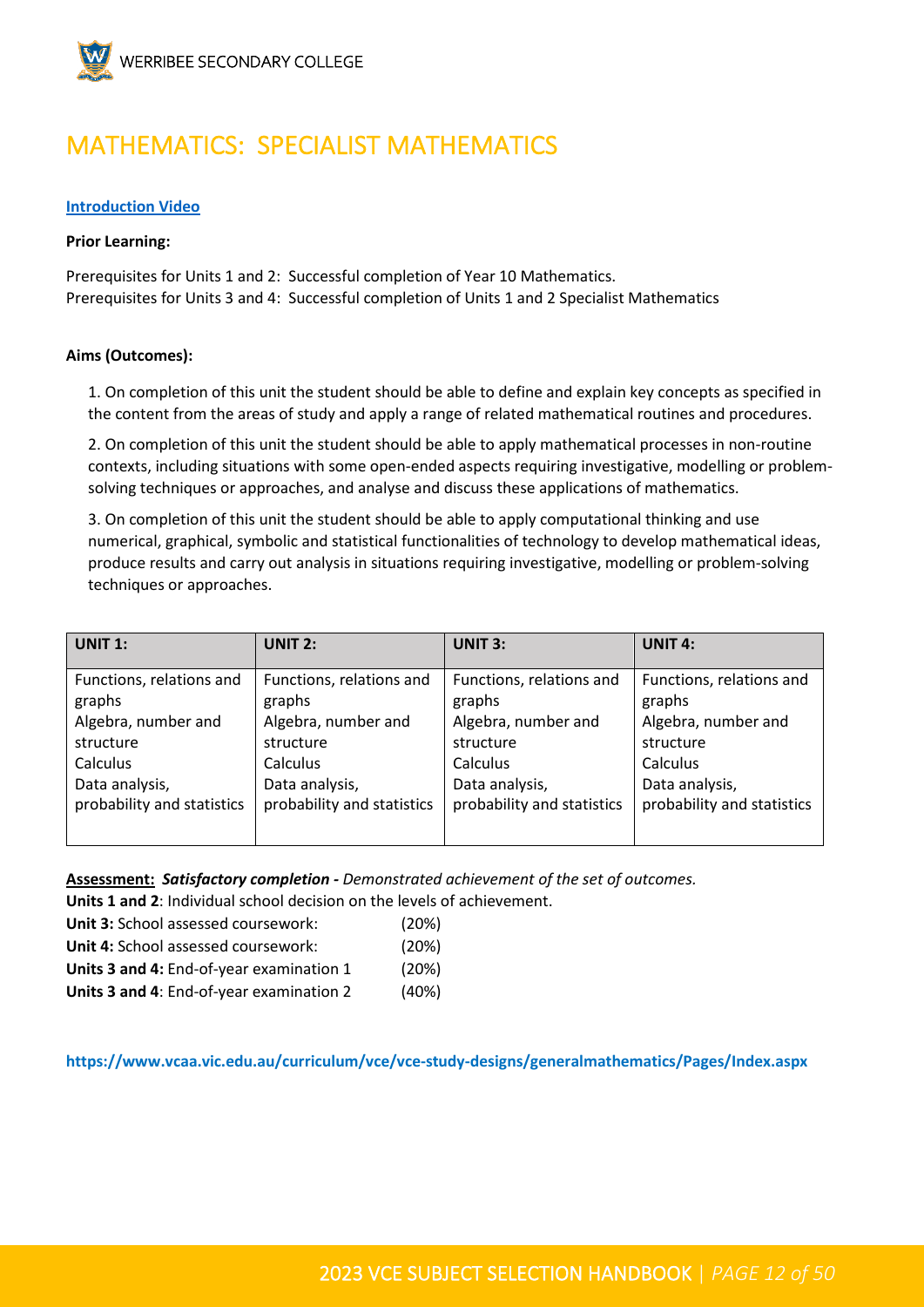

# <span id="page-12-0"></span>ACCOUNTING

#### **[Introduction Video](https://youtu.be/q6uR6n9ARFE)**

#### **Aims:**

This study focuses on the financial recording, reporting and decision-making processes of a sole proprietor small business. The study examines both theoretical and practical aspects of accounting. Financial data will be collected and recorded, and accounting information reported, using both manual and computer methods.

| <b>UNIT 1:</b>                                                                                                                                                                                                                                                                                                                                                                                                                                                                                             | <b>UNIT 2:</b>                                                                                                                                                                                                                                                                                                                                                                                                                                                                                                                                                                                                                                                                                                                                                                                                                                                                 | <b>UNIT 3:</b>                                                                                                                                                                                                                                                                                                                                                                                                                                                                                                                                                                                                                                                                                                                                               | <b>UNIT 4:</b>                                                                                                                                                                                                                                                                                                                                                                                                                                                                                                                                                                                                                                                                                                                                                                                                                                                                                          |
|------------------------------------------------------------------------------------------------------------------------------------------------------------------------------------------------------------------------------------------------------------------------------------------------------------------------------------------------------------------------------------------------------------------------------------------------------------------------------------------------------------|--------------------------------------------------------------------------------------------------------------------------------------------------------------------------------------------------------------------------------------------------------------------------------------------------------------------------------------------------------------------------------------------------------------------------------------------------------------------------------------------------------------------------------------------------------------------------------------------------------------------------------------------------------------------------------------------------------------------------------------------------------------------------------------------------------------------------------------------------------------------------------|--------------------------------------------------------------------------------------------------------------------------------------------------------------------------------------------------------------------------------------------------------------------------------------------------------------------------------------------------------------------------------------------------------------------------------------------------------------------------------------------------------------------------------------------------------------------------------------------------------------------------------------------------------------------------------------------------------------------------------------------------------------|---------------------------------------------------------------------------------------------------------------------------------------------------------------------------------------------------------------------------------------------------------------------------------------------------------------------------------------------------------------------------------------------------------------------------------------------------------------------------------------------------------------------------------------------------------------------------------------------------------------------------------------------------------------------------------------------------------------------------------------------------------------------------------------------------------------------------------------------------------------------------------------------------------|
| Role of accounting in<br>business                                                                                                                                                                                                                                                                                                                                                                                                                                                                          | <b>Accounting and decision-</b><br>making for a trading<br><b>business</b>                                                                                                                                                                                                                                                                                                                                                                                                                                                                                                                                                                                                                                                                                                                                                                                                     | <b>Financial accounting for</b><br>a trading business                                                                                                                                                                                                                                                                                                                                                                                                                                                                                                                                                                                                                                                                                                        | Recording, reporting,<br>budgeting and decision-<br>making                                                                                                                                                                                                                                                                                                                                                                                                                                                                                                                                                                                                                                                                                                                                                                                                                                              |
| This unit explores the<br>establishment of a business<br>and the role of accounting<br>in the determination of<br>business success or failure.<br>In this, it considers the<br>importance of accounting<br>information to<br>stakeholders. Students<br>analyse, interpret and<br>evaluate the performance<br>of the business using<br>financial and non-financial<br>information. They use these<br>evaluations to make<br>recommendations regarding<br>the suitability of a business<br>as an investment. | In this unit students develop<br>their knowledge of the<br>accounting process for sole<br>proprietors operating a<br>trading business, with a<br>focus on inventory,<br>accounts receivable,<br>accounts payable and non-<br>current assets. Students use<br>manual processes and ICT,<br>including spreadsheets, to<br>prepare historical and<br>budgeted accounting<br>reports. Students analyse<br>and evaluate the<br>performance of the<br>business relating to<br>inventory, accounts<br>receivable, accounts<br>payable and non-current<br>assets. They use relevant<br>financial and other<br>information to predict,<br>budget and compare the<br>potential effects of<br>alternative strategies on the<br>performance of the<br>business. Using these<br>evaluations, students<br>develop and suggest to the<br>owner strategies to improve<br>business performance. | This unit focuses on<br>financial accounting for a<br>trading business owned by a<br>sole proprietor, and<br>highlights the role of<br>accounting as an<br>information system.<br>Students use the double<br>entry system of recording<br>financial data and prepare<br>reports using the accrual<br>basis of accounting and the<br>perpetual method of<br>inventory recording.<br>Students develop their<br>understanding of the<br>accounting processes for<br>recording and reporting and<br>consider the effect of<br>decisions made on the<br>performance of the<br>business. They interpret<br>reports and information<br>presented in a variety of<br>formats and suggest<br>strategies to the owner to<br>improve the performance of<br>the business | In this unit students further<br>develop their understanding<br>of accounting for a trading<br>business owned by a sole<br>proprietor and the role of<br>accounting as an<br>information system.<br>Students use the double<br>entry system of recording<br>financial data, and prepare<br>reports using the accrual<br>basis of accounting and the<br>perpetual method of<br>inventory recording. Both<br>manual methods and ICT<br>are used to record and<br>report. Students extend<br>their understanding of the<br>recording and reporting<br>process with the inclusion<br>of balance day adjustments<br>and alternative depreciation<br>methods. They investigate<br>both the role and<br>importance of budgeting in<br>decision-making for a<br>business. They analyse and<br>interpret accounting reports<br>and graphical<br>representations to evaluate<br>the performance of a<br>business. |

**Assessment: Satisfactory completion** - Demonstrated achievement of the set of outcomes.

- **Units 1 and 2:** Individual school decision on levels of achievement.
- **Units 3 and 4:** School assessed coursework (25% each semester) End-of-year examination (50%)

**[https://www.vcaa.vic.edu.au/curriculum/vce/vce-study-designs/accounting/Pages/index.aspx](https://aus01.safelinks.protection.outlook.com/?url=https%3A%2F%2Fwww.vcaa.vic.edu.au%2Fcurriculum%2Fvce%2Fvce-study-designs%2Faccounting%2FPages%2Findex.aspx&data=05%7C01%7CToula.Papadimitropoulos%40education.vic.gov.au%7Cf1567a8b0a8e488f3ffb08da32df0f71%7Cd96cb3371a8744cfb69b3cec334a4c1f%7C0%7C0%7C637878230862554941%7CUnknown%7CTWFpbGZsb3d8eyJWIjoiMC4wLjAwMDAiLCJQIjoiV2luMzIiLCJBTiI6Ik1haWwiLCJXVCI6Mn0%3D%7C3000%7C%7C%7C&sdata=jUHeYZl%2B3BpBpVZvcyGFUkV6t33KtFBm8%2BDJ6M7ae34%3D&reserved=0)**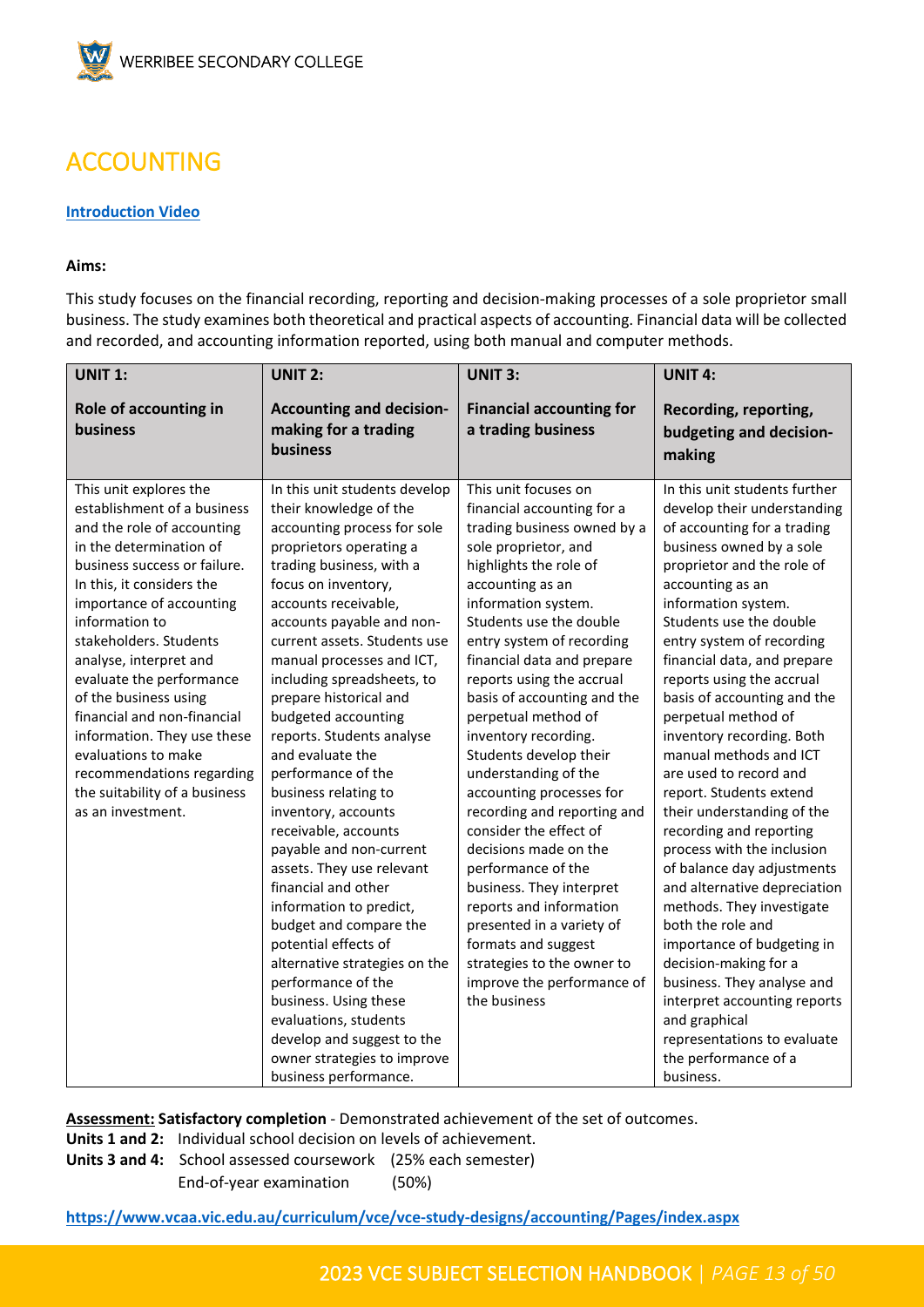

### <span id="page-13-0"></span>APPLIED COMPUTING: DATA ANALYTICS/SOFTWARE DEVELOPMENT

**[Introduction Video](https://youtu.be/sbZsdtLq3LE)**

#### **Aims:**

This study enables students to apply skills, techniques, processes and a methodology to create digital solutions that meet a range of needs and conditions. VCE Applied Computing provides a pathway to further studies in areas such as business analysis, computer science, cybersecurity, data analytics and data science, data management, games development, ICT, networks, robotics, software engineering and telecommunications, and other careers relating to digital technologies.

| <b>UNIT 1: APPLIED COMPUTING</b>                                                                                                                                                                                                                                                                                                                                                                                                                                                                                                                                                                                                                                             |                                                | <b>UNIT 2: APPLIED COMPUTING</b>                                                                                                                                                                                                                                                                                                                                                                                                                                                                                                                                                         |                             |
|------------------------------------------------------------------------------------------------------------------------------------------------------------------------------------------------------------------------------------------------------------------------------------------------------------------------------------------------------------------------------------------------------------------------------------------------------------------------------------------------------------------------------------------------------------------------------------------------------------------------------------------------------------------------------|------------------------------------------------|------------------------------------------------------------------------------------------------------------------------------------------------------------------------------------------------------------------------------------------------------------------------------------------------------------------------------------------------------------------------------------------------------------------------------------------------------------------------------------------------------------------------------------------------------------------------------------------|-----------------------------|
| This unit has two major area of studies - Data Analytics<br>and Programming.<br>In the Data Analytics unit, students learn to extract useful<br>information from the raw data. They collect data from a<br>range of sources and using software tools such as Excel,<br>they learn to analyse, manipulate and create their own<br>data visualisations, which include charts, graphs,<br>histograms, maps and network diagrams.<br>In the Area of Study 2, students are introduced to<br>algorithms and programming concepts. Using Visual Basic<br>as the programming language, students develop small<br>modules<br>using features of<br>working<br>programming<br>language. |                                                | This unit examines the hardware and software components<br>required to connect and maintain wired, wireless and mobile<br>communications technology. They apply this knowledge to<br>design a Local Area Network (LAN), describe its components<br>and explain the transmission of data and information in this<br>network. Students develop an understanding of cybersecurity<br>issues when they investigate the threats, vulnerabilities and<br>risks to data and information stored within and transmitted<br>across networks and propose strategies for reducing security<br>risks. |                             |
| <b>DATA ANALYTICS</b>                                                                                                                                                                                                                                                                                                                                                                                                                                                                                                                                                                                                                                                        |                                                | <b>SOFTWARE DEVELOPMENT</b>                                                                                                                                                                                                                                                                                                                                                                                                                                                                                                                                                              |                             |
| <b>UNIT3</b>                                                                                                                                                                                                                                                                                                                                                                                                                                                                                                                                                                                                                                                                 | <b>UNIT4</b>                                   | <b>UNIT3</b>                                                                                                                                                                                                                                                                                                                                                                                                                                                                                                                                                                             | <b>UNIT4</b>                |
| Students develop data<br>visualization skills &<br>techniques required to                                                                                                                                                                                                                                                                                                                                                                                                                                                                                                                                                                                                    | In the second part of<br>their school assessed | Students develop a range of<br>programming skills and                                                                                                                                                                                                                                                                                                                                                                                                                                                                                                                                    | In the second part of their |

**Assessment:** *Satisfactory completion - Demonstrated achievement of the set of outcomes.* **Units 1 and 2**: Individual school decision on levels of achievement.

| <b>Units 3 and 4: School assessed Coursework</b> | (20%)    |
|--------------------------------------------------|----------|
| School assessed Task                             | $(30\%)$ |
| End-of-year Examination                          | (50%)    |

**<https://www.vcaa.vic.edu.au/curriculum/vce/vce-study-designs/computing/Pages/Index.aspx>**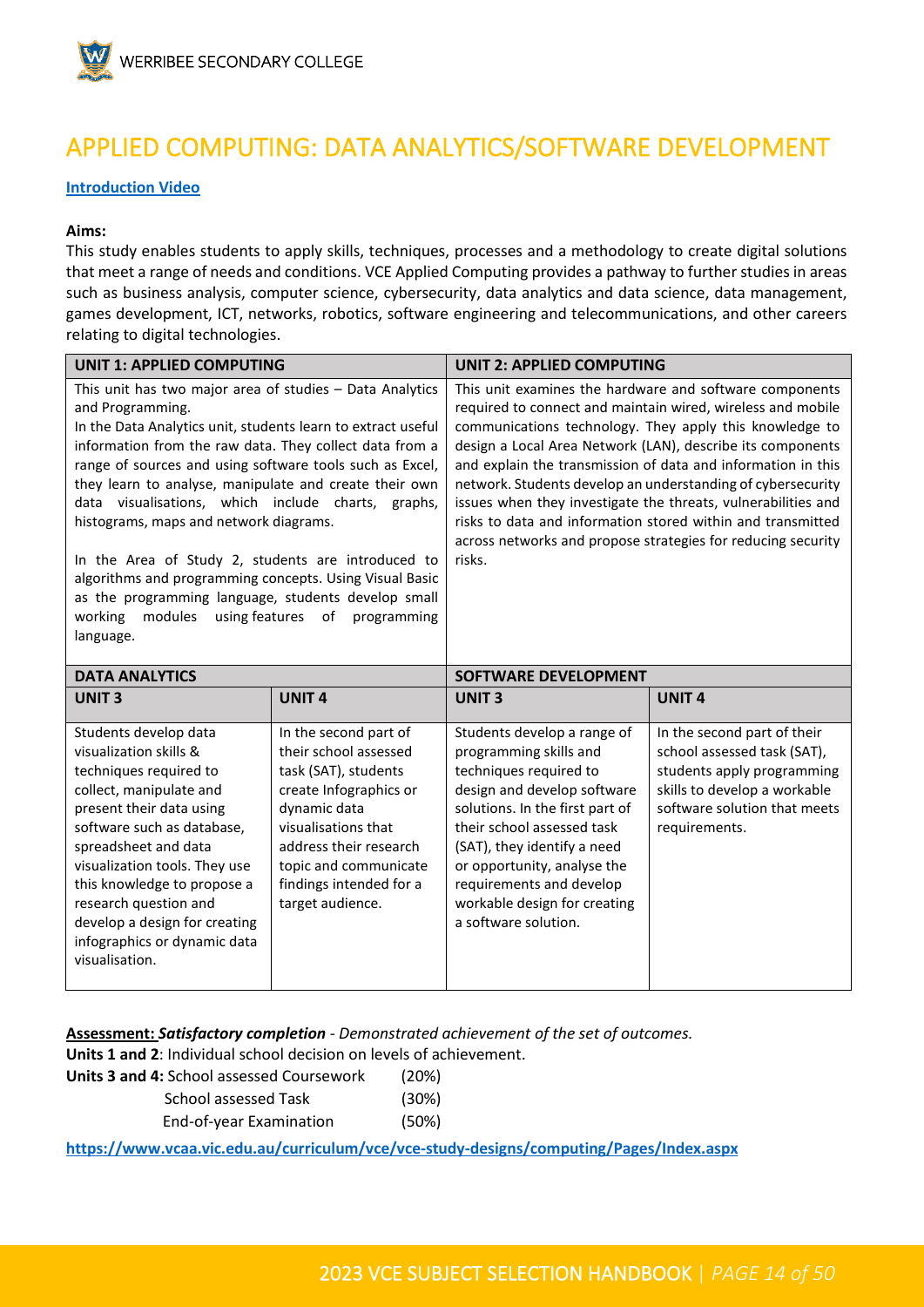

### <span id="page-14-0"></span>ART MAKING AND EXHIBITING

#### **[Introduction Video](https://youtu.be/pM4t7w30VtU)**

#### **Prior Learning:**

No prerequisites for Units 1, 2 and 3; but students must undertake Unit 3 prior to Unit 4.

#### **Aim:**

Throughout VCE Art Making and Exhibiting, students develop an understanding of the curation, presentation, and conservation and care of artworks. They curate and present their own and others' artworks for display. Students also demonstrate their knowledge of specific exhibitions and how these have influenced their ideas and understanding of the practice's artists use to make artworks and how artworks are displayed for exhibition in galleries, museums, other exhibition spaces and site-specific spaces. It equips students with the knowledge and skills to pursue an art studio practice and follow tertiary and industry pathways in fine art, research and education. The study also offers students opportunities for personal development and encourages them to make an ongoing contribution to society and the culture of their community through lifelong participation in the making and viewing of artworks. The structure of Art Making and Exhibiting, with key concepts of art making and exhibiting artworks across Units 1–4, is indicated below:

| <b>UNIT 1:</b>                                                                                                                                                                                                                                                                         | <b>UNIT 2:</b>                                                                                                                                                                                                                                                                                                                                                                                                                                                                                                                                                                                                                      | <b>UNIT 3:</b>                                                                                                                                                                                                                                                                                                         | <b>UNIT 4:</b>                                                                                                                                                                                                                                                                                                                                                                                                                                                                                          |
|----------------------------------------------------------------------------------------------------------------------------------------------------------------------------------------------------------------------------------------------------------------------------------------|-------------------------------------------------------------------------------------------------------------------------------------------------------------------------------------------------------------------------------------------------------------------------------------------------------------------------------------------------------------------------------------------------------------------------------------------------------------------------------------------------------------------------------------------------------------------------------------------------------------------------------------|------------------------------------------------------------------------------------------------------------------------------------------------------------------------------------------------------------------------------------------------------------------------------------------------------------------------|---------------------------------------------------------------------------------------------------------------------------------------------------------------------------------------------------------------------------------------------------------------------------------------------------------------------------------------------------------------------------------------------------------------------------------------------------------------------------------------------------------|
| <b>Explore, Expand &amp;</b>                                                                                                                                                                                                                                                           | <b>Understand, Develop and</b>                                                                                                                                                                                                                                                                                                                                                                                                                                                                                                                                                                                                      | <b>Collect, Extend and</b>                                                                                                                                                                                                                                                                                             | Consolidate, present                                                                                                                                                                                                                                                                                                                                                                                                                                                                                    |
| Investigate                                                                                                                                                                                                                                                                            | <b>Resolve</b>                                                                                                                                                                                                                                                                                                                                                                                                                                                                                                                                                                                                                      | <b>Connect</b>                                                                                                                                                                                                                                                                                                         | and conserve                                                                                                                                                                                                                                                                                                                                                                                                                                                                                            |
| Investigate the artworks of<br>Australian artists from<br>different contexts<br>• Explore the different ways<br>artists use materials,<br>techniques and processes<br>in their art making.<br>• Experiment with materials<br>to stimulate ideas and<br>develop new ways<br>of thinking | Students respond to a set theme<br>& progressively develop their own<br>ideas. Students learn how to<br>develop their ideas using<br>materials, techniques and<br>processes, and art elements and<br>art principles. Students begin to<br>understand how exhibitions are<br>planned and designed and how<br>spaces are organised for<br>exhibitions. They also investigate<br>the roles associated with the<br>planning of exhibitions and how<br>artworks are selected and<br>displayed in specific spaces. The<br>planning and development of at<br>least one finished artwork are<br>documented in their Visual Arts<br>journal. | Students are actively<br>engaged in art making<br>using materials,<br>techniques and<br>processes. In order to<br>receive constructive<br>feedback on the<br>progress of their art<br>making, and to develop<br>and extend their ideas,<br>students present a<br>critique of their<br>artworks to their peer<br>group. | students make connections<br>to the artworks they have<br>made in Unit 3,<br>consolidating and<br>extending their ideas and<br>art making to further refine<br>and resolve artworks in -<br>specific art forms. They<br>articulate the development<br>of subject matter, ideas,<br>visual language, their<br>choice of materials, their<br>understanding of the<br>inherent characteristics<br>and properties of the<br>material, their use of<br>techniques and processes,<br>and aesthetic qualities. |

#### **Assessment***: Satisfactory completion - Demonstrated achievement of the set of outcomes*

**Units 1 and 2:** Individual school decision on levels of achievement.

| Unit 3: | School assessed coursework (5%) |  |
|---------|---------------------------------|--|
|---------|---------------------------------|--|

| (5%)<br>School assessed coursework<br>Unit 4: |  |
|-----------------------------------------------|--|
|-----------------------------------------------|--|

**Units 3 and 4:** School Assessed Task (60%)

**End-of-year examination** (30%)

**<http://www.vcaa.vic.edu.au/Documents/vce/studioarts/StudioArtsSD-2017.pdf>**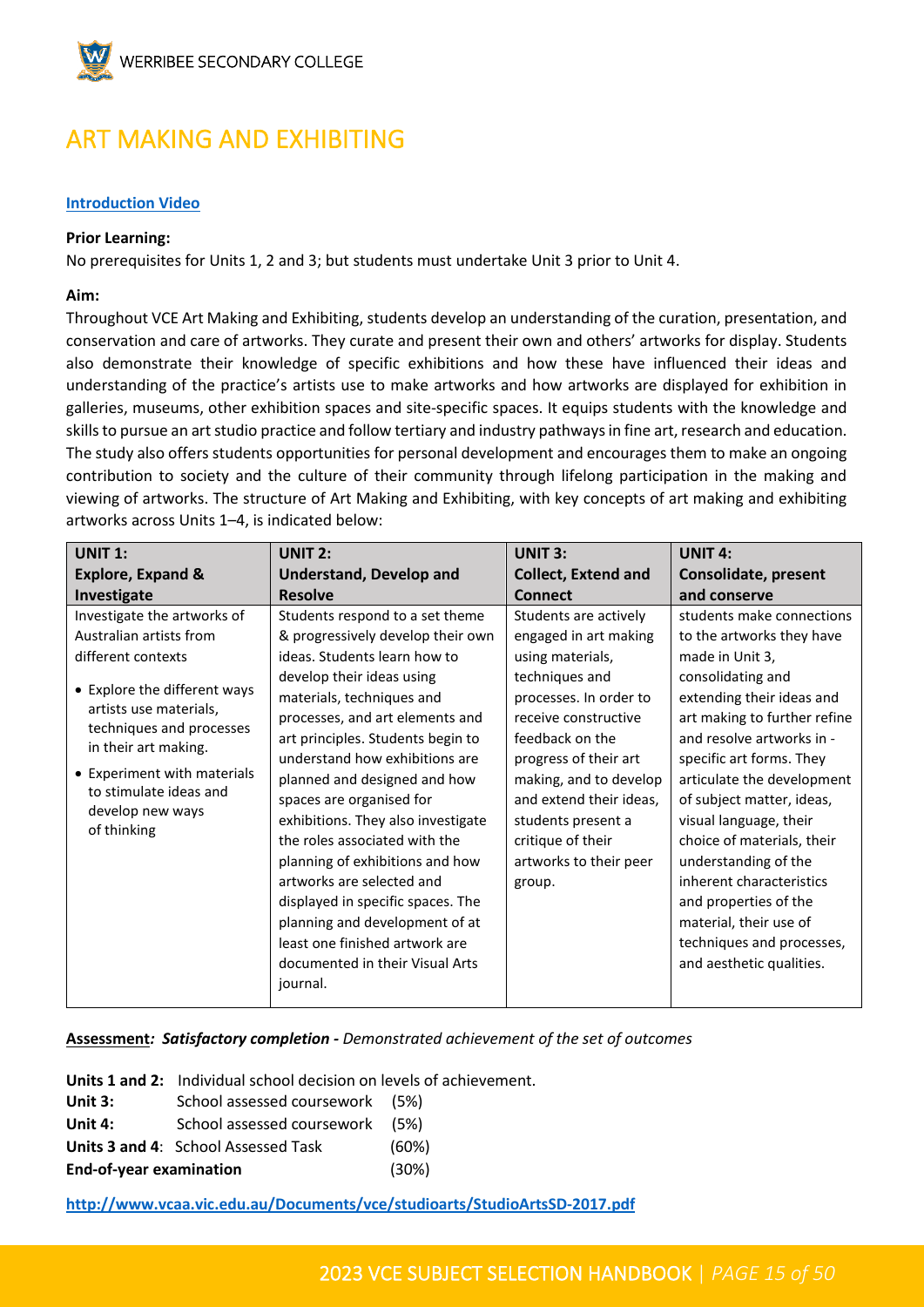

### <span id="page-15-0"></span>**BIOLOGY**

#### **[Introduction Video](https://youtu.be/DixCrYBl-ds)**

#### **Prior Learning:**

No prerequisites for Units 1, 2 and 3; but students must undertake Unit 3 prior to Unit 4.

#### **Aims:**

Biology is the study of living organisms, of life processes, and of the different levels of organization from molecule to biosphere. It includes the study of interactions within living communities and between organisms and their environments. Biology also considers the unity and continuity of life as well as diversity and change.

| <b>UNIT 1:</b><br>How do organisms<br>regulate their<br>functions?                                                                                                                                                                                                                                          | <b>UNIT 2:</b><br><b>How does inheritance</b><br>impact diversity?                                                                                                                                                                                                                                                                                                                                                            | <b>UNIT 3:</b><br>How do cells maintain<br>life?                                                                                                                                                                                                                                                                                                                                                                                                                                                            | <b>UNIT 4:</b><br>How does life change and<br>respond to challenges?                                                                                                                                                                                                                                                                                                                                                                                                                                                                                                                     |
|-------------------------------------------------------------------------------------------------------------------------------------------------------------------------------------------------------------------------------------------------------------------------------------------------------------|-------------------------------------------------------------------------------------------------------------------------------------------------------------------------------------------------------------------------------------------------------------------------------------------------------------------------------------------------------------------------------------------------------------------------------|-------------------------------------------------------------------------------------------------------------------------------------------------------------------------------------------------------------------------------------------------------------------------------------------------------------------------------------------------------------------------------------------------------------------------------------------------------------------------------------------------------------|------------------------------------------------------------------------------------------------------------------------------------------------------------------------------------------------------------------------------------------------------------------------------------------------------------------------------------------------------------------------------------------------------------------------------------------------------------------------------------------------------------------------------------------------------------------------------------------|
| In this unit students<br>examine the cell as the<br>structural and<br>functional unit of life:<br>cell growth,<br>replacement and death<br>and the role of stem<br>cells. They explore how<br>systems function in<br>vascular plants and<br>animals, and consider<br>the role of homeostatic<br>mechanisms. | In this unit students<br>explore reproduction and<br>the transmission of<br>biological information<br>along generations and the<br>impact this has on species<br>diversity. They explain<br>meiosis and consider how<br>the relationship between<br>genes, the environment<br>and epigenetic factors<br>influence phenotype. They<br>explain the inheritance of<br>characteristics using<br>pedigrees and Punnett<br>squares. | In this unit students<br>investigate the workings of<br>the cell. The relationship<br>between nucleic acids and<br>proteins, as well as their<br>structure and function is<br>examined. They consider<br>gene expression in<br>prokaryotic and eukaryotic<br>cells. They explore<br>manipulation of DNA and<br>application of<br>biotechnologies.<br>Students explore the<br>structure, regulation and<br>rate of biochemical<br>pathways, with reference to<br>photosynthesis and cellular<br>respiration. | In this unit students consider the<br>continual change and challenges<br>to which life on Earth has been<br>subjected to. They study the<br>human immune system and how<br>it works to provide immunity to a<br>specific pathogen. Students<br>consider how the application of<br>biological knowledge can be used<br>to respond to bioethical issues<br>and challenges related to disease.<br>Students consider how<br>evolutionary biology is based on<br>the accumulation of evidence<br>over time. They consider<br>evidence for evolution and look<br>at trends in human evolution. |

**Assessment:** *Satisfactory completion - Demonstrated achievement of the set of outcomes*

**Units 1 and 2:** Individual school decision on levels of achievement based on a combination of practical reports, topic tests, field reports, assignments**,** multimedia or web page presentations, responses to media articles, oral presentation and examination.

**Units 3:** School-assessed coursework (16%)

**Units 4:** School-assessed coursework (24%)

**Units 3 and 4:** End-of-year examination (60%)

**<https://www.vcaa.vic.edu.au/curriculum/vce/vce-study-designs/biology/Pages/Index.aspx>**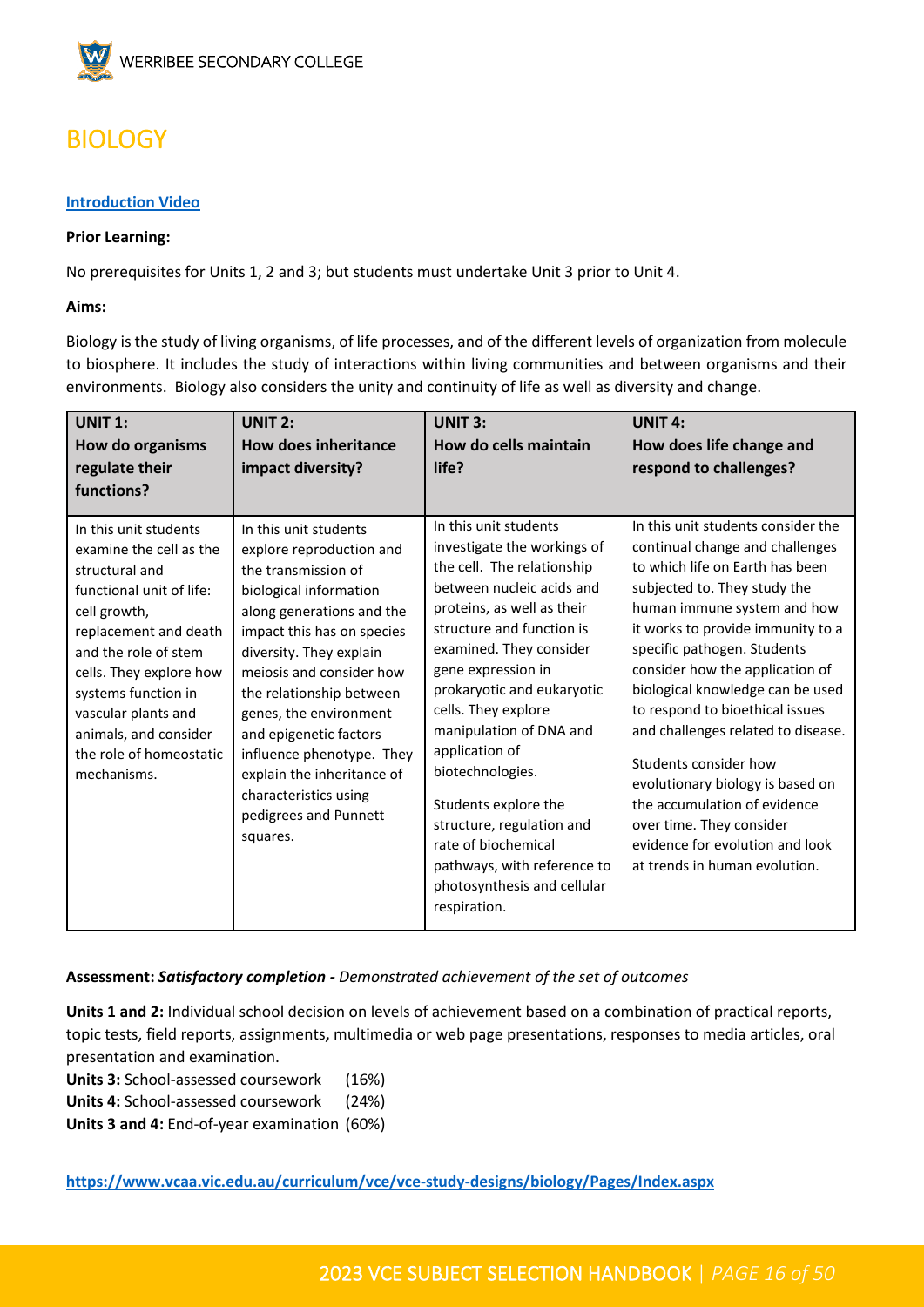

### <span id="page-16-0"></span>BUSINESS MANAGEMENT

#### **[Introduction Video](https://youtu.be/OwSQT3fmH1s)**

#### **Prior Learning:**

There are no prerequisites for entry to Units 1, 2 and 3. Students must undertake Unit 3 prior to taking Unit 4

#### **Aims:**

In studying VCE Business Management, students develop knowledge and skills that enhance their confidence and ability to participate effectively as socially responsible and ethical members, managers and leaders of the business community, and as informed citizens, consumers and investors. The study of Business Management leads to opportunities across all facets of the business and management field such as small business owner, project manager, human resource manager, operations manager or executive manager. Further study can lead to specialisation in areas such as marketing, public relations and event management.

| <b>UNIT 1: Planning a</b>                                                                                                                                                                                                                                                                                                                                                                                                                                                                                                                                                                                                                 | <b>UNIT 2: Establishing a</b>                                                                                                                                                                                                                                                                                                                                                                                                                                                                                                                                                                                                                                                                                                                                                                                | <b>UNIT 3: Managing a</b>                                                                                                                                                                                                                                                                                                                                                                                                                                                                                                                                                                                                                                                                                                                                                                                      | <b>UNIT 4: Transforming a</b>                                                                                                                                                                                                                                                                                                                                                                                                                                                                                                                                                                                                                                                                                                                               |
|-------------------------------------------------------------------------------------------------------------------------------------------------------------------------------------------------------------------------------------------------------------------------------------------------------------------------------------------------------------------------------------------------------------------------------------------------------------------------------------------------------------------------------------------------------------------------------------------------------------------------------------------|--------------------------------------------------------------------------------------------------------------------------------------------------------------------------------------------------------------------------------------------------------------------------------------------------------------------------------------------------------------------------------------------------------------------------------------------------------------------------------------------------------------------------------------------------------------------------------------------------------------------------------------------------------------------------------------------------------------------------------------------------------------------------------------------------------------|----------------------------------------------------------------------------------------------------------------------------------------------------------------------------------------------------------------------------------------------------------------------------------------------------------------------------------------------------------------------------------------------------------------------------------------------------------------------------------------------------------------------------------------------------------------------------------------------------------------------------------------------------------------------------------------------------------------------------------------------------------------------------------------------------------------|-------------------------------------------------------------------------------------------------------------------------------------------------------------------------------------------------------------------------------------------------------------------------------------------------------------------------------------------------------------------------------------------------------------------------------------------------------------------------------------------------------------------------------------------------------------------------------------------------------------------------------------------------------------------------------------------------------------------------------------------------------------|
| business                                                                                                                                                                                                                                                                                                                                                                                                                                                                                                                                                                                                                                  | business                                                                                                                                                                                                                                                                                                                                                                                                                                                                                                                                                                                                                                                                                                                                                                                                     | <b>Business</b>                                                                                                                                                                                                                                                                                                                                                                                                                                                                                                                                                                                                                                                                                                                                                                                                | business                                                                                                                                                                                                                                                                                                                                                                                                                                                                                                                                                                                                                                                                                                                                                    |
| Businesses of all sizes are<br>major contributors to the<br>economic and social<br>wellbeing of a nation.<br>Therefore how businesses<br>are formed and the<br>fostering of conditions<br>under which new business<br>ideas can emerge are vital<br>for a nation's wellbeing.<br>Taking a business idea and<br>planning how to make it a<br>reality are the<br>cornerstones of economic<br>and social development. In<br>this unit students explore<br>the factors affecting<br>business ideas and the<br>internal and external<br>environments within<br>which businesses operate,<br>and the effect of these on<br>planning a business. | This unit focuses on the<br>establishment phase of a<br>business's life. Establishing a<br>business involves complying<br>with legal requirements as<br>well as making decisions<br>about how best to establish a<br>system of financial record<br>keeping, staff the business<br>and establish a customer<br>base. In this unit students<br>examine the legal<br>requirements that must be<br>satisfied to establish a<br>business. They investigate<br>the essential features of<br>effective marketing and<br>consider the best way to<br>meet the needs of the<br>business in terms of staffing<br>and financial record keeping.<br>Students analyse various<br>management practices in this<br>area by applying this<br>knowledge to contemporary<br>business case studies from<br>the past four years. | In this unit students explore<br>the key processes and issues<br>concerned with managing a<br>business efficiently and<br>effectively to achieve the<br>business objectives. Students<br>examine the different types of<br>businesses and their<br>respective objectives. They<br>consider corporate culture,<br>management styles,<br>management skills and the<br>relationship between each of<br>these. Students investigate<br>strategies to manage both<br>staff and business operations<br>to meet objectives. Students<br>develop an understanding of<br>the complexity and challenge<br>of managing businesses and<br>through the use of<br>contemporary business case<br>studies from the past four<br>years have the opportunity to<br>compare theoretical<br>perspectives with current<br>practice. | Businesses are under<br>constant pressure to adapt<br>and change to meet their<br>objectives. In this unit<br>students consider the<br>importance of reviewing key<br>performance indicators to<br>determine current<br>performance and the<br>strategic management<br>necessary to position a<br>business for the future.<br>Students study a theoretical<br>model to undertake change<br>and consider a variety of<br>strategies to manage<br>change in the most efficient<br>and effective way to<br>improve business<br>performance. They<br>investigate the importance<br>of leadership in change<br>management. Using a<br>contemporary business case<br>study from the past four<br>years, students evaluate<br>business practice against<br>theory. |

**Assessment: Satisfactory completion** - Demonstrated achievement of the set outcomes specified in the unit. **Units 1 and 2**: Individual school decision on levels of achievement

**Unit 3:** School-assessed coursework (25%)

**Unit 4:** School-assessed coursework (25%)

**Units 3 and 4**: End-of-year examination (50%)

**<https://www.vcaa.vic.edu.au/curriculum/vce/vce-study-designs/business-management/Pages/Index.aspx>**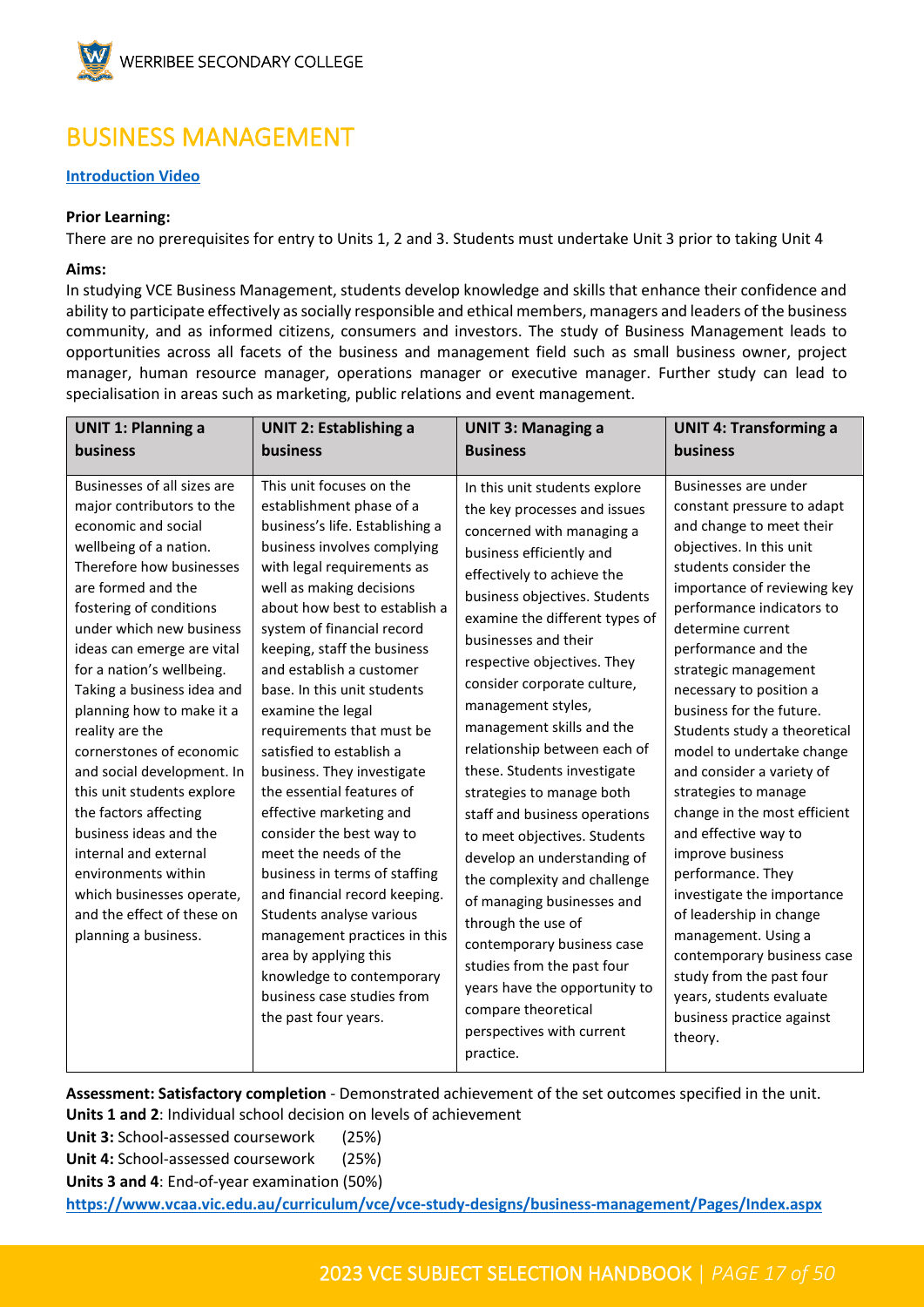

# <span id="page-17-0"></span>**CHEMISTRY**

#### **[Introduction Video](https://youtu.be/64fbrQ-vdxs)**

#### **Prior Learning:**

No prerequisites for Units 1, 2 and 3; but students must undertake Unit 3 prior to Unit 4.

#### **Aims:**

VCE Chemistry enables students to explore the nature of chemicals and chemical processes. In undertaking this study, students apply chemical principles to explain and quantify the behaviour of matter, as well as undertake practical activities that involve the analysis and synthesis of a variety of materials.

| <b>UNIT 1:</b><br>How can the diversity of<br>materials be explained?                                                                                                                                                                                                                                                                                                                                                                                                                                                                                                                                                                                                                  | <b>UNIT 2:</b><br><b>How do chemical</b><br>reactions shape the<br>natural world?                                                                                                                                                                                                                                                                                                                                                                                                                                                                                                                                                                                                              | <b>UNIT 3:</b><br><b>How can chemical</b><br>processes be designed to<br>optimise efficiency?                                                                                                                                                                                                                                                                                                                                                                                                                                                                                                                                    | <b>UNIT 4:</b><br>How are organic<br>compounds categorised,<br>analysed and used?                                                                                                                                                                                                                                                                                                                                                                                                                                                                                               |
|----------------------------------------------------------------------------------------------------------------------------------------------------------------------------------------------------------------------------------------------------------------------------------------------------------------------------------------------------------------------------------------------------------------------------------------------------------------------------------------------------------------------------------------------------------------------------------------------------------------------------------------------------------------------------------------|------------------------------------------------------------------------------------------------------------------------------------------------------------------------------------------------------------------------------------------------------------------------------------------------------------------------------------------------------------------------------------------------------------------------------------------------------------------------------------------------------------------------------------------------------------------------------------------------------------------------------------------------------------------------------------------------|----------------------------------------------------------------------------------------------------------------------------------------------------------------------------------------------------------------------------------------------------------------------------------------------------------------------------------------------------------------------------------------------------------------------------------------------------------------------------------------------------------------------------------------------------------------------------------------------------------------------------------|---------------------------------------------------------------------------------------------------------------------------------------------------------------------------------------------------------------------------------------------------------------------------------------------------------------------------------------------------------------------------------------------------------------------------------------------------------------------------------------------------------------------------------------------------------------------------------|
| Students investigate the<br>chemical structures and<br>properties of a range of<br>materials and this is linked<br>to the development and use<br>of materials for specific<br>purposes. Chemical bonding<br>and ways that chemical<br>quantities are measured are<br>covered. Manufacturing<br>innovations leading to more<br>sustainable products being<br>produced are considered.<br>Students conduct practical<br>investigations involving a<br>variety of reaction types and<br>a range of laboratory<br>techniques. A student-<br>directed research<br>investigation into the<br>sustainable production or<br>use of a selected material is<br>undertaken in Area of Study<br>3. | Students analyse and<br>compare different<br>substances dissolved in<br>water and the gases that<br>may be produced in<br>chemical reactions. They<br>explore applications of acid-<br>base and redox reactions in<br>society. Students conduct<br>practical investigations<br>involving the specific heat<br>capacity of water, acid-base<br>and redox reactions,<br>solubility, molar volume of a<br>gas, volumetric analysis, and<br>the use of a calibration<br>curve. A student-designed<br>scientific investigation that<br>is related to the production<br>of gases, acid-base or redox<br>reactions, or the analysis of<br>substances in water is<br>undertaken in Area of Study<br>3. | The global demand for<br>energy and materials is<br>increasing with world<br>population growth. In this<br>unit students explore energy<br>options and the chemical<br>production of materials with<br>reference to efficiencies,<br>renewability and the<br>minimisation of their impact<br>on the environment.<br>Students compare and<br>evaluate different chemical<br>energy resources and<br>investigate the combustion<br>of fuels. They consider the<br>purpose, design and<br>operating principles of<br>galvanic cells, fuel cells and<br>electrolytic cells and<br>calculate quantities in<br>electrolytic reactions. | Carbon is the basis of the<br>diverse compounds found in<br>living tissues and in the<br>fuels, foods, medicines and<br>many of the materials we<br>use in everyday life. In this<br>unit students investigate the<br>structural features, bonding,<br>reactions and uses of the<br>major families of organic<br>compounds including those<br>found in food.<br>Students process data from<br>instrumental analyses to<br>confirm or deduce organic<br>structures and perform<br>volumetric analyses to<br>determine the<br>concentrations of organic<br>chemicals in mixtures. |

#### **Assessment:** *Satisfactory completion - Demonstrated achievement of the set of outcomes*

**Units 1 and 2**: Individual school decision on levels of achievement based on a combination of practical reports, topic tests, field reports, assignments**,** multimedia or web page presentations, responses to media articles, oral presentations and examination.

**Unit 3:** School assessed coursework (16%)

**Unit 4:** School assessed coursework (24%)

**Units 3 and 4:** End-of-year examination (60%)

**[https://www.vcaa.vic.edu.au/curriculum/vce/vce-study-designs/chemistry/Pages/index.aspx](https://aus01.safelinks.protection.outlook.com/?url=https%3A%2F%2Fwww.vcaa.vic.edu.au%2Fcurriculum%2Fvce%2Fvce-study-designs%2Fchemistry%2FPages%2Findex.aspx&data=05%7C01%7CToula.Papadimitropoulos%40education.vic.gov.au%7C44f371ffcf4e49b0dc3e08da32e5cb8e%7Cd96cb3371a8744cfb69b3cec334a4c1f%7C0%7C0%7C637878259783171983%7CUnknown%7CTWFpbGZsb3d8eyJWIjoiMC4wLjAwMDAiLCJQIjoiV2luMzIiLCJBTiI6Ik1haWwiLCJXVCI6Mn0%3D%7C3000%7C%7C%7C&sdata=VXymgXNOn1xg95D%2B5OFC7MASqdYW%2FtIbL9%2FIGQAIfEA%3D&reserved=0)**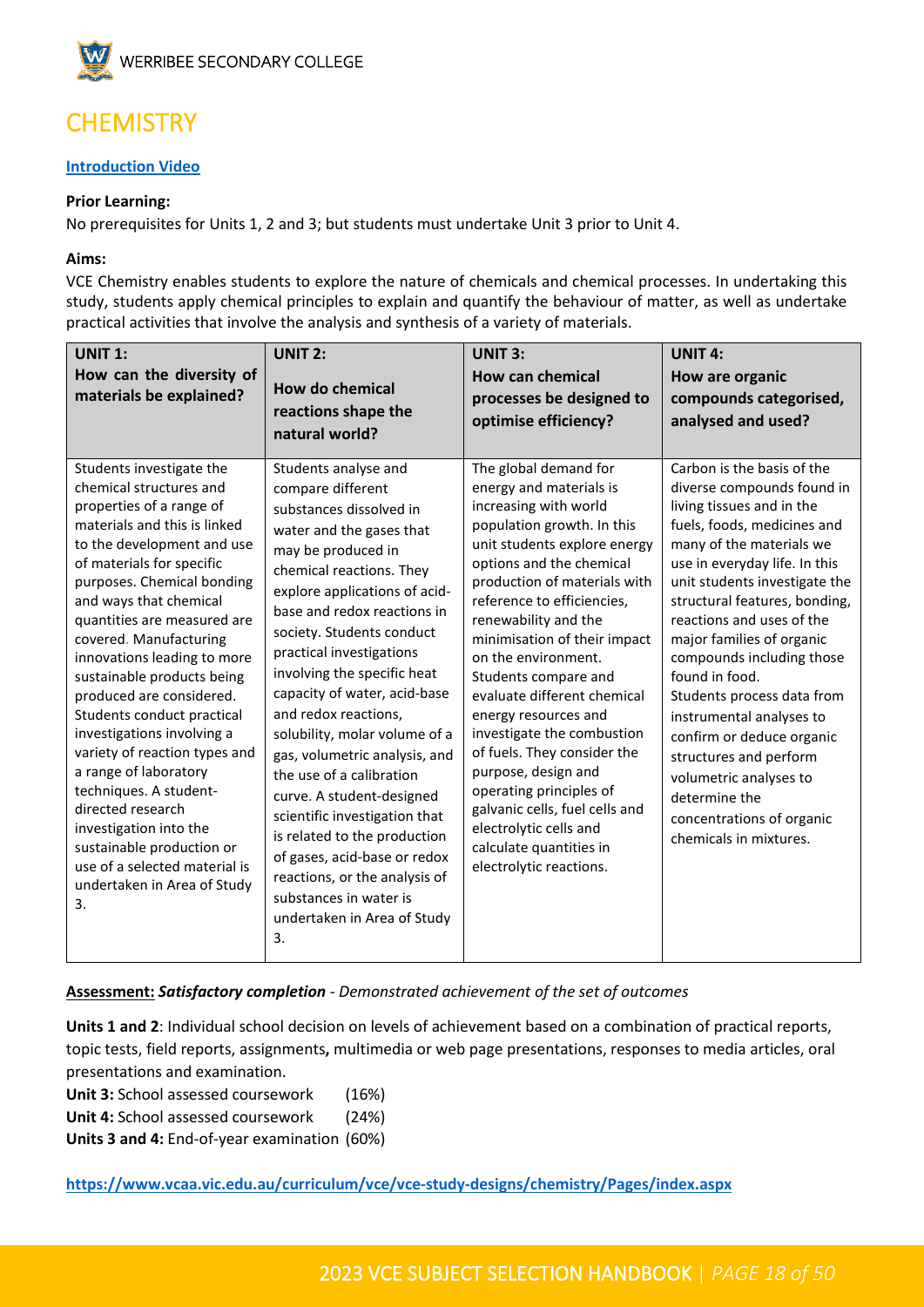

### <span id="page-18-0"></span>**ECONOMICS**

#### **[Introduction Video](https://youtu.be/AeBfvDSfuvM)**

#### **Aims:**

Economics is the study of how resources are allocated to meet the needs and wants of society. It attempts to explain how and why individuals behave the way they do and the consequences of their decision making. Studying Economics as a social science enables students to gain valuable insight into the economic problems that they may face on an individual basis and collectively as a society to meet the needs and wants of citizens and may therefore assist them in making more informed and responsible decisions. The structure over the two years under the accredited study design is:

- Unit 1: Economic decision-making
- Unit 2: Economic issues and living standards
- Unit 3: Australia's living standards
- Unit 4: Managing the economy

| <b>UNIT 1:</b>             | <b>UNIT 2:</b>              | <b>UNIT 3:</b>                | <b>UNIT 4:</b>               |
|----------------------------|-----------------------------|-------------------------------|------------------------------|
| <b>Economic decision-</b>  | <b>Economic issues and</b>  | <b>Australia's Living</b>     | <b>Managing the Economy</b>  |
| making                     | living standards            | <b>Standards</b>              |                              |
|                            |                             |                               |                              |
| On completion of this unit | A core principle of         | This unit focuses on the      | This Unit focuses on how     |
| the student should be able | economics is maximising     | allocation of economic        | the government can           |
| to describe the basic      | the living standards of     | resources and how these       | influence the level of       |
| economic problem, discuss  | society. This is done       | are allocated in a market     | aggregate demand in the      |
| the role of consumers,     | through economic            | economy such as Australia.    | economy by utilising         |
| businesses and the         | decisions that optimise the | Internal economic goals are   | demand management            |
| government in the          | use of resources to produce | examined and evaluated.       | policies such as budgetary   |
| economy, and analyse the   | goods and services that     | Finally, Australia's external | and monetary policy. It also |
| factors that affect        | satisfy human needs and     | stability is examined with a  | examines how the             |
| economic decision-making.  | wants. Economic activity is | focus on the balance of       | government aims to           |
|                            | therefore a key             | payments. Each of these       | improve living standards     |
|                            | consideration for           | issues are examined with      | through effective            |
|                            | economics. Students         | particular link to material   | management of the supply     |
|                            | consider the link between   | and non-material living       | side of the economy.         |
|                            | economic activity and       | standards.                    |                              |
|                            | economic growth and         |                               |                              |
|                            | investigate the importance  |                               |                              |
|                            | of economic growth in       |                               |                              |
|                            | raising living standards.   |                               |                              |
|                            | They evaluate the benefits  |                               |                              |
|                            | and costs of continued      |                               |                              |
|                            | economic growth and         |                               |                              |
|                            | consider the extent to      |                               |                              |
|                            | which our current           |                               |                              |
|                            | measurements of living      |                               |                              |
|                            | standards are adequate.     |                               |                              |
|                            |                             |                               |                              |

**Assessment***: Satisfactory completion - Demonstrated achievement of the set of outcomes.* **Units 1 and 2:** Individual school decision on levels of achievement. **Units 3 and 4:** School assessed coursework (25% each semester) End-of-year examination (50%). **<http://www.vcaa.vic.edu.au/Documents/vce/economics/EconomicsSD-2017.pdf>**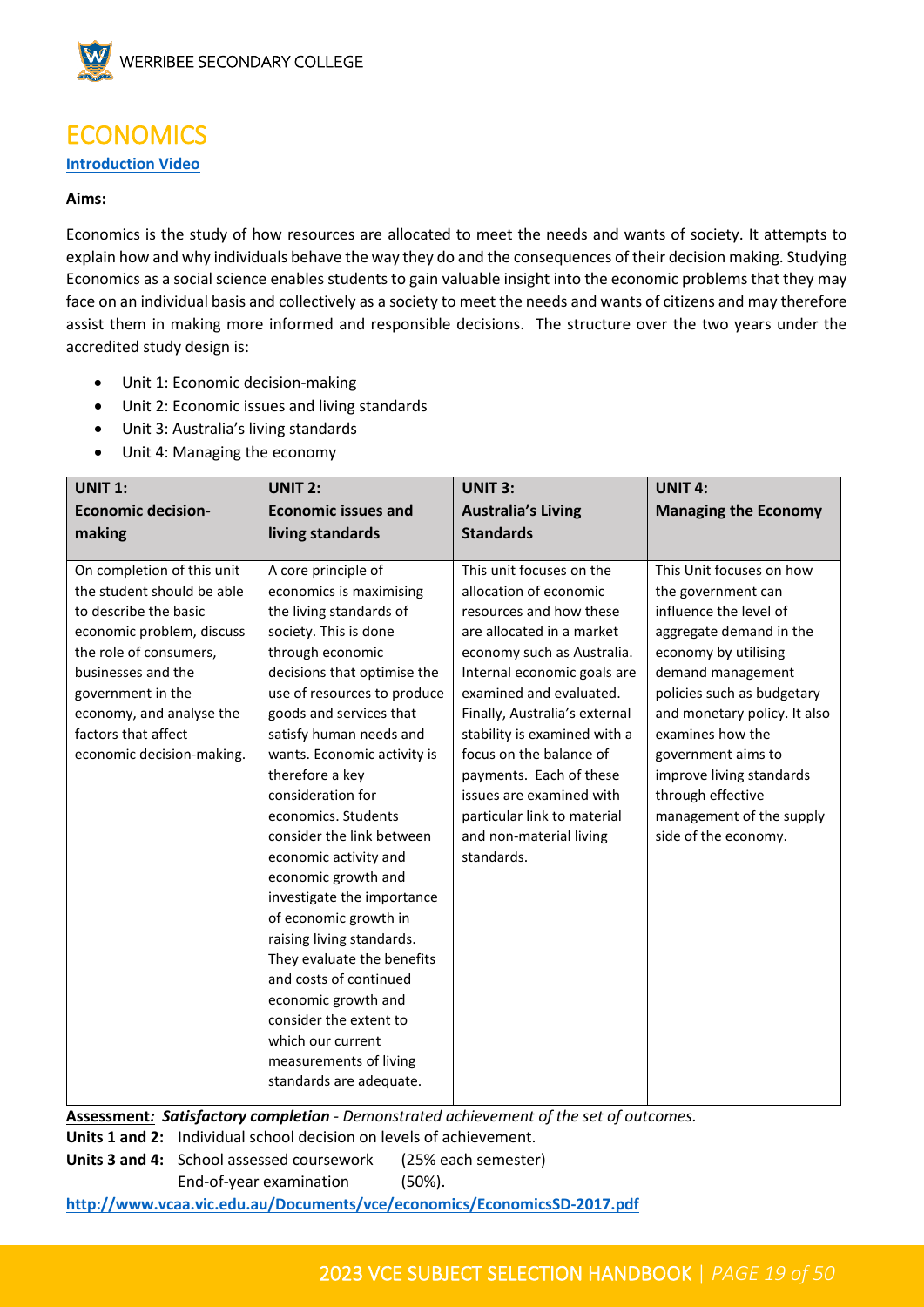

# <span id="page-19-0"></span>ENVIRONMENTAL SCIENCE

#### **[Introduction Video](https://youtu.be/nkbxxNMt-Pg)**

#### **Prior Learning:**

No prerequisites for Units 1, 2 and 3; but students must undertake Unit 3 prior to Unit 4.

#### **Aims:**

VCE Environmental Science enables students to explore the challenges that past and current human interactions with the environment present for the future by considering how Earth's atmosphere, biosphere, hydrosphere and lithosphere function as interrelated systems. In undertaking this study, students examine how environmental actions affect, and are affected by, ethical, social and political frameworks.

| <b>UNIT 1:</b>                                                                                                                                                                                                                                                                                                                                                                                                                                                                                                                                                                                                                                                                                                                                                                                                       | <b>UNIT 2:</b>                                                                                                                                                                                                                                                                                                                                                                                                                                                                                               | <b>UNIT 3:</b>                                                                                                                                                                                                                                                                                                                                                                                                                                                                                                                                                                                                                                                                                                                                                                                                              | <b>UNIT 4:</b>                                                                                                                                                                                                                                                                                                                                                                                                                                                                                                                                                                                                                                                                                                                                                                                                                                                                                                                                                                                                                                                                                                                                                                |
|----------------------------------------------------------------------------------------------------------------------------------------------------------------------------------------------------------------------------------------------------------------------------------------------------------------------------------------------------------------------------------------------------------------------------------------------------------------------------------------------------------------------------------------------------------------------------------------------------------------------------------------------------------------------------------------------------------------------------------------------------------------------------------------------------------------------|--------------------------------------------------------------------------------------------------------------------------------------------------------------------------------------------------------------------------------------------------------------------------------------------------------------------------------------------------------------------------------------------------------------------------------------------------------------------------------------------------------------|-----------------------------------------------------------------------------------------------------------------------------------------------------------------------------------------------------------------------------------------------------------------------------------------------------------------------------------------------------------------------------------------------------------------------------------------------------------------------------------------------------------------------------------------------------------------------------------------------------------------------------------------------------------------------------------------------------------------------------------------------------------------------------------------------------------------------------|-------------------------------------------------------------------------------------------------------------------------------------------------------------------------------------------------------------------------------------------------------------------------------------------------------------------------------------------------------------------------------------------------------------------------------------------------------------------------------------------------------------------------------------------------------------------------------------------------------------------------------------------------------------------------------------------------------------------------------------------------------------------------------------------------------------------------------------------------------------------------------------------------------------------------------------------------------------------------------------------------------------------------------------------------------------------------------------------------------------------------------------------------------------------------------|
| How are Earth's                                                                                                                                                                                                                                                                                                                                                                                                                                                                                                                                                                                                                                                                                                                                                                                                      | What affects Earth's                                                                                                                                                                                                                                                                                                                                                                                                                                                                                         | <b>How can biodiversity</b>                                                                                                                                                                                                                                                                                                                                                                                                                                                                                                                                                                                                                                                                                                                                                                                                 | How can climate change and the                                                                                                                                                                                                                                                                                                                                                                                                                                                                                                                                                                                                                                                                                                                                                                                                                                                                                                                                                                                                                                                                                                                                                |
| dynamic systems                                                                                                                                                                                                                                                                                                                                                                                                                                                                                                                                                                                                                                                                                                                                                                                                      | capacity to sustain life?                                                                                                                                                                                                                                                                                                                                                                                                                                                                                    | and development be                                                                                                                                                                                                                                                                                                                                                                                                                                                                                                                                                                                                                                                                                                                                                                                                          | impacts of human energy use be                                                                                                                                                                                                                                                                                                                                                                                                                                                                                                                                                                                                                                                                                                                                                                                                                                                                                                                                                                                                                                                                                                                                                |
| interconnected to                                                                                                                                                                                                                                                                                                                                                                                                                                                                                                                                                                                                                                                                                                                                                                                                    |                                                                                                                                                                                                                                                                                                                                                                                                                                                                                                              | sustained?                                                                                                                                                                                                                                                                                                                                                                                                                                                                                                                                                                                                                                                                                                                                                                                                                  | managed?                                                                                                                                                                                                                                                                                                                                                                                                                                                                                                                                                                                                                                                                                                                                                                                                                                                                                                                                                                                                                                                                                                                                                                      |
| support life?                                                                                                                                                                                                                                                                                                                                                                                                                                                                                                                                                                                                                                                                                                                                                                                                        |                                                                                                                                                                                                                                                                                                                                                                                                                                                                                                              |                                                                                                                                                                                                                                                                                                                                                                                                                                                                                                                                                                                                                                                                                                                                                                                                                             |                                                                                                                                                                                                                                                                                                                                                                                                                                                                                                                                                                                                                                                                                                                                                                                                                                                                                                                                                                                                                                                                                                                                                                               |
| In this unit students examine<br>the processes and interactions<br>occurring within and between<br>Earths four interrelated<br>systems - the atmosphere,<br>biosphere, hydrosphere and<br>lithosphere. They focus on how<br>ecosystem functioning can<br>influence many local, regional<br>and global environmental<br>conditions such as plant<br>productivity, soil fertility,<br>water quality and air quality.<br>Students explore how changes<br>that have taken place<br>throughout geological and<br>recent history are fundamental<br>to predicting the likely impact<br>of future changes. They<br>consider a variety of<br>influencing factors in achieving<br>a solutions-focused approach<br>to responsible management of<br>challenges related to natural<br>and human-induced<br>environmental change. | In this unit students consider<br>pollution as well as food and<br>water security as complex and<br>systemic environmental<br>challenges facing current and<br>future generations. They examine<br>the characteristics, impacts,<br>assessment and management of a<br>range of pollutants that are<br>emitted or discharged into Earth's<br>air, soil, water and biological<br>systems, and explore factors that<br>limit and enable the sustainable<br>supply of adequate and affordable<br>food and water. | In this unit students focus on<br>environmental management<br>through the application of<br>sustainability principles. They<br>explore the value of the<br>biosphere to all living things by<br>examining the concept of<br>biodiversity and the ecosystem<br>services important for human<br>health and well-being. They<br>analyse the processes that<br>threaten biodiversity and<br>evaluate biodiversity<br>management strategies for a<br>selected threatened endemic<br>animal or plant species.<br>Students use a selected<br>environmental science case<br>study with reference to<br>sustainability principles and<br>environmental management<br>strategies to explore<br>management from an Earth<br>systems perspective, including<br>impacts on the atmosphere,<br>biosphere, hydrosphere and<br>lithosphere. | In this unit students explore different factors<br>that contribute to the variability of Earth's<br>climate and that can affect living things,<br>human society and the environment at local,<br>regional and global scales. Students compare<br>sources, availability, reliability and<br>efficiencies of renewable and non-<br>renewable energy resources in order to<br>evaluate the suitability and consequences of<br>their use in terms of upholding sustainability<br>principles. They analyse various factors that<br>are involved in responsible environmental<br>decision-making and consider how science<br>can be used to inform the management of<br>climate change and the impacts of energy<br>production and use.<br>Measurement of environmental indicators<br>often involves uncertainty. Students develop<br>skills in data interpretation, extrapolation<br>and interpolation and test predictions. They<br>recognise the limitations of contradictory,<br>provisional and incomplete data derived<br>from observations and models. They explore<br>relationships and patterns in data, and make<br>judgments about accuracy and validity of<br>evidence. |

**Assessment:** *Satisfactory completion - Demonstrated achievement of the set of outcomes*

**Units 1 and 2:** Individual school decision on levels of achievement based on a combination of practical reports, topic tests, field reports, assignments**,** multimedia or web page presentations, responses to media articles, oral presentation and examination.

**Unit 3:** School assessed coursework (20%) **Unit 4:** School assessed coursework (30%) **Units 3 and 4:** End-of-year examination (50%)

**<http://www.vcaa.vic.edu.au/Documents/vce/envscience/EnviroScienceSD-2016.pdf>**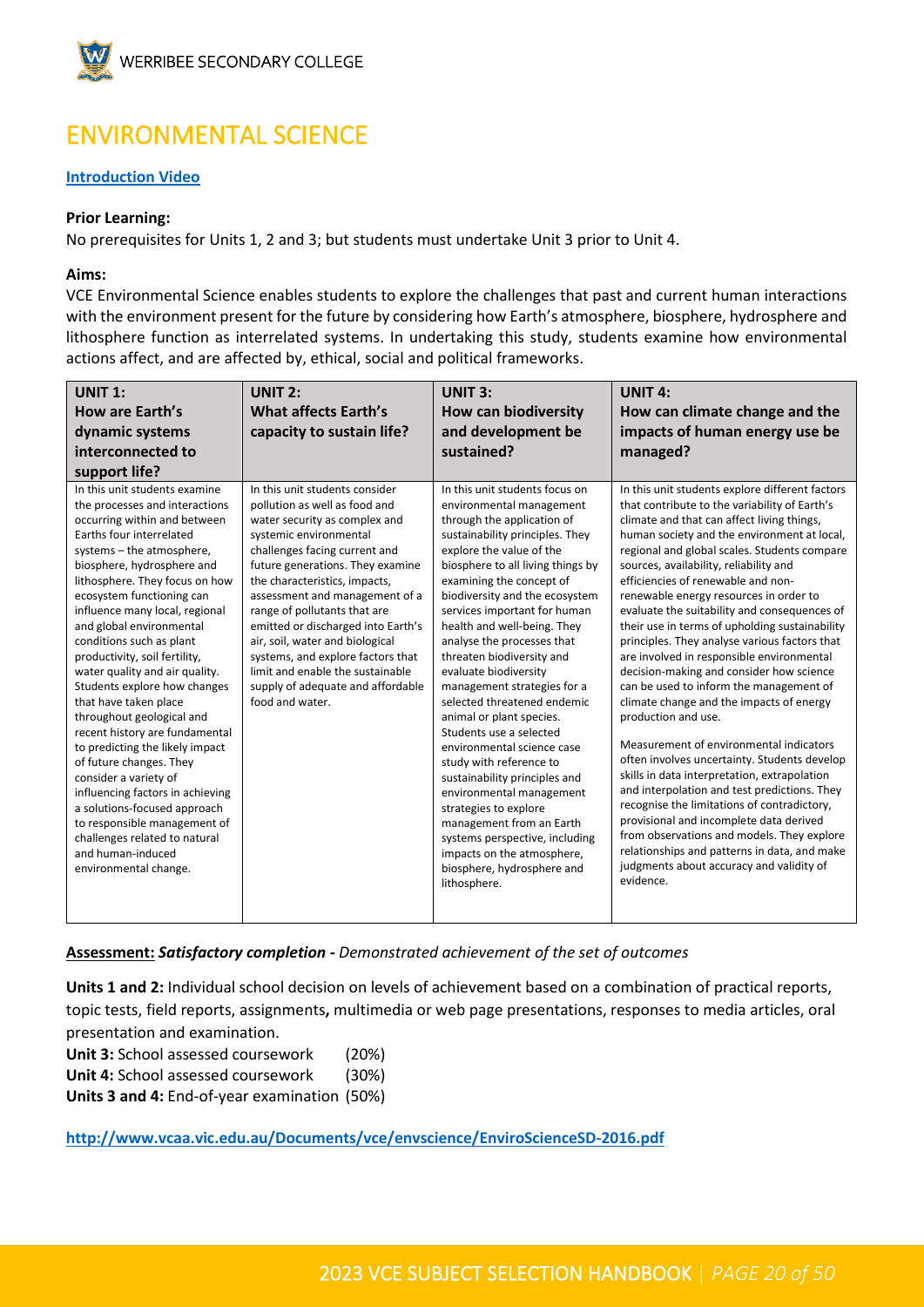

### <span id="page-20-0"></span>FOOD STUDIES

#### **[Introduction Video](https://youtu.be/EkK4is2eEXQ)**

#### **Aims:**

Food Studies enables students to develop as informed and capable food citizens by investigating the reasons behind food decisions and acquiring the practical food skills to assist students in taking ownership of food.

Students will develop an understanding of:

- Practical food skills in the planning, preparation, evaluation and enjoyment of food
- The principles of nutrition, food science and sensory evaluation to food planning and preparation
- Food origins, cultures, customs and behaviours
- Global and local systems of food production, distribution and governance
- The influences on food choice
- The issues relating to economic, environmental and ethical dimensions of our food system
- Food advertising and current food trends

| <b>UNIT 1:</b>                                                                                                                                                                                                                                                                                                                                                                                                                                                                                                                                                                                                           | <b>UNIT 2:</b>                                                                                                                                                                                                                                                                                                                                                                                                                                                                                                                                                                                                            | <b>UNIT 3:</b>                                                                                                                                                                                                                                                                                                                                                                                                                                                                                                                                                                 | UNIT <sub>4:</sub>                                                                                                                                                                                                                                                                                                                                                                                                                                                                                                                                                                                                                     |
|--------------------------------------------------------------------------------------------------------------------------------------------------------------------------------------------------------------------------------------------------------------------------------------------------------------------------------------------------------------------------------------------------------------------------------------------------------------------------------------------------------------------------------------------------------------------------------------------------------------------------|---------------------------------------------------------------------------------------------------------------------------------------------------------------------------------------------------------------------------------------------------------------------------------------------------------------------------------------------------------------------------------------------------------------------------------------------------------------------------------------------------------------------------------------------------------------------------------------------------------------------------|--------------------------------------------------------------------------------------------------------------------------------------------------------------------------------------------------------------------------------------------------------------------------------------------------------------------------------------------------------------------------------------------------------------------------------------------------------------------------------------------------------------------------------------------------------------------------------|----------------------------------------------------------------------------------------------------------------------------------------------------------------------------------------------------------------------------------------------------------------------------------------------------------------------------------------------------------------------------------------------------------------------------------------------------------------------------------------------------------------------------------------------------------------------------------------------------------------------------------------|
| <b>Food origins</b>                                                                                                                                                                                                                                                                                                                                                                                                                                                                                                                                                                                                      | <b>Food makers</b>                                                                                                                                                                                                                                                                                                                                                                                                                                                                                                                                                                                                        | Food in daily life                                                                                                                                                                                                                                                                                                                                                                                                                                                                                                                                                             | Food issues, challenges<br>and futures                                                                                                                                                                                                                                                                                                                                                                                                                                                                                                                                                                                                 |
|                                                                                                                                                                                                                                                                                                                                                                                                                                                                                                                                                                                                                          |                                                                                                                                                                                                                                                                                                                                                                                                                                                                                                                                                                                                                           |                                                                                                                                                                                                                                                                                                                                                                                                                                                                                                                                                                                |                                                                                                                                                                                                                                                                                                                                                                                                                                                                                                                                                                                                                                        |
| This unit focuses on food<br>from historical and cultural<br>perspectives. Students<br>explore how humanity has<br>historically sourced its food,<br>examining the general<br>progression from hunter-<br>gatherer to rural-based<br>agriculture, to today's<br>urban living and global<br>trade in food.<br>Students look at Australian<br>indigenous food prior to<br>European settlement and<br>how food patterns have<br>changed since, particularly<br>through the influence of<br>food production and<br>immigration. Students<br>investigate cuisines that are<br>part of Australia's culinary<br>identity today. | In this unit students focus<br>on commercial food<br>production industries and<br>the production of food in<br>small-scale domestic<br>settings. Students use<br>practical skills and<br>knowledge to produce<br>foods and consider a range<br>of evaluation measures to<br>compare their foods to<br>commercial products. In<br>demonstrating their<br>practical skills, students<br>design new food products<br>and adapt recipes to suit<br>particular needs. They<br>consider the possible<br>extension of their role as<br>small-scale food producers<br>by exploring potential<br>entrepreneurial<br>opportunities. | This unit investigates the<br>many roles and everyday<br>influences of food. Area of<br>Study 1 explores the<br>science of food: our<br>physical need for it and how<br>it nourishes and sometimes<br>harms our bodies. Students<br>also investigate the<br>functional properties of<br>food and the changes that<br>occur during food<br>preparation and cooking.<br>Area of Study 2 focuses on<br>influences on food choice:<br>how communities, families<br>and individuals change their<br>eating patterns over time<br>and how our food values<br>and behaviours develop. | In this unit students<br>examine debates about<br>global and Australian food<br>systems. Area of Study 1<br>focuses on issues about the<br>environment, ethics,<br>farming practices, food<br>wastage, and the use and<br>management of water and<br>land.<br>Area of Study 2 focuses on<br>individual development of<br>food knowledge, skills and<br>habits to empower<br>consumers to make<br>discerning food choices.<br>Students will navigate<br>contemporary food fads,<br>trends and diets. They will<br>practise and improve their<br>food selection skills by<br>analysing the marketing<br>terms used on food<br>packaging. |

**Assessment:** *Satisfactory completion* - Demonstrated achievement of outcomes specified for the unit.

**Units 1 and 2**: Individual school decision on the levels of achievement Unit 3: School assessed Coursework (30%) **Unit 4:** School assessed Coursework (30%) **End-of-year examination** (40%) **[https://www.vcaa.vic.edu.au/Documents/vce/foodstudies/FoodStudiesSD\\_2017.pdf](https://www.vcaa.vic.edu.au/Documents/vce/foodstudies/FoodStudiesSD_2017.pdf)**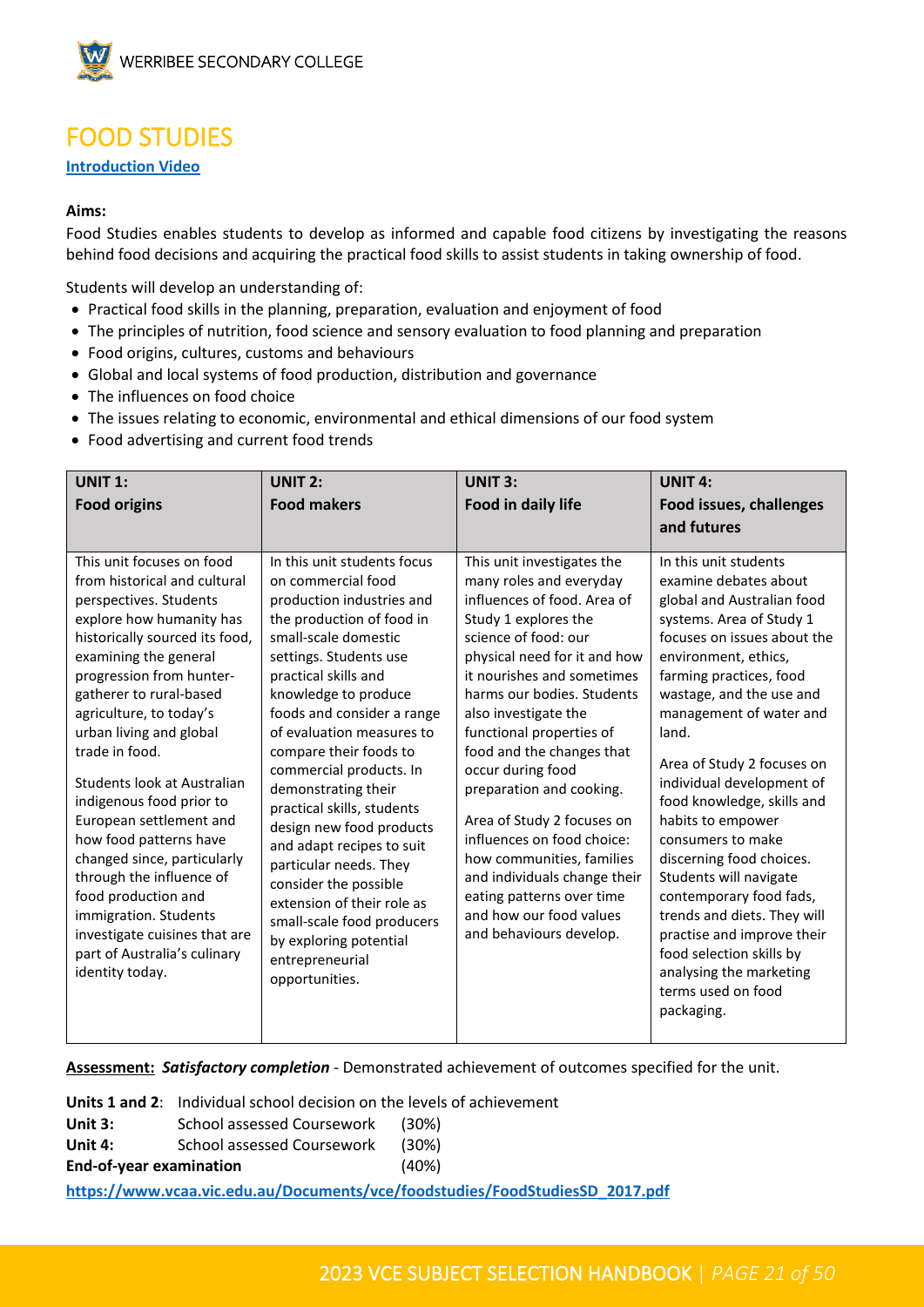

### <span id="page-21-0"></span>GEOGRAPHY

#### **[Introduction Video](https://youtu.be/wgm0YrraboA)**

#### **Aims:**

The study of Geography is a structured way of exploring, analysing and understanding the characteristics of places that make up our world. Geographers are interested in key questions concerning places and geographic phenomena: What is there? Where is it? Why is it there? What are the effects of it being there? How is it changing over time and how could, and should, it change in the future? How is it different from other places and phenomena? How are places and phenomena connected?

Students explore these questions through fieldwork and investigation of a wide range of secondary sources. These methods underpin the development of a unique framework for understanding the world, enabling students to appreciate its complexity and interactions of its environments, economies and cultures, and the processes that helped form and transform them.

| <b>UNIT 1:</b><br><b>Hazards and disasters</b>                                                                                                                                                                                                                                                                                                                                                                                                                                                                                                                                                                                                                  | <b>UNIT 2:</b><br><b>Tourism: Issues and</b>                                                                                                                                                                                                                                                                                                                                                                                           | <b>UNIT 3:</b><br><b>Changing the land</b>                                                                                                                                                                                                                                                                                                                                                                                                                                                                                                        | <b>UNIT 4:</b><br>Human population: Trends and                                                                                                                                                                                                                                                                                                                                                                                                                                                                                                                                                                                                                                                                                                                                                                                                                                                                                             |
|-----------------------------------------------------------------------------------------------------------------------------------------------------------------------------------------------------------------------------------------------------------------------------------------------------------------------------------------------------------------------------------------------------------------------------------------------------------------------------------------------------------------------------------------------------------------------------------------------------------------------------------------------------------------|----------------------------------------------------------------------------------------------------------------------------------------------------------------------------------------------------------------------------------------------------------------------------------------------------------------------------------------------------------------------------------------------------------------------------------------|---------------------------------------------------------------------------------------------------------------------------------------------------------------------------------------------------------------------------------------------------------------------------------------------------------------------------------------------------------------------------------------------------------------------------------------------------------------------------------------------------------------------------------------------------|--------------------------------------------------------------------------------------------------------------------------------------------------------------------------------------------------------------------------------------------------------------------------------------------------------------------------------------------------------------------------------------------------------------------------------------------------------------------------------------------------------------------------------------------------------------------------------------------------------------------------------------------------------------------------------------------------------------------------------------------------------------------------------------------------------------------------------------------------------------------------------------------------------------------------------------------|
|                                                                                                                                                                                                                                                                                                                                                                                                                                                                                                                                                                                                                                                                 | <b>Challenges</b>                                                                                                                                                                                                                                                                                                                                                                                                                      |                                                                                                                                                                                                                                                                                                                                                                                                                                                                                                                                                   | <b>Issues</b>                                                                                                                                                                                                                                                                                                                                                                                                                                                                                                                                                                                                                                                                                                                                                                                                                                                                                                                              |
| This unit investigates<br>how people have<br>responded to specific<br>types of hazards and<br>disasters. Hazards<br>represent the potential<br>to cause harm to people<br>and or the environment,<br>whereas disasters are<br>defined as serious<br>disruptions of the<br>functionality of a<br>community at any scale,<br>involving human,<br>material, economic or<br>environmental losses and<br>impacts. Hazards include<br>a wide range of<br>situations including those<br>within local areas, such<br>as fast-moving traffic or<br>the likelihood of coastal<br>erosion, to regional and<br>global hazards such as<br>drought and infectious<br>disease. | In this unit students<br>investigate the<br>characteristics of<br>tourism: where it has<br>developed, its various<br>forms, how it has<br>changed and continues<br>to change and its impact<br>on people, places and<br>environments, issues and<br>challenges of ethical<br>tourism. Students select<br>contrasting examples of<br>tourism from within<br>Australia and elsewhere<br>in the world to support<br>their investigations. | This unit focuses on two<br>investigations of<br>geographical change:<br>change to land cover and<br>change to land use.<br>Students investigate two<br>major processes that are<br>changing land cover in<br>many regions of the<br>world: melting glaciers<br>and ice sheets, and<br>deforestation.<br>At a local scale, students<br>investigate land use<br>change using appropriate<br>fieldwork techniques and<br>secondary sources. They<br>investigate the processes<br>of change, the reasons<br>for change and the<br>impacts of change. | Students investigate the geography<br>of human populations. They explore<br>the patterns of population change,<br>movement and distribution, and<br>how governments, organisations<br>and individuals have responded to<br>those changes in different parts of<br>the world.<br>Students study population dynamics<br>before undertaking an investigation<br>into two significant population<br>trends arising in different parts of<br>the world. They examine the<br>dynamics of populations and their<br>environmental, economic, social,<br>and cultural impacts on people and<br>places.<br>Students investigate the<br>interconnections between the<br>reasons for population change.<br>They evaluate strategies developed<br>in response to population issues<br>and challenges, in both a growing<br>population trend of one country<br>and an ageing population trend of<br>another country, in different parts<br>of the world. |

**Assessment:** *Satisfactory completion - Demonstrated achievement of the set of outcomes*

**Units 1 and 2**: Individual school decision on the levels of achievement

**Units 3 and 4:** School assessed coursework (50%) End-of-year examination (50%)

**<https://www.vcaa.vic.edu.au/Documents/vce/geography/2022GeographySD.docx>**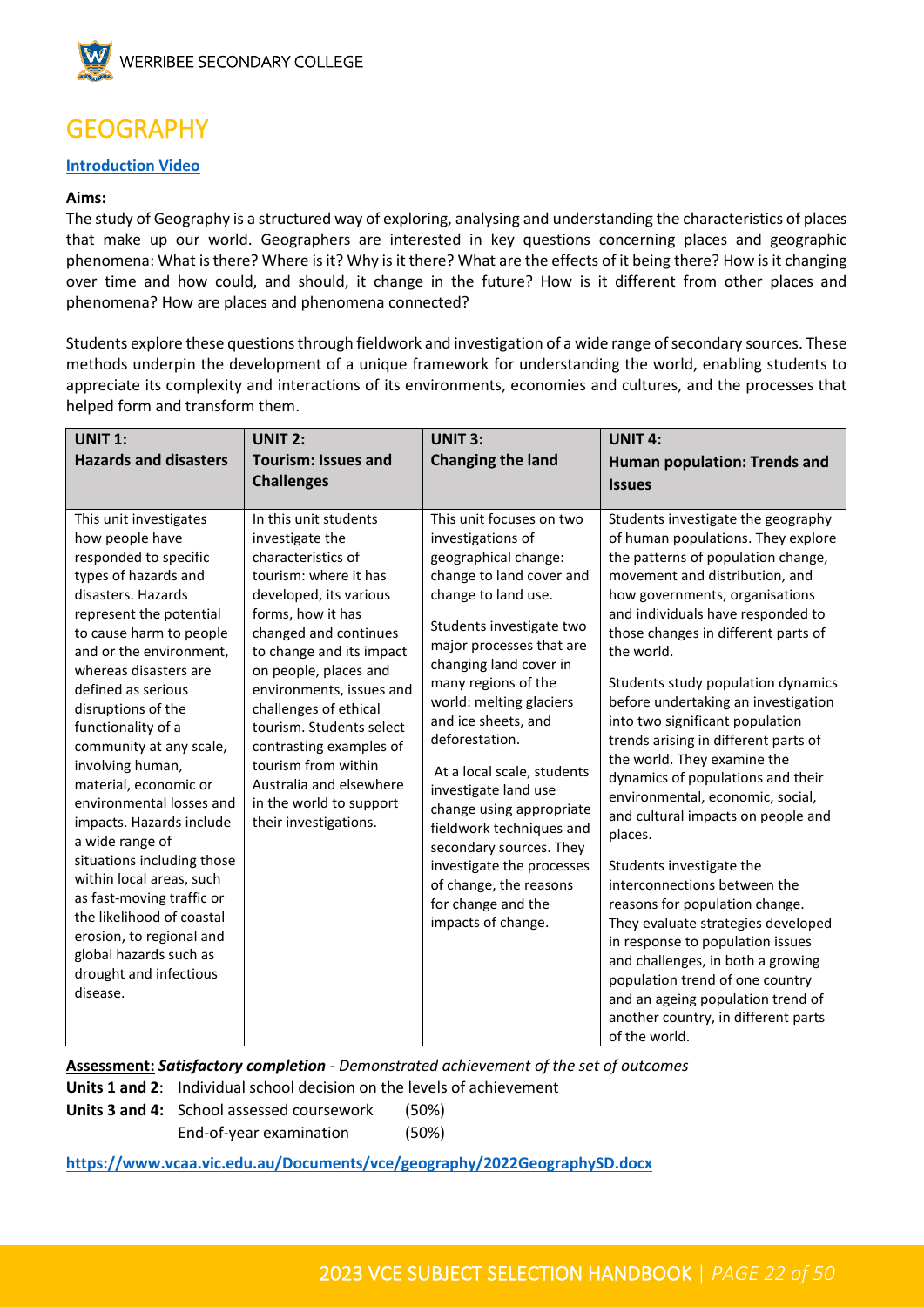

### <span id="page-22-0"></span>GLOBAL POLITICS

#### **Prior Learning:**

No prerequisites for Units 1, 2 and 3; but students must undertake Unit 3 prior to Unit 4.

#### **Aims:**

This study enables students to:

- understand and apply fundamental political concepts
- understand the nature of contemporary politics and power in national and global contexts
- critically examine the characteristics and features of Australian democracy
- analyse factors that shape the formulation and implementation of domestic and foreign policy
- analyse global issues and challenges, and the key actors that influence these
- evaluate the effectiveness of responses to global crises
- develop skills of logical and rational analysis, synthesis and argument.

| <b>UNIT 1:</b>                                                                                                                                                                                                                                                                                                                                                                                                       | <b>UNIT 2:</b>                                                                                                                                                                                                                                                                                                                                                                                                                                                                                                                                                                               | <b>UNIT 3:</b>                                                                                                                                                                                                                                                                                                                                                                                                                                                                           | <b>UNIT 4:</b>                                                                                                                                                                                                                                                                                                                                                                                                                                                                                                  |
|----------------------------------------------------------------------------------------------------------------------------------------------------------------------------------------------------------------------------------------------------------------------------------------------------------------------------------------------------------------------------------------------------------------------|----------------------------------------------------------------------------------------------------------------------------------------------------------------------------------------------------------------------------------------------------------------------------------------------------------------------------------------------------------------------------------------------------------------------------------------------------------------------------------------------------------------------------------------------------------------------------------------------|------------------------------------------------------------------------------------------------------------------------------------------------------------------------------------------------------------------------------------------------------------------------------------------------------------------------------------------------------------------------------------------------------------------------------------------------------------------------------------------|-----------------------------------------------------------------------------------------------------------------------------------------------------------------------------------------------------------------------------------------------------------------------------------------------------------------------------------------------------------------------------------------------------------------------------------------------------------------------------------------------------------------|
| Ideas, actors, and power                                                                                                                                                                                                                                                                                                                                                                                             | <b>Global connections</b>                                                                                                                                                                                                                                                                                                                                                                                                                                                                                                                                                                    | <b>Global actors</b>                                                                                                                                                                                                                                                                                                                                                                                                                                                                     | <b>Global challenges</b>                                                                                                                                                                                                                                                                                                                                                                                                                                                                                        |
|                                                                                                                                                                                                                                                                                                                                                                                                                      |                                                                                                                                                                                                                                                                                                                                                                                                                                                                                                                                                                                              |                                                                                                                                                                                                                                                                                                                                                                                                                                                                                          |                                                                                                                                                                                                                                                                                                                                                                                                                                                                                                                 |
| In this unit students are                                                                                                                                                                                                                                                                                                                                                                                            | This unit introduces students to                                                                                                                                                                                                                                                                                                                                                                                                                                                                                                                                                             | In this unit students                                                                                                                                                                                                                                                                                                                                                                                                                                                                    | In this unit students                                                                                                                                                                                                                                                                                                                                                                                                                                                                                           |
| introduced to the key ideas                                                                                                                                                                                                                                                                                                                                                                                          | the global community and the                                                                                                                                                                                                                                                                                                                                                                                                                                                                                                                                                                 | investigate the key global                                                                                                                                                                                                                                                                                                                                                                                                                                                               | investigate key global                                                                                                                                                                                                                                                                                                                                                                                                                                                                                          |
| relating to the exercise of                                                                                                                                                                                                                                                                                                                                                                                          | global actors that are part of                                                                                                                                                                                                                                                                                                                                                                                                                                                                                                                                                               | actors of contemporary                                                                                                                                                                                                                                                                                                                                                                                                                                                                   | challenges facing the                                                                                                                                                                                                                                                                                                                                                                                                                                                                                           |
| political power. They                                                                                                                                                                                                                                                                                                                                                                                                | this community. In Area of                                                                                                                                                                                                                                                                                                                                                                                                                                                                                                                                                                   | global politics. They use                                                                                                                                                                                                                                                                                                                                                                                                                                                                | international community in                                                                                                                                                                                                                                                                                                                                                                                                                                                                                      |
| explore how these ideas                                                                                                                                                                                                                                                                                                                                                                                              | Study 1 students explore the                                                                                                                                                                                                                                                                                                                                                                                                                                                                                                                                                                 | evidence to analyse the                                                                                                                                                                                                                                                                                                                                                                                                                                                                  | the 21st century. They                                                                                                                                                                                                                                                                                                                                                                                                                                                                                          |
| shape political systems and                                                                                                                                                                                                                                                                                                                                                                                          | myriad ways lives have been                                                                                                                                                                                                                                                                                                                                                                                                                                                                                                                                                                  | key global actors and their                                                                                                                                                                                                                                                                                                                                                                                                                                                              | examine and analyse the                                                                                                                                                                                                                                                                                                                                                                                                                                                                                         |
| in particular the                                                                                                                                                                                                                                                                                                                                                                                                    | affected by the increased                                                                                                                                                                                                                                                                                                                                                                                                                                                                                                                                                                    | aims, roles and power.                                                                                                                                                                                                                                                                                                                                                                                                                                                                   | debates surrounding TWO                                                                                                                                                                                                                                                                                                                                                                                                                                                                                         |
| characteristics of liberalism.                                                                                                                                                                                                                                                                                                                                                                                       | interconnectedness - the global                                                                                                                                                                                                                                                                                                                                                                                                                                                                                                                                                              | They develop an                                                                                                                                                                                                                                                                                                                                                                                                                                                                          | ethical issues that are                                                                                                                                                                                                                                                                                                                                                                                                                                                                                         |
| They consider the nature of                                                                                                                                                                                                                                                                                                                                                                                          | links - of the world through the                                                                                                                                                                                                                                                                                                                                                                                                                                                                                                                                                             | understanding of the key                                                                                                                                                                                                                                                                                                                                                                                                                                                                 | underpinned by                                                                                                                                                                                                                                                                                                                                                                                                                                                                                                  |
| power in Australian                                                                                                                                                                                                                                                                                                                                                                                                  | process of globalisation. In Area                                                                                                                                                                                                                                                                                                                                                                                                                                                                                                                                                            | actors through an in-depth                                                                                                                                                                                                                                                                                                                                                                                                                                                               | international law. They then                                                                                                                                                                                                                                                                                                                                                                                                                                                                                    |
| democracy and in a non-                                                                                                                                                                                                                                                                                                                                                                                              | of Study 2, students consider                                                                                                                                                                                                                                                                                                                                                                                                                                                                                                                                                                | examination of the                                                                                                                                                                                                                                                                                                                                                                                                                                                                       | evaluate the effectiveness of                                                                                                                                                                                                                                                                                                                                                                                                                                                                                   |
| democratic political system.<br>They also explore the<br>nature and influence of key<br>political actors in Australia:<br>political parties, interest<br>groups and the media. All<br>these forms of participation<br>in Australian democracy<br>influence the political<br>agenda. This unit is<br>contemporary in focus and<br>students must use<br>examples and case studies<br>from within the last 10<br>years. | the extent to which global<br>actors cooperate and share<br>visions and goals as part of the<br>global community. They<br>investigate the ability of the<br>global community to manage<br>areas of global cooperation and<br>to respond to issues of global<br>conflict and instability. This unit<br>is contemporary in focus and<br>students must use examples<br>and case studies from within<br>the last 10 years. However,<br>contemporary issues and<br>events may need to be<br>contextualised for students and<br>this may require some<br>investigation prior to this<br>timeframe. | concepts of national<br>interests and power as<br>they relate to the state,<br>and the way in which ONE<br>Asia-Pacific state uses<br>power to achieve its<br>objectives. VCE Global<br>Politics is a contemporary<br>study and focus must be<br>on examples and case<br>studies from within the<br>last 10 years. However,<br>contemporary issues and<br>events may need to be<br>contextualised for<br>students and this may<br>require some investigation<br>prior to this timeframe. | responses to these issues.<br>Students also explore the<br>context and causes of global<br>crises and consider the<br>varying effectiveness of<br>responses and challenges to<br>resolving them. VCE Global<br>Politics is a contemporary<br>study and focus must be on<br>examples and case studies<br>from within the last 10<br>years. However,<br>contemporary issues and<br>events may need to be<br>contextualised for students<br>and this may require some<br>investigation prior to this<br>timeframe. |

**Assessment:** *Satisfactory completion - Demonstrated achievement of the set of outcomes* **Units 1 and 2**: Individual school decision on the levels of achievement

**Units 3 and 4:** School assessed coursework (50%) End-of-year examination (50%)

**<https://vcaa.vic.edu.au/curriculum/vce/vce-study-designs/globalpolitics/Pages/index.aspx>**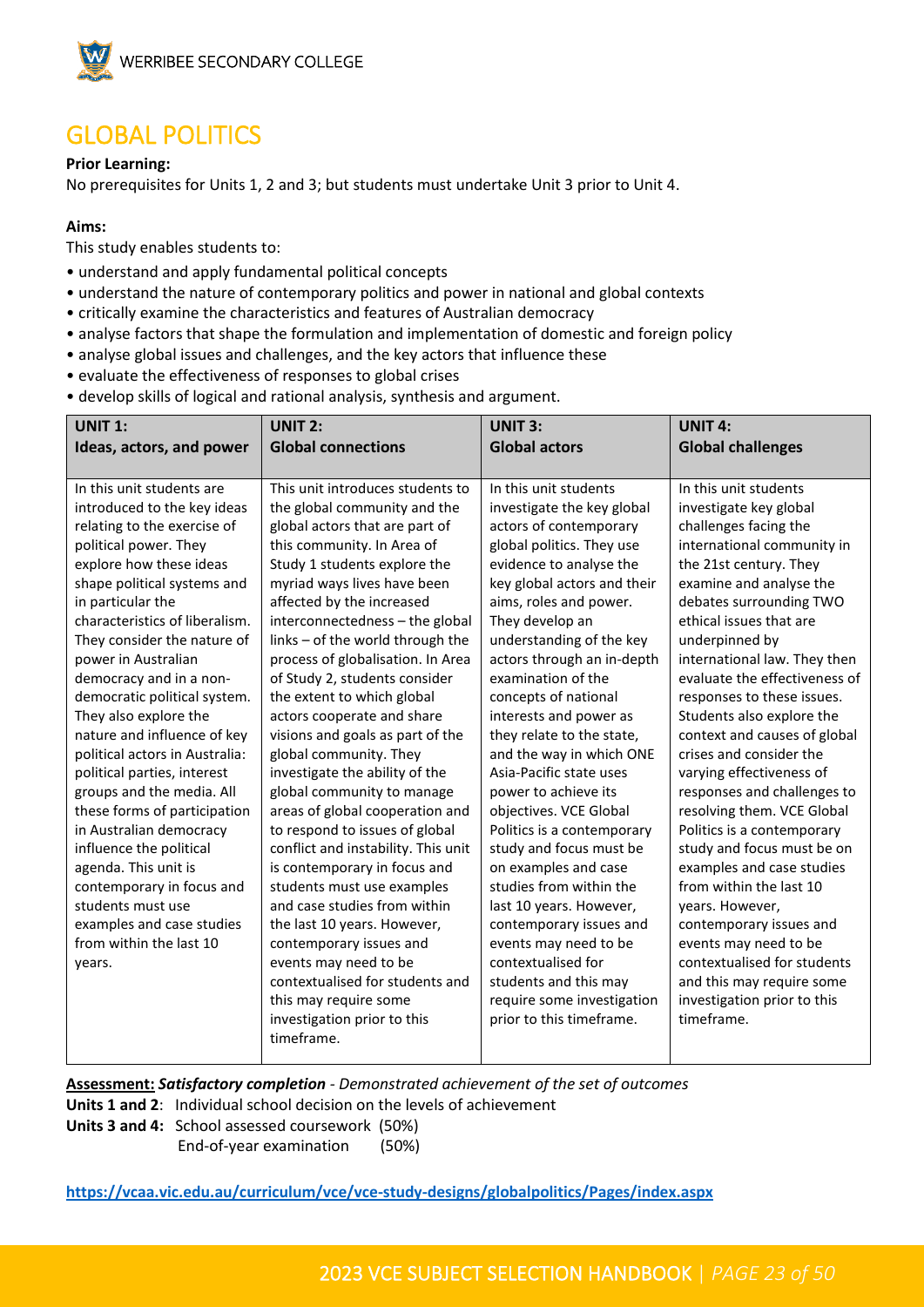

# <span id="page-23-0"></span>HEALTH AND HUMAN DEVELOPMENT

#### **[Introduction Video](https://youtu.be/DASCFgxrPxI)**

#### **Aims:**

The central focus of the Health and Human Development study is to understand and manage health, wellbeing and development of the individual across the lifespan and to critically evaluate Australia's health and human developemnt in a globalised world.

*This study aims to:* 

- Understand the complex nature of health and wellbeing, and human development
- Develop a broad view of health and wellbeing, incorporating physical, social, emotional, mental and spiritual dimensions
- Examine how health and wellbeing may be influenced across the lifespan by the conditions into which people are born, grow, live, work and age
- Develop health literacy to evaluate health information and take appropriate and positive action to support health and wellbeing and manage risks
- Develop an understanding of the Australian healthcare system
- Apply the objectives of the United Nations' Sustainable Development Goals to evaluate the effectiveness of health and wellbeing initiatives and programs

| <b>UNIT 1:</b><br><b>Understanding health</b><br>and wellbeing                                                                                                                                                                                                                                                                                                                                                                                                    | <b>UNIT 2:</b><br><b>Managing Health and</b><br>development                                                                                                                                                                                                                                                                                                                                                                                                                                            | <b>UNIT 3:</b><br>Australia's health in a<br>globalised world                                                                                                                                                                                                                                                                                                                                                                                                                | <b>UNIT 4:</b><br><b>Health and human</b><br>development in a global<br>context                                                                                                                                                                                                                                                                                                                                                                                                                                                                           |
|-------------------------------------------------------------------------------------------------------------------------------------------------------------------------------------------------------------------------------------------------------------------------------------------------------------------------------------------------------------------------------------------------------------------------------------------------------------------|--------------------------------------------------------------------------------------------------------------------------------------------------------------------------------------------------------------------------------------------------------------------------------------------------------------------------------------------------------------------------------------------------------------------------------------------------------------------------------------------------------|------------------------------------------------------------------------------------------------------------------------------------------------------------------------------------------------------------------------------------------------------------------------------------------------------------------------------------------------------------------------------------------------------------------------------------------------------------------------------|-----------------------------------------------------------------------------------------------------------------------------------------------------------------------------------------------------------------------------------------------------------------------------------------------------------------------------------------------------------------------------------------------------------------------------------------------------------------------------------------------------------------------------------------------------------|
| This unit examines the<br>dimensions of health and<br>wellbeing, including<br>physical, social, emotional,<br>mental and spiritual<br>dimensions of youth health<br>and wellbeing.<br>The unit also examines<br>indicators used to measure<br>health status and<br>sociocultural factors that<br>contribute to variations in<br>health behaviours.<br>It also explores the<br>functions of nutrients, food<br>selection models and<br>barriers to healthy eating. | This unit examines the<br>human lifespan and the<br>characteristics of<br>development including<br>physical, social, emotional<br>and intellectual. It explores<br>the key characteristics of<br>healthy and respectful<br>relationships.<br>Students investigate the key<br>aspects of Australia's health<br>care system and available<br>health services. Students<br>also examine the factors<br>affecting access to health<br>care and rights and<br>responsibilities of accessing<br>health care. | This unit examines the<br>benefits of optimal health<br>and wellbeing and its<br>importance as a resource<br>individually, nationally and<br>globally. It examines the<br>indicators used to measure<br>health status and the<br>biological, sociocultural and<br>environmental factors that<br>contribute to variations<br>between population groups.<br>Students explore the<br>improvements in Australia's<br>health status and the<br>reasons for these<br>improvements. | This unit examines the<br>factors that contribute to<br>similarities and differences<br>in health status and burden<br>of disease. Students explore<br>the concept and dimensions<br>of sustainability and its role<br>in the promotion of health<br>and wellbeing. The<br>implications of global trends<br>including: climate change,<br>conflict and mass migration<br>and digital technologies.<br>Students will also explore<br>the rationale and objectives<br>of the United Nations and<br>priorities and work of the<br>World Health Organisation. |

**Assessment:** *Satisfactory completion - Demonstrated achievement of the set of outcomes* **Units 1 and 2**: Individual school decision on the levels of achievement

| <b>Unit 3</b> School assessed Coursework       | (25%) |
|------------------------------------------------|-------|
| <b>Unit 4</b> School assessed Coursework (25%) |       |
| <b>End-of-year examination</b>                 | (50%) |

**<https://www.vcaa.vic.edu.au/Documents/vce/healthandhumandevelopment/2018HealthHumDevSD.pdf>**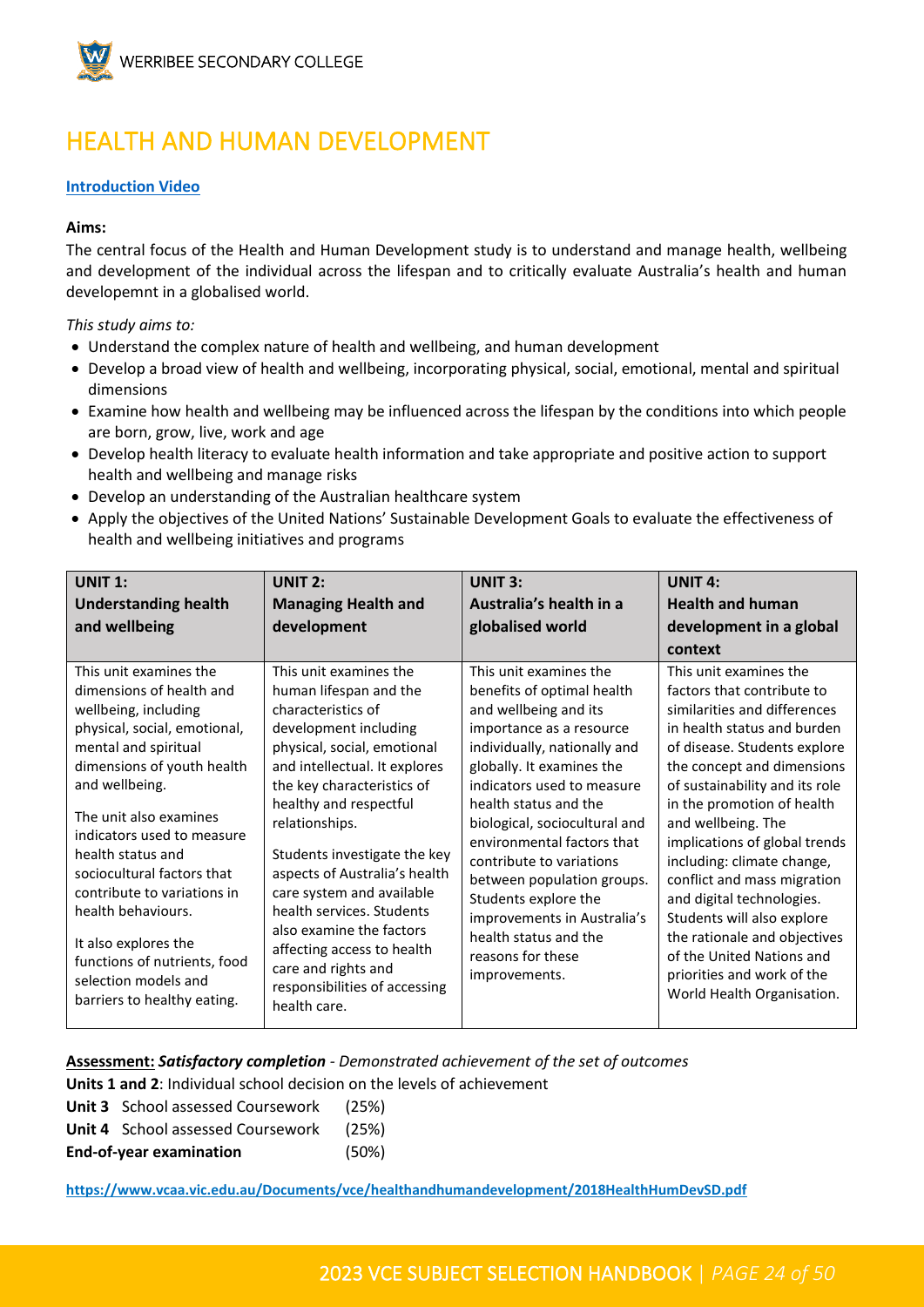

# <span id="page-24-0"></span>HISTORY: MODERN OR ANCIENT

#### **MODERN HISTORY**

**Aims:** History is the practice of understanding and making meaning of the past. Students develop an understanding of present situations by examining a variety of Twentieth century societies, events, people and ideas. The study develops students' analytical and critical thinking skills by evaluating the accuracy and significance of visual and written documents; dealing with key historical concepts such as cause and effect and continuity and change; as well as identifying and evaluating varying historical interpretations of the past.

| <b>UNIT 1: Twentieth-Century</b>                                                                                                                                                                                                                                                                                                  | <b>UNIT 2: Twentieth-Century</b>                                                                                                                                                                                                                                                                                         | <b>UNIT 3: Revolutions - Russia</b>                                                                                                                                                                                                                                                                                                    | <b>UNIT 4: Revolutions -</b>                                                                                                                                                                                                                              |
|-----------------------------------------------------------------------------------------------------------------------------------------------------------------------------------------------------------------------------------------------------------------------------------------------------------------------------------|--------------------------------------------------------------------------------------------------------------------------------------------------------------------------------------------------------------------------------------------------------------------------------------------------------------------------|----------------------------------------------------------------------------------------------------------------------------------------------------------------------------------------------------------------------------------------------------------------------------------------------------------------------------------------|-----------------------------------------------------------------------------------------------------------------------------------------------------------------------------------------------------------------------------------------------------------|
| History (1918-1939)                                                                                                                                                                                                                                                                                                               | History (1945-2000)                                                                                                                                                                                                                                                                                                      | $(1896-1927)$                                                                                                                                                                                                                                                                                                                          | China (1912-1971)                                                                                                                                                                                                                                         |
| This unit explores the major<br>political, economic, social<br>and cultural changes that<br>characterised the rise and<br>consolidation of Nazism in<br>Germany during this period.<br>It also examines how<br>German society responded<br>to these changes and how<br>ideology and conflict shaped<br>social and cultural change | This unit investigates major<br>themes and principal events<br>of post-World War II history<br>focusing, firstly, on the<br>competing ideologies during<br>the Cold War and its global<br>impact and, secondly, other<br>political and social issues<br>that have shaped the<br>second half of the twentieth<br>century. | This unit focuses on Czarist<br>Russia and how the role of<br>revolutionary ideas,<br>movements and leaders<br>contributed to its collapse. It<br>also investigates and<br>evaluates the factors that led<br>to the establishment and<br>consolidation of the Soviet<br>Union and the characteristics<br>of the new society created by | This unit focuses on<br>revolutionary change in<br>China. The role of<br>revolutionary ideas,<br>movements and leaders<br>are examined. It also<br>investigates and evaluates<br>the consolidation of the<br>revolution and creation of<br>a new society. |
| during this era.                                                                                                                                                                                                                                                                                                                  |                                                                                                                                                                                                                                                                                                                          | this revolution.                                                                                                                                                                                                                                                                                                                       |                                                                                                                                                                                                                                                           |

**Assessment:** *Satisfactory completion - Demonstrated achievement of the set of outcomes.*

**Units 1 and 2**: Individual school decision on levels of achievement.

**Units 3 and 4:** School assessed coursework (50%) **End-of-year examination** (50%)

[https://www.vcaa.vic.edu.au/Documents/vce/history/20](https://aus01.safelinks.protection.outlook.com/?url=https%3A%2F%2Fwww.vcaa.vic.edu.au%2FDocuments%2Fvce%2Fhistory%2F2022HistorySD.docx&data=05%7C01%7CToula.Papadimitropoulos%40education.vic.gov.au%7Cc9f7726cb20f49266dfa08da3418ee70%7Cd96cb3371a8744cfb69b3cec334a4c1f%7C0%7C0%7C637879578961816241%7CUnknown%7CTWFpbGZsb3d8eyJWIjoiMC4wLjAwMDAiLCJQIjoiV2luMzIiLCJBTiI6Ik1haWwiLCJXVCI6Mn0%3D%7C3000%7C%7C%7C&sdata=NpOA7NMcQRg6LtuaY8QW2nYTRfLxwWO7cFindFVggas%3D&reserved=0) [22HistorySD.docx](https://aus01.safelinks.protection.outlook.com/?url=https%3A%2F%2Fwww.vcaa.vic.edu.au%2FDocuments%2Fvce%2Fhistory%2F2022HistorySD.docx&data=05%7C01%7CToula.Papadimitropoulos%40education.vic.gov.au%7Cc9f7726cb20f49266dfa08da3418ee70%7Cd96cb3371a8744cfb69b3cec334a4c1f%7C0%7C0%7C637879578961816241%7CUnknown%7CTWFpbGZsb3d8eyJWIjoiMC4wLjAwMDAiLCJQIjoiV2luMzIiLCJBTiI6Ik1haWwiLCJXVCI6Mn0%3D%7C3000%7C%7C%7C&sdata=NpOA7NMcQRg6LtuaY8QW2nYTRfLxwWO7cFindFVggas%3D&reserved=0)

#### **ANCIENT HISTORY**

#### **[Introduction Video](https://youtu.be/PKWAh1xJRRI)**

**Aims:** History is the practice of understanding and making meaning of the past. Students develop an understanding of present situations by examining a variety of ancient societies, events, people and ideas. The study develops students' analytical and critical thinking skills by evaluating the accuracy and significance of visual and written documents; dealing with key historical concepts such as cause and effect and continuity and change; as well as identifying and evaluating varying historical interpretations of the past.

| <b>UNIT 1: Mesopotamia</b>                                                                                                                                                                                                                                                          | <b>UNIT 2: Egypt</b>                                                                                                                                                                                                                                                                                          | <b>UNIT 3: Classical Greece</b>                                                                                                                                                                                                                                                                                                       | <b>UNIT 4: Rome</b>                                                                                                                                                                                                                                                                                                                                |
|-------------------------------------------------------------------------------------------------------------------------------------------------------------------------------------------------------------------------------------------------------------------------------------|---------------------------------------------------------------------------------------------------------------------------------------------------------------------------------------------------------------------------------------------------------------------------------------------------------------|---------------------------------------------------------------------------------------------------------------------------------------------------------------------------------------------------------------------------------------------------------------------------------------------------------------------------------------|----------------------------------------------------------------------------------------------------------------------------------------------------------------------------------------------------------------------------------------------------------------------------------------------------------------------------------------------------|
| This unit explores the rise<br>of the Sumerian city-<br>states, the evolution of<br>Mesopotamian<br>mythology, the first<br>recorded instances of<br>astronomy, astrology and<br>writing, the world's first<br>recorded law code of<br>Hammurabi and the glory<br>that was Babylon. | This unit explores Egyptian<br>mythology, the first<br>dynasties, the personalities<br>of the great pharaohs<br>(Akhenaton, Ramesses II,<br>Tutankhamun, Hatesput),<br>the mystery of the<br>pyramids, the<br>mummification process,<br>social life in ancient Egypt<br>and the enigma that was<br>Cleopatra. | The unit explores the magic<br>of the Minoan civilization,<br>Homer's Greece,<br>archaeology at Troy, the rise<br>of the city-states, the<br>wonder that was Classical<br>Athens, the monuments of<br>ancient Greece that still<br>inspire us, the Spartan<br>military machine and the<br>brilliant career of Alexander<br>the Great. | The unit focuses on the rise of<br>Rome, the personalities and<br>achievements of Julius Caesar,<br>Augustus, Hadrian and<br>Constantine the Great, Roman<br>society, the brutality of the<br>gladiatorial games, the rise of<br>Christianity, the fall of the<br>Roman Empire and how<br>Roman civilization shaped the<br>birth of modern Europe. |

**Assessment:** *Satisfactory completion - Demonstrated achievement of the set of outcomes.* **Units 1 and 2**: Individual school decision on levels of achievement.

| Units 3 and 4: School assessed coursework (50%) |       | https://www.vcaa.vic.edu.au/Documents/vce/history/20 |
|-------------------------------------------------|-------|------------------------------------------------------|
| <b>End-of-year examination</b>                  | (50%) | 22HistorySD.docx                                     |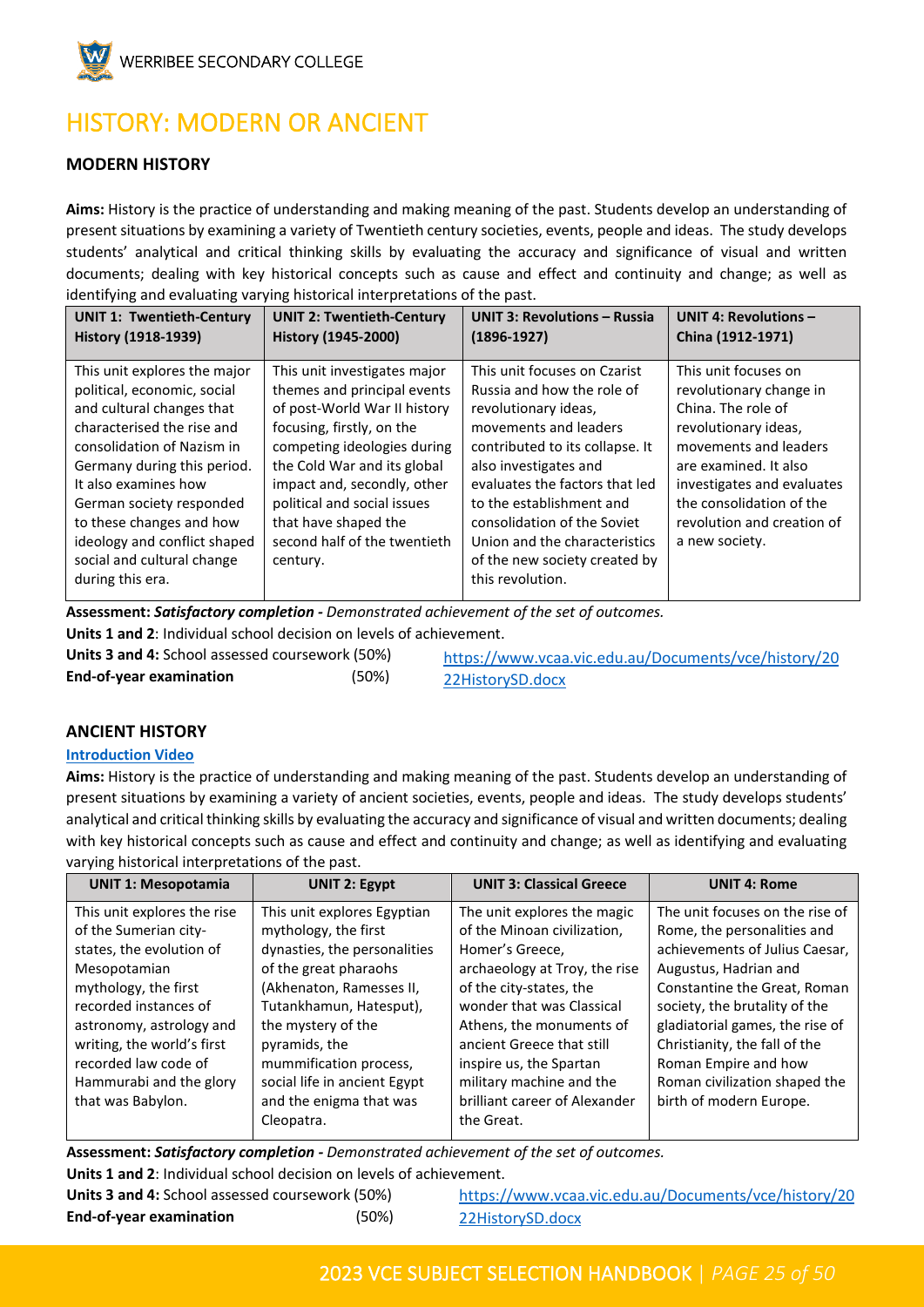

# <span id="page-25-0"></span>LANGUAGES: CHINESE (Second Language and Second Language Advanced)

#### **Prior Learning:**

Students should have studied the language for at least 200 hours prior to commencement of Unit 1.

#### **Aims:**

The study of Chinese develops students' ability to understand and use a language which is spoken by about a quarter of the world's population. It provides access to an important cultural and linguistic heritage. It also contributes to the positive features of a culturally diverse society in Australia. The ability to communicate in Chinese may provide opportunities for employment in areas such as tourism, technology, finance, services and business both at home and in the Asia-Pacific countries.

The areas of study for Chinese Second Language and Chinese Second Language Advanced comprise themes, topics, text-types, kinds of writing, vocabulary and grammar. The study is made up of four units.

| <b>UNIT 1:</b>                                                                                                                                                                                                                                                                                                        | <b>UNIT 2:</b>                                                                                                                                                                                                                                                                                                              | <b>UNIT 3 &amp; 4:</b>                                                                                                                                                                                                                                                                                                                                                                                                                                                                |
|-----------------------------------------------------------------------------------------------------------------------------------------------------------------------------------------------------------------------------------------------------------------------------------------------------------------------|-----------------------------------------------------------------------------------------------------------------------------------------------------------------------------------------------------------------------------------------------------------------------------------------------------------------------------|---------------------------------------------------------------------------------------------------------------------------------------------------------------------------------------------------------------------------------------------------------------------------------------------------------------------------------------------------------------------------------------------------------------------------------------------------------------------------------------|
| This unit prepares the student to<br>establish and maintain a spoken or<br>written exchange related to<br>personal areas of experience; to<br>listen to, read and obtain<br>information from spoken and<br>written texts; to produce a<br>personal response to a text<br>focusing on real or imaginary<br>experience. | This unit prepares the student to<br>participate in a spoken or written<br>exchange related to making<br>arrangements and completing<br>transactions; to listen to, read and<br>obtain information from spoken<br>and written texts; to give<br>expression to real or imaginary<br>experience in spoken or written<br>form. | The student undertakes a detailed study of<br>language and culture through texts. The<br>student should be able to express ideas<br>through the production of original texts,<br>analyse and use information from spoken<br>and written texts and exchange information,<br>opinions and experiences. The student<br>should also be able to respond critically to<br>spoken and written texts which reflect<br>aspects of the language and culture of<br>Chinese-speaking communities. |

**Assessment:** *Satisfactory completion - Demonstrated achievement of the set of outcomes*

**Units 1 and 2**: Individual school decision on the levels of achievement

| <b>Units 3 and 4:</b> School assessed coursework (50%) |         |
|--------------------------------------------------------|---------|
| <b>Examinations:</b> Oral component                    | (12.5%) |
| Written component                                      | (37.5%) |

**<http://www.vcaa.vic.edu.au/Documents/vce/chinese2nd/chineseslslasd.pdf>**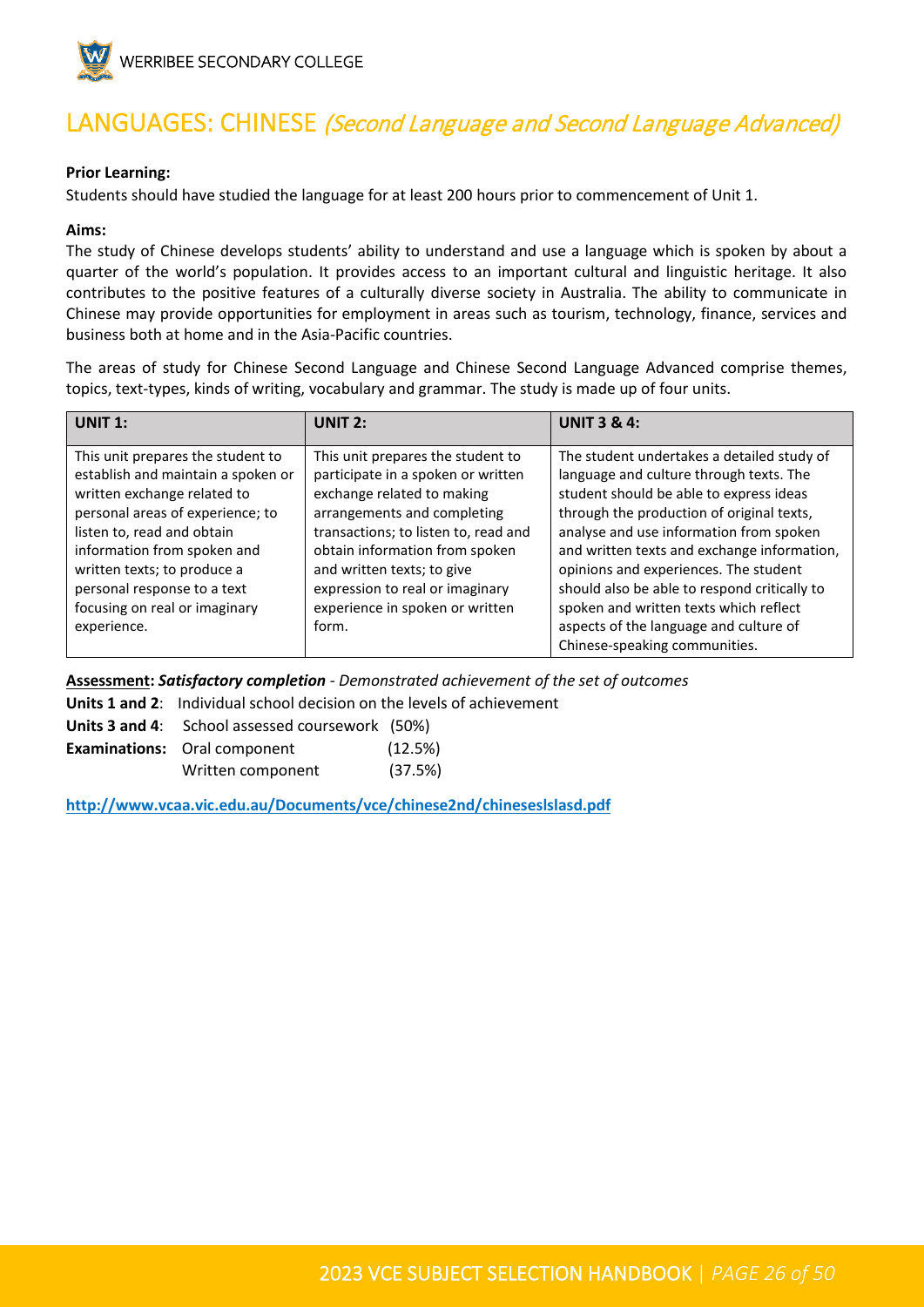

### <span id="page-26-0"></span>CHINESE NEW COURSE: LANGUAGE, CULTURE AND SOCIETY

*The Chinese Faculty started this course in 2017. This is the course designed for non-Chinese background students. In this course, students use 50% Chinese and 50% English to complete the course from Unit 1—Unit 4. Students start Unit 1+2 in Year 10 and complete Unit 3+4 in Year 11.* 

#### **Entry:**

There are no prerequisites for entry to Units 1, 2 and 3. Students must undertake Unit 3 and Unit 4 as a sequence.

VCE Chinese Language, Culture and Society is designed for students who have already studied Chinese as part of their secondary education. Students will have typically studied the language for at least 100 hours prior to the commencement of Unit 1. It is possible, however, that some students with less formal experience will also be able to meet the requirements successfully.

#### **Rationale:**

The Chinese language is spoken by about a quarter of the world's population. It is the major language of communication in China, Taiwan and Singapore, and is widely used by Chinese communities throughout the AsiaPacific region, including Australia. This study enables students to strengthen their communication skills in Modern Standard Chinese and to learn about aspects of the culture, history and social structures of Chinesespeaking communities through the medium of English. It also prepares students for further study and employment in areas such as tourism, technology, finance, services and business.

#### **Aims**

*This study is designed to enable students to:* 

- use Chinese to communicate with others
- understand and appreciate the cultural contexts in which Chinese is used
- understand aspects of the cultural practices and traditions of communities which use the Chinese language
- recognise the role of language and culture in effective communication and the important cultural and linguistic heritage of Chinese-speaking peoples
- understand their own culture/s through the study of other cultures
- understand language as a system
- gain awareness of different attitudes and values within the wider Australian community and beyond
- apply their understanding of Chinese language, culture and society to work, further study, training and leisure.

#### **Levels of achievement:**

#### **Units 1 and 2**

Procedures for the assessment of levels of achievement in Units 1 and 2 are a matter for school decision. Assessment of levels of achievement for these units will not be reported to the VCAA. Schools may choose to report levels of achievement using grades, descriptive statements or other indicators.

#### **Units 3 and 4**

The VCAA specifies the assessment procedures for students undertaking scored assessment in Units 3 and 4. Designated assessment tasks are provided in the details for each unit in the VCE study designs. The student's level of achievement in Units 3 and 4 will be determined by School-assessed Coursework (SACs) and/or School-assessed Tasks (SATs) as specified in the VCE study designs, and external assessment.

#### **Percentage contributions to the study score in VCE Chinese Language, Culture and Society are as follows:**

**Unit 3** School-assessed Coursework: (25%) **Unit 4** School-assessed Coursework: (25%)

**Examinations:** Oral component (15%) Written component (35%)

[Chinese Language, Culture and Society \(vcaa.vic.edu.au\)](https://www.vcaa.vic.edu.au/curriculum/vce/vce-study-designs/chineselanguage-cultureandsociety/Pages/index.aspx)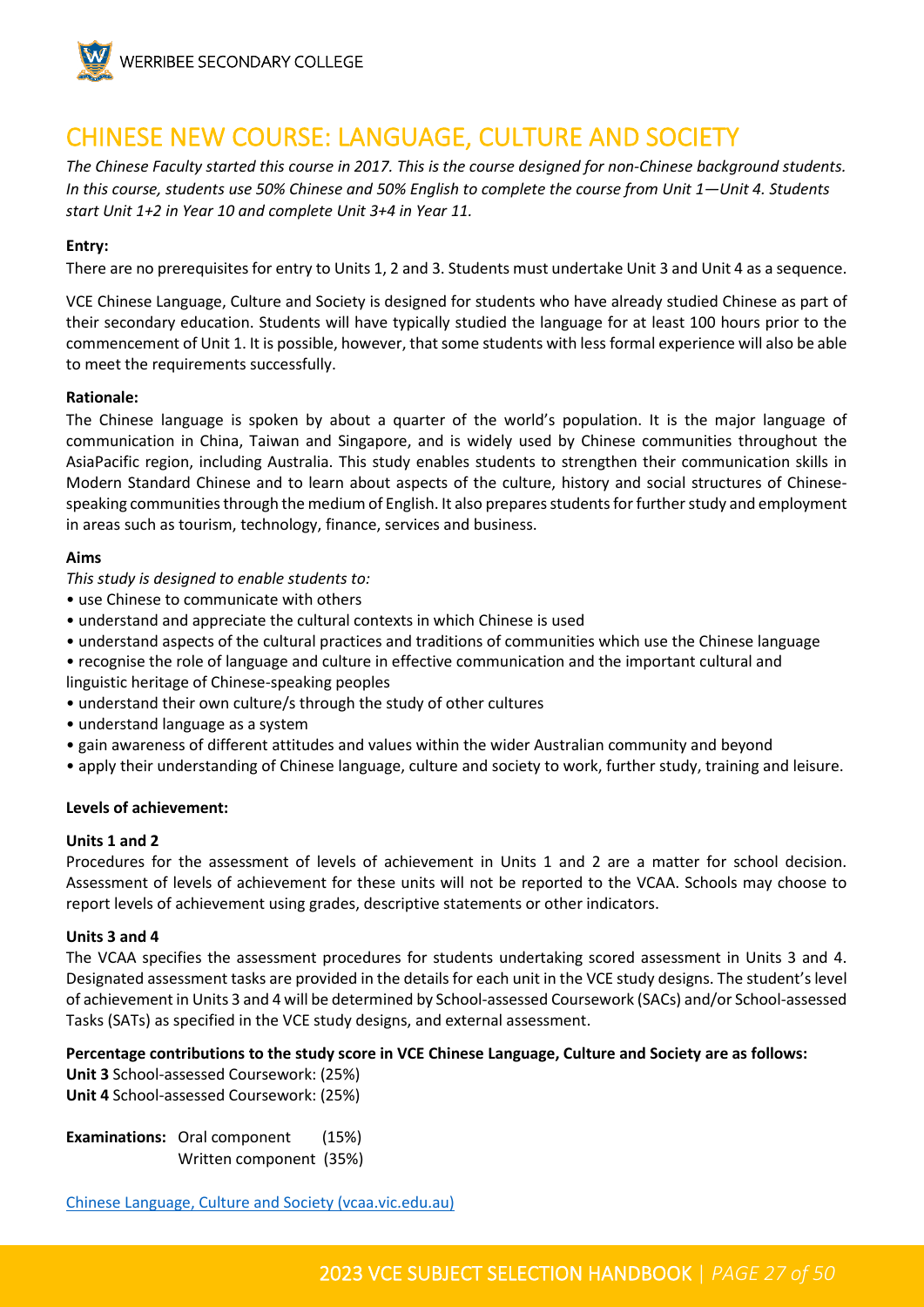

# <span id="page-27-0"></span>LANGUAGES: CHINESE (First Language)

#### **Prior Learning:**

There are no prerequisites for entry to Units 1, 2 and 3. This course is designed for students who will typically, have spent some time as a resident and/or have had significant experience of studying Chinese in a country in which Chinese is the major language of communication.

#### **Aims:**

- to develop students' ability to use Chinese to communicate with others;
- to gain an understanding and appreciation of their own and others cultures
- to understand language as a system
- to apply potential Chinese to work, further study, training or leisure.

The study of Chinese develops students' ability to understand and use a language which is spoken by about a quarter of the world's population. It provides access to an important cultural and linguistic heritage. It also contributes to the positive features of a culturally diverse society in Australia. The ability to communicate in Chinese may provide opportunities for employment in areas such as tourism, technology, finance, services and business both at home and in the Asia-Pacific countries.

The areas of study for Chinese First Language comprises of themes, topics, text types, kinds of writing, vocabulary and grammar. The study is made up of four units.

| <b>UNIT1</b>                                                                                                                                                                                                                                                                                       | <b>UNIT 2</b>                                                                                                                                                                                                                                                                        | <b>UNIT 3 &amp; 4</b>                                                                                                                                                                                                                                                                                                                                                                                                                                                                                                                       |
|----------------------------------------------------------------------------------------------------------------------------------------------------------------------------------------------------------------------------------------------------------------------------------------------------|--------------------------------------------------------------------------------------------------------------------------------------------------------------------------------------------------------------------------------------------------------------------------------------|---------------------------------------------------------------------------------------------------------------------------------------------------------------------------------------------------------------------------------------------------------------------------------------------------------------------------------------------------------------------------------------------------------------------------------------------------------------------------------------------------------------------------------------------|
| This unit prepares the student<br>to establish and maintain a<br>spoken or written exchange<br>related to personal areas of<br>experience; to listen to, read<br>and obtain information from<br>spoken and written texts; to<br>produce a personal response to<br>an issue of interest or concern. | This unit prepares the student<br>to participate in a spoken or<br>written exchange related to<br>making arrangements and<br>completing transactions; to<br>listen to, read and obtain<br>information from spoken and<br>written exchange focusing on<br>the resolution of an issue. | The student undertakes a detailed study of language<br>and culture through the literature and arts, which<br>focus on the selected sub-topic. The student should<br>be able to express ideas through the production of<br>original texts, analyse and use information from<br>spoken and written texts and exchange information,<br>opinions and experiences. The student should also be<br>able to respond critically to spoken and written texts<br>which reflect aspects of the language and culture of<br>Chinese-speaking communities. |
|                                                                                                                                                                                                                                                                                                    |                                                                                                                                                                                                                                                                                      |                                                                                                                                                                                                                                                                                                                                                                                                                                                                                                                                             |

**Assessment:** *Satisfactory completion - Demonstrated achievement of the set of outcomes*

| <b>Units 1 and 2:</b> Individual school decision on the levels of achievement |         |
|-------------------------------------------------------------------------------|---------|
| <b>Units 3 and 4:</b> School assessed coursework (50%)                        |         |
| <b>Examinations:</b> Oral component                                           | (12.5%) |
| Written component                                                             | (37.5%) |

**<http://www.vcaa.vic.edu.au/Documents/vce/chinese1st/ChineseFLSD.pdf>**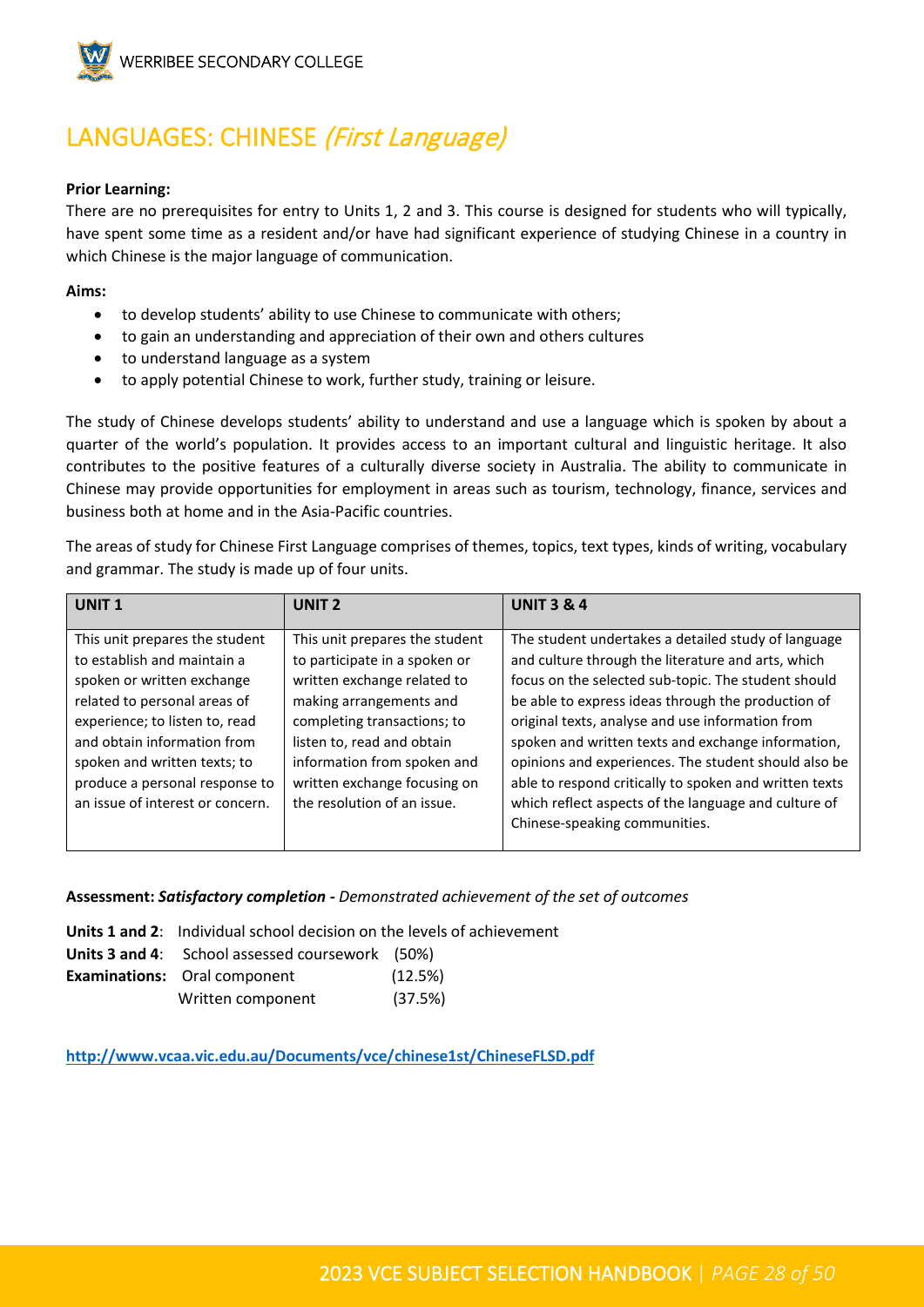

# <span id="page-28-0"></span>LANGUAGES: SPANISH (Second Language)

#### **Prior Learning:**

There are no prerequisites for entry to Units 1, 2 and 3. Students must undertake Unit 3 and Unit 4 as a sequence. Units 1 to 4 are designed to a standard equivalent to the final two years of secondary education. All VCE studies are benchmarked against comparable national and international curricula. VCE Spanish is designed for students who have typically studied the language for at least 200 hours prior to the commencement of Unit 1.

#### **Aims:**

This study enables students to:

- communicate with others in Spanish in interpersonal, interpretive and presentational contexts
- understand the relationship between language and culture
- compare cultures and languages and enhance intercultural awareness
- understand and appreciate the cultural contexts in which Spanish is spoken
- learn about language as a system and themselves as language learners
- make connections between different languages, knowledge and ways of thinking
- become part of multilingual communities by applying language learning to social and leisure activities, life-long learning and the world of work.

VCE Spanish focuses on student participation in interpersonal communication, interpreting the language of other speakers, and presenting information and ideas in Spanish on a range of themes and topics. Students develop and extend skills in listening, speaking, reading, writing and viewing in Spanish in a range of contexts and develop cultural understanding in interpreting and creating language.

Students develop their understanding of the relationships between language and culture in new contexts and consider how these relationships shape communities. Throughout the study students are given opportunities to make connections and comparisons based on personal reflections about the role of language and culture in communication and in personal identity.

| <b>UNIT1</b>                   | UNIT <sub>2</sub>          | <b>UNIT3</b>                 | <b>UNIT4</b>                |
|--------------------------------|----------------------------|------------------------------|-----------------------------|
| In this unit students develop  | In this unit students      | In this unit students        | In this unit students       |
| an understanding of the        | develop an understanding   | investigate the way Spanish  | investigate aspects of      |
| language and culture/s of      | of aspects of language and | speakers interpret and       | culture through the study   |
| Spanish-speaking               | culture through the study  | express ideas, and negotiate | of two or more subtopics    |
| communities through the        | of three or more topics    | and persuade in Spanish      | from the prescribed         |
| study of three or more topics  | from the prescribed        | through the study of three   | themes and topics. Area of  |
| from the prescribed themes     | themes listed on page 11.  | or more subtopics from the   | Study 1 and Area of Study   |
| listed on page 11. Each area   | Each area of study must    | prescribed themes and        | 2 may focus on the same     |
| of study in the unit must      | focus on a different       | topics. Each area of study   | subtopic. Area of Study 3   |
| focus on a different           | subtopic. Students analyse | must cover a different       | should cover a different    |
| subtopic. Students access      | visual, spoken and written | subtopic, though teachers    | subtopic to the subtopic/s  |
| and share useful information   | texts. They access and     | may choose to teach more     | chosen for Areas of Study 1 |
| on the topics and subtopics    | share useful information   | than one subtopic in an area | and 2. Students build on    |
| through Spanish and            | on the topics and          | of study. Students interpret | their knowledge of          |
| consolidate and extend         | subtopics through Spanish  | information, inform others,  | Spanish-speaking            |
| vocabulary and grammar         | and consolidate and        | and reflect upon and         | communities, considering    |
| knowledge and language         | extend vocabulary,         | develop persuasive           | cultural perspectives and   |
| skills. They focus on          | grammar knowledge and      | arguments. They access and   | language and explaining     |
| analysing cultural products    | language skills. Cultural  | share useful information on  | personal observations.      |
| or practices including visual, | products or practices can  | the subtopics through        | Students consolidate and    |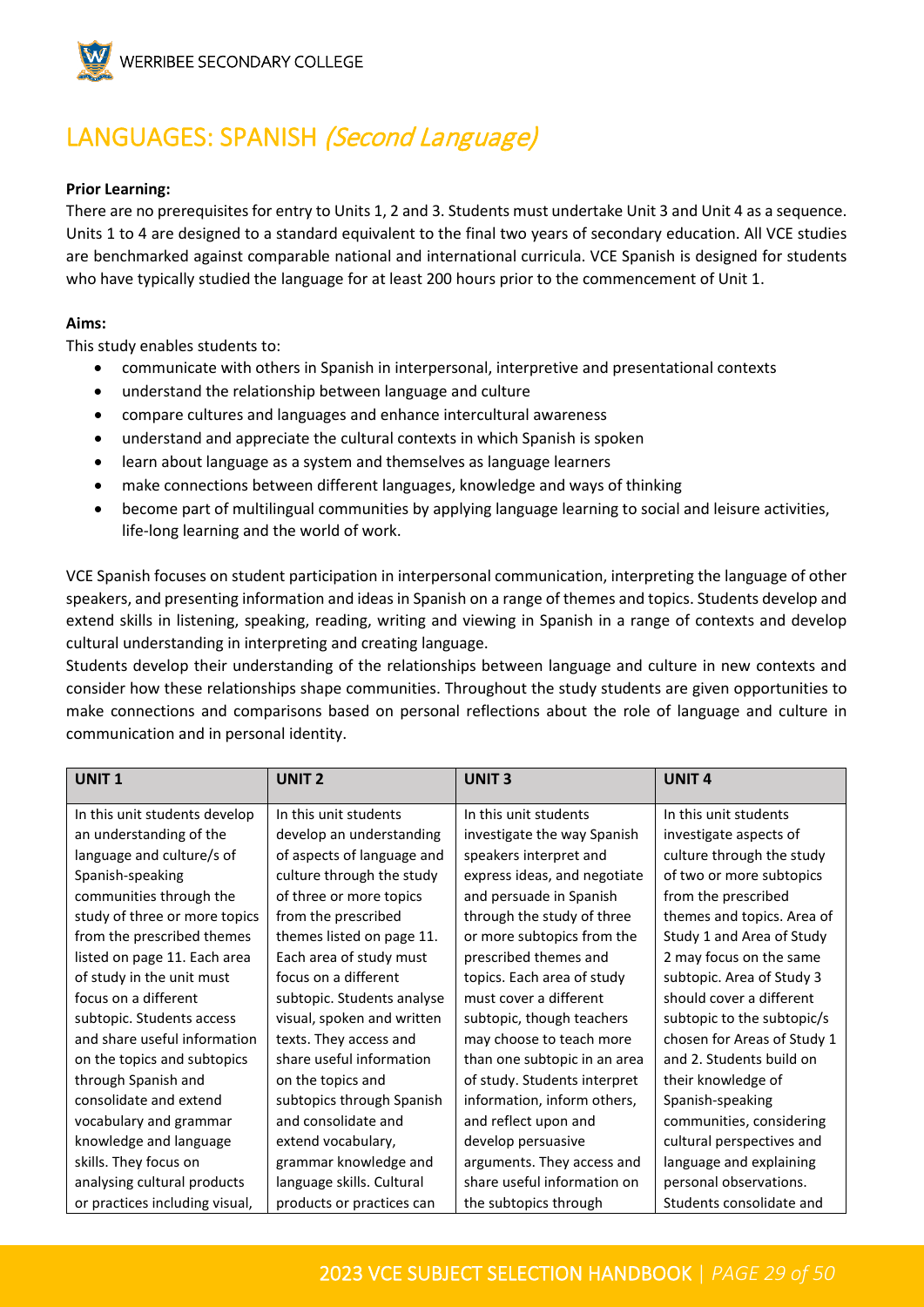

| spoken or written texts.     | be used to demonstrate       | Spanish, and consolidate       | extend vocabulary,          |
|------------------------------|------------------------------|--------------------------------|-----------------------------|
| Cultural products or         | how culture and              | and extend vocabulary and      | grammar knowledge and       |
| practices can be drawn from  | perspectives may vary        | grammar knowledge and          | language skills to          |
| a diverse range of texts,    | between communities.         | language skills. Students      | investigate the topics      |
| activities and creations.    | Students reflect on the      | consider the influence of      | through Spanish. Students   |
| These may include the        | interplay between            | language and culture in        | identify and reflect on     |
| following: stories, poems,   | language and culture, and    | shaping meaning and reflect    | cultural products or        |
| plays, novels, songs, films, | its impact on meaning,       | on the practices, products     | practices that provide      |
| photographs, artworks,       | understanding and the        | and perspectives of the        | insights into Spanish-      |
| architecture, technology,    | individual's language use    | cultures of Spanish-speaking   | speaking communities.       |
| food, clothing, sports and   | in specific contexts and for | communities. They reflect      | Cultural products or        |
| festivals. Students apply    | specific audiences.          | on how knowledge of            | practices can be drawn      |
| acquired knowledge of        |                              | Spanish and Spanish-           | from a diverse range of     |
| Spanish culture and          |                              | speaking communities can       | texts, activities and       |
| language to new contexts.    |                              | be applied in a range of       | creations. Students reflect |
| Students reflect on the      |                              | contexts and endeavours,       | on the ways culture, place  |
| interplay between language   |                              | such as further study, travel, | and time influence values,  |
| and culture, and its impact  |                              | business or community          | attitudes and behaviours.   |
| on the individual's language |                              | involvement.                   | They consider how           |
| use in specific contexts and |                              |                                | knowledge of more than      |
| for specific audiences       |                              |                                | one culture can influence   |
|                              |                              |                                | the ways individuals relate |
|                              |                              |                                | to each other and function  |
|                              |                              |                                | in the world.               |
|                              |                              |                                |                             |

#### **Assessment:** *Satisfactory completion - Demonstrated achievement of the set of outcomes*

**Units 1 and 2**: Individual school decision on the levels of achievement

| Units 3 and 4: School assessed coursework | (50%) |
|-------------------------------------------|-------|
|                                           |       |

**Examinations:** End of year exams (oral and written (12.5%)

**<https://www.vcaa.vic.edu.au/Documents/vce/spanish/2019SpanishSD.pdf>**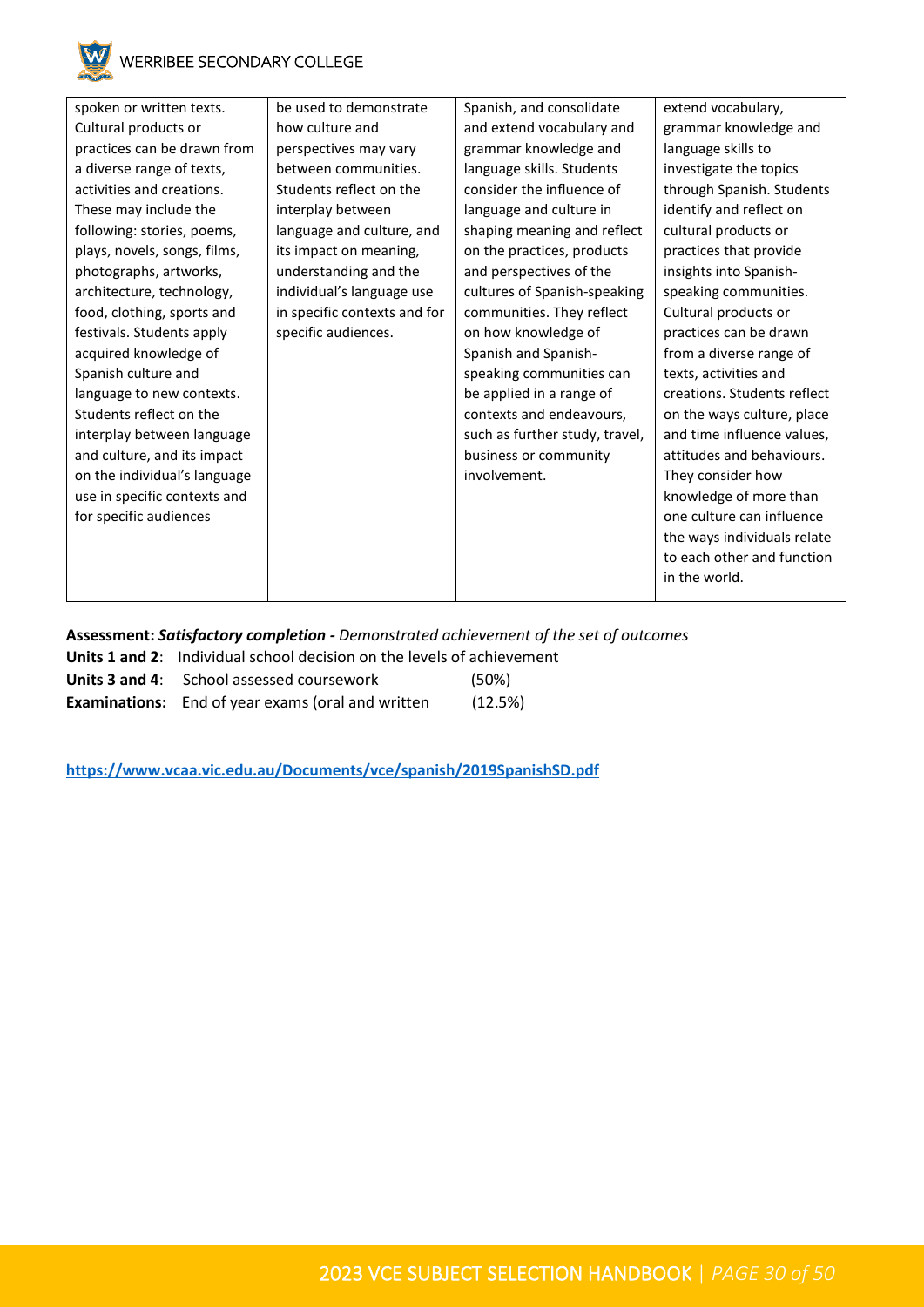

### <span id="page-30-0"></span>LEGAL STUDIES

**[Introduction Video](https://youtu.be/HqXAyYf7sho)**

#### **Prior Learning:**

There are no prerequisites for entry to Units 1, 2 and 3. Students must undertake Unit 3 prior to taking Unit 4.

#### **Aims:**

VCE Legal Studies examines the institutions and principles which are essential to Australia's legal system. Students develop an understanding of the rule of law, law-makers, key legal institutions, rights protection in Australia, and the justice system. Through applying knowledge of legal concepts and principles students develop their ability to use legal reasoning to argue a case for or against a party in a civil or criminal matter. *This study enables students to:*

- Understand and apply legal terminology, principles and concepts, apply legal principles to actual and/or hypothetical scenarios, explore solutions to legal problems, and form reasoned conclusions
- Analyse the institutions that make laws and understand the way in which individuals can engage in and influence law reform. Understand legal rights and responsibilities, and the effectiveness of the protection of rights in Australia
- Analyse the methods and institutions that determine criminal cases and resolve civil disputes and propose and analyse reforms to the legal system to enable the principles of justice to be achieved.

| <b>UNIT 1:</b>               | <b>UNIT 2:</b>                   | UNIT 3:                       | <b>UNIT 4:</b>                 |
|------------------------------|----------------------------------|-------------------------------|--------------------------------|
| <b>Guilt and Liability</b>   | <b>Sanctions, Remedies &amp;</b> | <b>Rights and Justice</b>     | The People and the Law         |
|                              | <b>Rights</b>                    |                               |                                |
| In this unit students        | This unit focuses on the         | In this unit students         | In this unit, students explore |
| develop an understanding     | enforcement of criminal          | examine the methods and       | how the Australian             |
| of the different types and   | law and civil law, the           | institutions in the justice   | Constitution establishes the   |
| sources of law and the       | methods and institutions         | system and consider their     | law-making powers of the       |
| existence of a court         | that may be used to              | appropriateness in            | Commonwealth and state         |
| hierarchy in Victoria.       | determine a criminal case        | determining criminal cases    | parliaments, and protects the  |
| Students investigate key     | or resolve a civil dispute,      | and resolving civil disputes. | Australian people through      |
| concepts of criminal law     | and the purposes and types       | They consider the Victorian   | structures that act as a check |
| and civil law and apply      | of sanctions and remedies        | court hierarchy and other     | on parliament in law-making.   |
| these to actual and/or       | and their effectiveness.         | Victorian legal institutions  | They develop an                |
| hypothetical scenarios to    | Students undertake a             | and bodies available to       | understanding of the           |
| determine whether an         | detailed investigation of        | assist with cases. Students   | significance of the High Court |
| accused may be found         | two criminal cases and two       | explore the rights available  | in protecting and interpreting |
| guilty of a crime, or liable | civil cases from the past        | to an accused and to          | the Australian Constitution.   |
| in a civil dispute. In doing | four years to form a             | victims in the criminal       | Students investigate           |
| so, students develop an      | judgment about the ability       | justice system, the roles of  | parliament and the courts, the |
| appreciation of the way in   | of sanctions and remedies        | the judge, jury, legal        | relationship between the two,  |
| which legal principles and   | to achieve the principles of     | practitioners and the         | and consider the roles of the  |
| information are used in      | justice. Students develop        | parties, and the ability of   | individual, the media and law  |
| making reasoned              | their understanding of the       | sanctions and remedies to     | reform bodies in influencing   |
| judgments and                | way rights are protected in      | achieve their purposes.       | law reform.                    |
| conclusions about the        | Australia and in another         | Students discuss recent       |                                |
| culpability of an accused,   | country, and possible            | and recommended reforms       |                                |
| and the liability of a party | reforms to the protection        | to enhance the ability of     |                                |
| in a civil dispute.          | of rights.                       | the justice system to         |                                |
|                              |                                  | achieve the principles of     |                                |
|                              |                                  | justice.                      |                                |

**Assessment:** *Satisfactory completion - Demonstrated achievement of the set of outcomes.* **Units 1 and 2:** Individual school decision on levels of achievement. **Unit 3 & 4:** School assessed coursework (25%) each **Units 3 and 4:** End-of-year examination (50%) **[http://www.vcaa.vic.edu.au/Documents/vce/legalstudies/LegalSD\\_2018.pdf](http://www.vcaa.vic.edu.au/Documents/vce/legalstudies/LegalSD_2018.pdf)**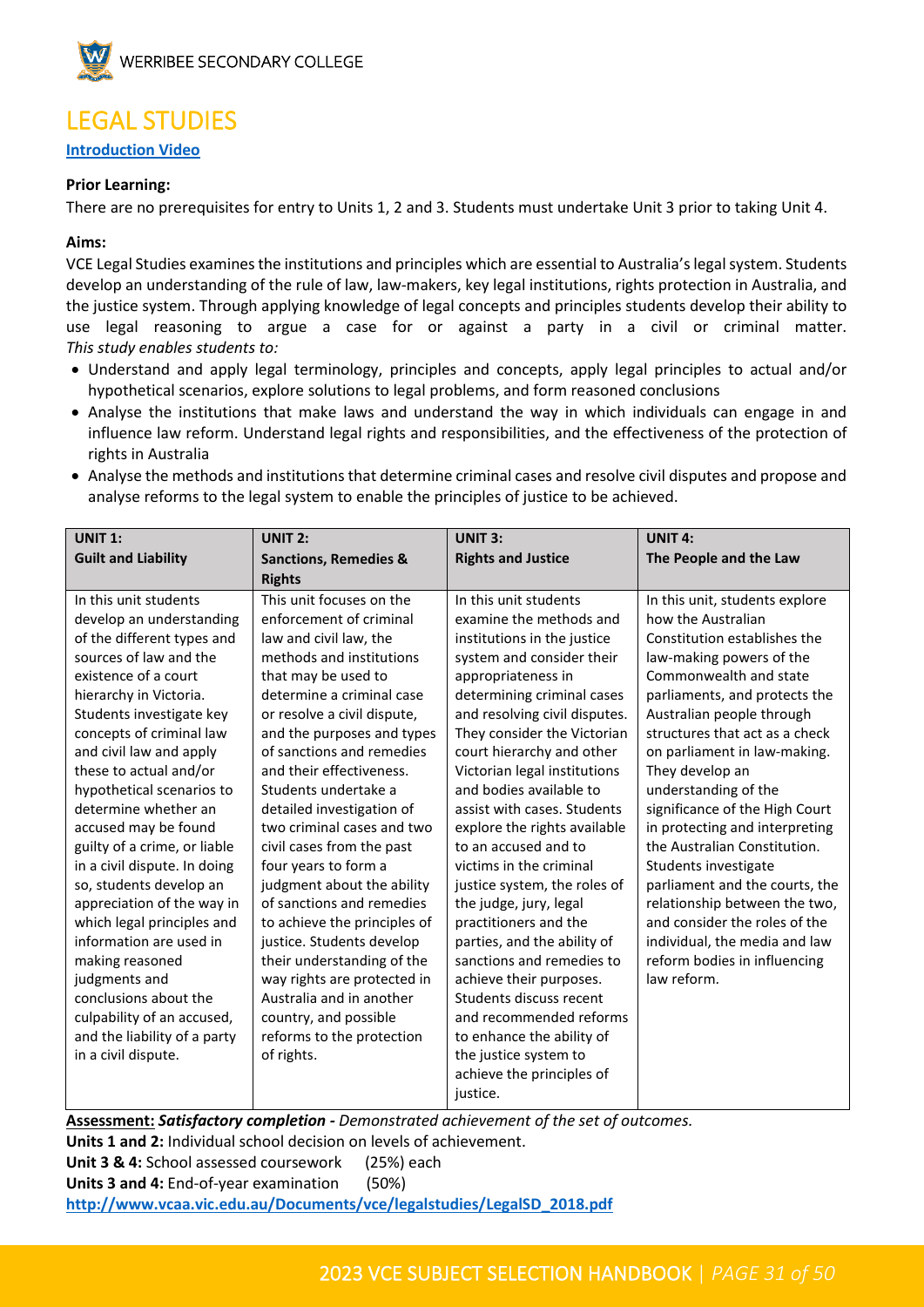

# <span id="page-31-0"></span>MEDIA STUDIES

#### **[Introduction Video](https://youtu.be/fM3MDK8kAGQ)**

#### **Prior Learning:**

No prerequisites for Unit 1, 2 and 3; but students must undertake Unit 3 prior to Unit 4.

#### **Aims:**

This study provides students with the opportunity to examine the media in both historical and contemporary contexts while developing skills in media design and production in a range of media forms. VCE Media provides students with the opportunity to analyse media concepts, forms and products in an informed and critical way. They examine debates about the media's role in contributing to and influencing society. Students integrate these aspects of the study through the individual design and production of their media representations, narratives and products. This study leads to pathways for further theoretical and/or practical study at tertiary level or in vocational education and training settings; including screen and media, marketing and advertising, games and interactive media, communication and writing, graphic and communication design, photography and animation.

*This study enables students to:* 

- investigate and analyse their and others' experience of the media
- examine the relationship between audiences and the media
- understand the codes and conventions that are used to construct media narratives and products
- develop an understanding of traditional and contemporary media forms, products, institutions and industries through theoretical study and practical application
- analyse media stories and narratives to understand how meaning is constructed and how audiences are engaged
- develop the capacity to investigate, examine and evaluate debates around the role of contemporary media and its implications for society
- develop and refine skills in the design, production, evaluation and critical analysis of media products in a range of contexts and forms for different audiences.

| <b>UNIT 1:</b>                                                                                                                                                                                                                                                                                                                                                                                                                                                             | <b>UNIT 2:</b>                                                                                                                                                                                                                                                                                                                                                 | <b>UNIT 3:</b>                                                                                                                                                                                                                                                                                                                                                                                                                          | <b>UNIT 4:</b>                                                                                                                                                                                                                                                                                                                                                                                           |
|----------------------------------------------------------------------------------------------------------------------------------------------------------------------------------------------------------------------------------------------------------------------------------------------------------------------------------------------------------------------------------------------------------------------------------------------------------------------------|----------------------------------------------------------------------------------------------------------------------------------------------------------------------------------------------------------------------------------------------------------------------------------------------------------------------------------------------------------------|-----------------------------------------------------------------------------------------------------------------------------------------------------------------------------------------------------------------------------------------------------------------------------------------------------------------------------------------------------------------------------------------------------------------------------------------|----------------------------------------------------------------------------------------------------------------------------------------------------------------------------------------------------------------------------------------------------------------------------------------------------------------------------------------------------------------------------------------------------------|
| <b>Media forms, representations</b>                                                                                                                                                                                                                                                                                                                                                                                                                                        | Narrative across media                                                                                                                                                                                                                                                                                                                                         | Media narratives and pre-                                                                                                                                                                                                                                                                                                                                                                                                               | <b>Media production and</b>                                                                                                                                                                                                                                                                                                                                                                              |
| and Australian stories                                                                                                                                                                                                                                                                                                                                                                                                                                                     | forms                                                                                                                                                                                                                                                                                                                                                          | production                                                                                                                                                                                                                                                                                                                                                                                                                              | issues in the media                                                                                                                                                                                                                                                                                                                                                                                      |
| Students develop an<br>understanding of audiences and<br>the core concepts underpinning<br>the construction of<br>representations and meaning in<br>different media forms. They<br>explore media codes and<br>conventions and the<br>construction of meaning in<br>media products. Students<br>analyse how representations,<br>narrative and media codes and<br>conventions contribute to the<br>construction of the media<br>realities audiences engage with<br>and read. | Students analyse the<br>influence of<br>developments in media<br>technologies on<br>individuals and society,<br>examining in a range of<br>media forms the effects<br>of media convergence<br>and hybridisation on the<br>design, production and<br>distribution of<br>narratives in the media<br>and audience<br>engagement,<br>consumption and<br>reception. | Students consider the use<br>of media codes and<br>conventions to structure<br>meaning, and how this<br>construction is influenced<br>by the social, cultural,<br>ideological and institutional<br>contexts of production,<br>distribution, consumption<br>and reception. Students use<br>the pre-production stage of<br>the media production<br>process to design the<br>production of a media<br>product for a specified<br>audience. | In this unit students focus<br>on the production and post-<br>production stages of the<br>media production process,<br>bringing the media<br>production design created<br>in Unit 3 to its realisation.<br>They refine their media<br>production in response to<br>feedback and through<br>personal reflection,<br>documenting the iterations<br>of their production as they<br>work towards completion. |

**Assessment***: Satisfactory completion - Demonstrated achievement of the set of outcomes*

**Units 1 and 2:** Individual school decision on levels of achievement.

|                                | Units 3 and 4: School assessed coursework (20%) |          |
|--------------------------------|-------------------------------------------------|----------|
|                                | <b>Units 3 and 4: School Assessed Task</b>      | (40%)    |
| <b>End-of-year examination</b> |                                                 | $(40\%)$ |

**[http://www.vcaa.vic.edu.au/Documents/vce/media/MediaSD\\_2018.pdf](http://www.vcaa.vic.edu.au/Documents/vce/media/MediaSD_2018.pdf)**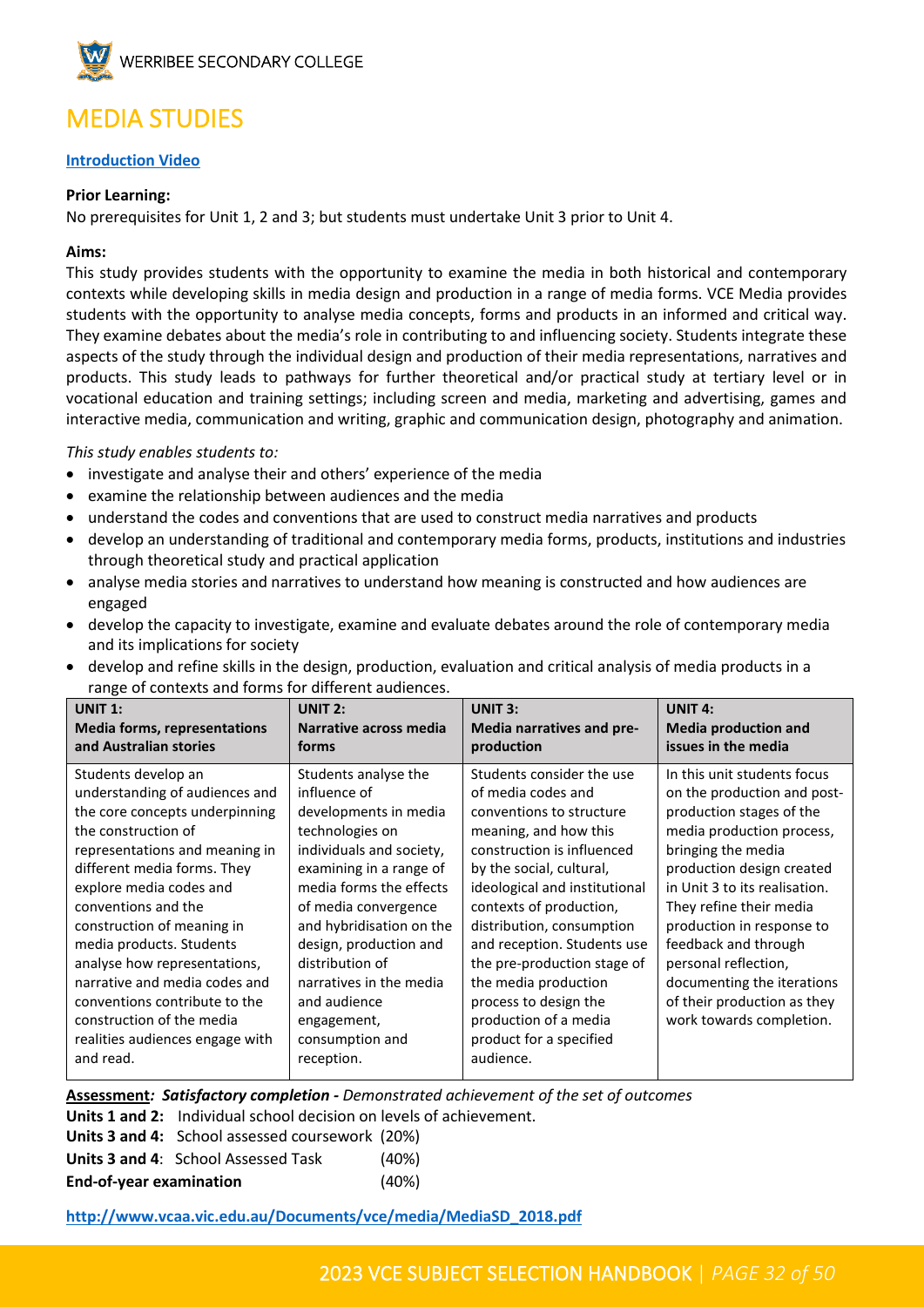

# <span id="page-32-0"></span>MUSIC PERFORMANCE

#### **[Introduction Video](https://youtu.be/omZvzGFYdj4)**

#### **Aims:**

This study aims to develop the intellectual, aesthetic and cultural understanding of the value and importance of music. Students work as soloists and members of a group in preparing programmes for performance. In performance students will research, experiment with and apply performance conventions (historical and contemporary) and personal interpretation to present works in a wide range of styles and characteristics. These enable students to develop skills in: solo OR group work; prepared and unprepared performances; aural perception and comprehension; the organisation of sound; performing a programme of selected works; and understanding the language of music and performance techniques.

In Unit 3 and 4 students choose to participate in either solo or group following the description below.

| <b>UNIT1</b>                                                                                                                                                                                                                                     | UNIT <sub>2</sub>                                                                                                                                                                                                                                                | <b>UNIT 3 AND 4 (GROUP)</b>                                                                                                                                                                                                                                                                                                                                                                                                                           | UNIT 3 AND 4 (SOLO)                                                                                                                                                                                                                                              |
|--------------------------------------------------------------------------------------------------------------------------------------------------------------------------------------------------------------------------------------------------|------------------------------------------------------------------------------------------------------------------------------------------------------------------------------------------------------------------------------------------------------------------|-------------------------------------------------------------------------------------------------------------------------------------------------------------------------------------------------------------------------------------------------------------------------------------------------------------------------------------------------------------------------------------------------------------------------------------------------------|------------------------------------------------------------------------------------------------------------------------------------------------------------------------------------------------------------------------------------------------------------------|
| The focus is on achieving<br>flexibility in music<br>performance. The<br>outcomes relate to music<br>language and craft and<br>through these, students<br>develop skills in aural<br>perception, notation and<br>structure of music<br>language. | Continues to develop<br>performance skills and<br>focuses on analysis of<br>music. Students develop<br>further skills and knowledge<br>of music language and aural<br>perception. Students also<br>complete work in<br>composition, arranging or<br>improvising. | Students choose any<br>instrument/s to present a<br>performance of music in a<br>range of styles. This<br>includes developing<br>arrangements, rehearsal<br>strategies and<br>understanding how the<br>acoustics of performance<br>venues can influence<br>performances. Students<br>also further develop their<br>knowledge of structure and<br>sound of music language<br>and skills in aural analysis of<br>the characteristics of<br>arrangements | Solo performance - the<br>focus is on the preparation<br>and presentation of<br>performances<br>demonstrating an<br>understanding of<br>interpretation. Aural<br>comprehension skills and<br>understanding of<br>characteristics of works are<br>also developed. |

**Assessment:** *Satisfactory completion - Demonstrated achievement of the set of outcomes.*

**Units 1 and 2**: Individual school decision on the levels of achievement

| <b>Units 3 and 4:</b> School assessed coursework: | (20% for Unit 3) |
|---------------------------------------------------|------------------|
| School assessed coursework:                       | (10% for Unit 4) |
| End-of-year performance exam:                     | (50%)            |
| End-of-year aural and written exam:               | (20%)            |

**[VCE Music Study Design \(vcaa.vic.edu.au\)](https://www.vcaa.vic.edu.au/Documents/vce/music/2017MusicSD.pdf)**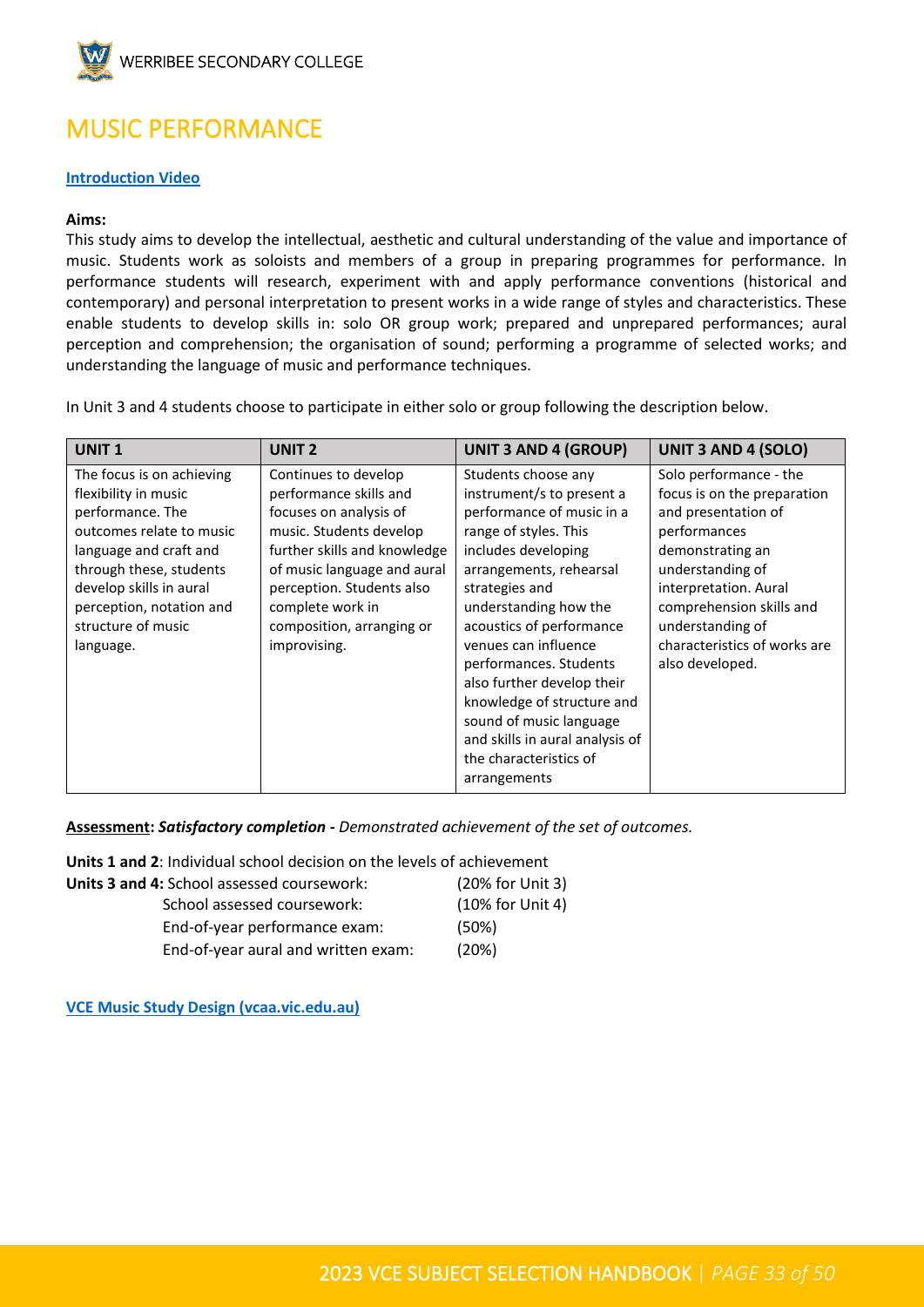

# <span id="page-33-0"></span>PHILOSOPHY

#### **Aims:**

This study enables students to:

- understand the nature of western philosophy and its methods
- identify and articulate philosophical questions
- understand and analyse significant philosophical ideas, viewpoints and arguments in their historical contexts
- explore ideas, responding to central philosophical questions, viewpoints and arguments with clarity, precision and logic
- understand relationships between responses to philosophical questions and contemporary issues

• cultivate open-mindedness, reflecting critically on their thinking and that of others, and exploring alternative approaches to philosophical questions.

| <b>UNIT 1:</b><br>Existence, knowledge,                                                                                                                                                                                                                                                                                                                                                                                                                                                                                                                                                                                                                                                                                                   | <b>UNIT 2:</b><br><b>Questions of value</b>                                                                                                                                                                                                                                                                                                                                                                                                                                                                                                                                                                                                                                                                                            | <b>UNIT 3:</b><br>Minds, bodies, and                                                                                                                                                                                                                                                                                                                                                                                                     | <b>UNIT 4:</b><br>The good life                                                                                                                                                                                                                                                                                                                                                                                                                                                                                                                                                                                                                                                                                                        |
|-------------------------------------------------------------------------------------------------------------------------------------------------------------------------------------------------------------------------------------------------------------------------------------------------------------------------------------------------------------------------------------------------------------------------------------------------------------------------------------------------------------------------------------------------------------------------------------------------------------------------------------------------------------------------------------------------------------------------------------------|----------------------------------------------------------------------------------------------------------------------------------------------------------------------------------------------------------------------------------------------------------------------------------------------------------------------------------------------------------------------------------------------------------------------------------------------------------------------------------------------------------------------------------------------------------------------------------------------------------------------------------------------------------------------------------------------------------------------------------------|------------------------------------------------------------------------------------------------------------------------------------------------------------------------------------------------------------------------------------------------------------------------------------------------------------------------------------------------------------------------------------------------------------------------------------------|----------------------------------------------------------------------------------------------------------------------------------------------------------------------------------------------------------------------------------------------------------------------------------------------------------------------------------------------------------------------------------------------------------------------------------------------------------------------------------------------------------------------------------------------------------------------------------------------------------------------------------------------------------------------------------------------------------------------------------------|
| and reasoning                                                                                                                                                                                                                                                                                                                                                                                                                                                                                                                                                                                                                                                                                                                             |                                                                                                                                                                                                                                                                                                                                                                                                                                                                                                                                                                                                                                                                                                                                        | persons                                                                                                                                                                                                                                                                                                                                                                                                                                  |                                                                                                                                                                                                                                                                                                                                                                                                                                                                                                                                                                                                                                                                                                                                        |
| What is the nature of<br>reality? How can we acquire<br>certain knowledge? These<br>are some of the questions<br>that have challenged<br>humans for millennia and<br>underpin ongoing<br>endeavours in areas as<br>diverse as science, justice<br>and the arts. This unit<br>engages students with<br>fundamental philosophical<br>questions through active,<br>guided investigation and<br>critical discussion of two<br>key areas of philosophy:<br>epistemology and<br>metaphysics.<br>Students investigate<br>relevant debates in applied<br>epistemology and<br>metaphysics, and consider<br>whether the philosophical<br>bases of these debates<br>continue to have relevance<br>in contemporary society<br>and our everyday lives. | This unit enables students<br>to explore these questions<br>in relation to different<br>categories of value<br>judgment within the realms<br>of morality, political and<br>social philosophy and<br>aesthetics. Students also<br>explore ways in which<br>viewpoints and arguments<br>in value theory can inform<br>and be informed by<br>contemporary debates.<br>They study at least one<br>primary philosophical text,<br>using the complete text or<br>an extract, and develop a<br>range of skills including<br>formulating philosophical<br>questions and informed<br>responses. For the purposes<br>of this study a primary text<br>is defined as offering a<br>positive argument or<br>viewpoint rather than mere<br>critique. | This unit considers basic<br>questions regarding the<br>mind and the self through<br>two key questions: Are<br>human beings more than<br>their bodies? Is there a<br>basis for the belief that an<br>individual remains the same<br>person over time? Students<br>critically compare the<br>viewpoints and arguments<br>put forward in philosophical<br>sources to their own views<br>on these questions and to<br>contemporary debates. | This unit considers the<br>crucial question of what it is<br>for a human to live well.<br>What does an<br>understanding of human<br>nature tell us about what it<br>is to live well? What is the<br>role of happiness in a life<br>well lived? Is morality<br>central to a good life? How<br>does our social context<br>impact on our conception<br>of a good life? In this unit,<br>students explore<br>philosophical texts that<br>have had a significant<br>impact on western ideas<br>about the good life.<br>Students critically compare<br>the viewpoints and<br>arguments in set texts to<br>their views on how we<br>should live, and use their<br>understandings to inform a<br>reasoned response to<br>contemporary debates. |

**Assessment***: Satisfactory completion - Demonstrated achievement of the set of outcomes.*

**Units 1 and 2:** Individual school decision on levels of achievement **Units 3 and 4:** School assessed coursework (50%) End-of-year examination (50%)

**<https://www.vcaa.vic.edu.au/Documents/vce/philosophy/2019PhilosophySD.pdf>**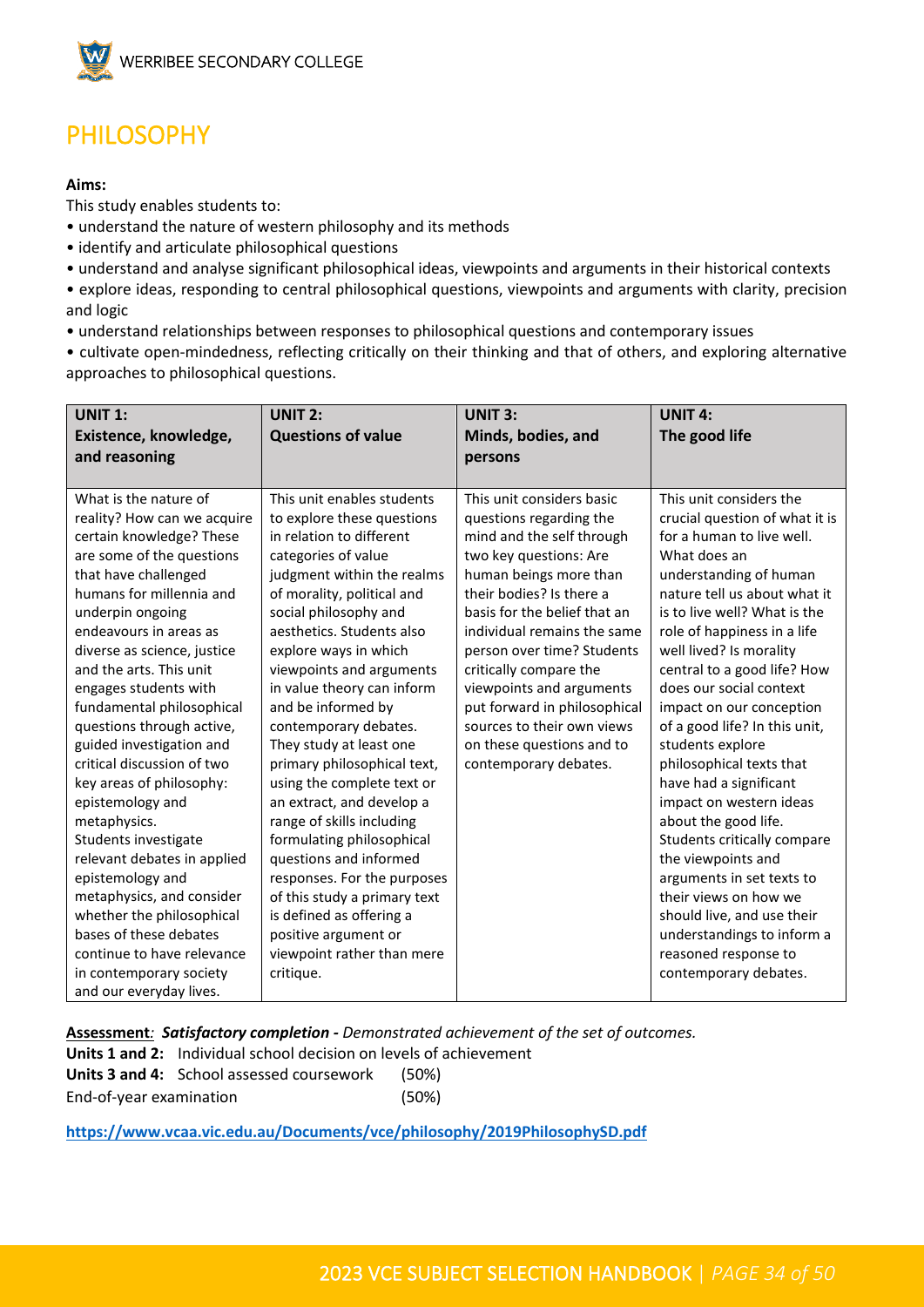

# <span id="page-34-0"></span>PHYSICAL EDUCATION

#### **[Introduction Video](https://youtu.be/owffXM2XX-I)**

#### **Aims:**

Physical Education examines the biological, social and cultural influences on performance and participation in physical activity. Theory and practice are integrated in this study, which is approached through both the study of and participation in physical activity.

| <b>UNIT 1:</b><br>The human body in                                                                                                                                                                                                                                                                                                                | UNIT $2:$<br><b>Physical activity, sport</b>                                                                                                                                                                                                                                                                                                                                                | UNIT $3:$<br><b>Movement skills and</b>                                                                                                                                                                                                                                                                                                                                                                                                   | <b>UNIT 4:</b><br><b>Training to improve</b>                                                                                                                                                                                                                                              |
|----------------------------------------------------------------------------------------------------------------------------------------------------------------------------------------------------------------------------------------------------------------------------------------------------------------------------------------------------|---------------------------------------------------------------------------------------------------------------------------------------------------------------------------------------------------------------------------------------------------------------------------------------------------------------------------------------------------------------------------------------------|-------------------------------------------------------------------------------------------------------------------------------------------------------------------------------------------------------------------------------------------------------------------------------------------------------------------------------------------------------------------------------------------------------------------------------------------|-------------------------------------------------------------------------------------------------------------------------------------------------------------------------------------------------------------------------------------------------------------------------------------------|
| motion                                                                                                                                                                                                                                                                                                                                             | and society                                                                                                                                                                                                                                                                                                                                                                                 | energy for physical                                                                                                                                                                                                                                                                                                                                                                                                                       | performance                                                                                                                                                                                                                                                                               |
|                                                                                                                                                                                                                                                                                                                                                    |                                                                                                                                                                                                                                                                                                                                                                                             | activity                                                                                                                                                                                                                                                                                                                                                                                                                                  |                                                                                                                                                                                                                                                                                           |
| Students explore how the<br>musculoskeletal and<br>cardiorespiratory systems<br>work together to produce<br>movement. Through<br>practical activities students<br>explore the relationships<br>between the body systems<br>and physical activity, sport<br>and exercise, and how the<br>systems adapt and adjust to<br>the demands of the activity | Students develop an<br>understanding of physical<br>activity, sport and society<br>from a participatory<br>perspective. Students are<br>introduced to types of<br>physical activity and the<br>role participation in physical<br>activity and sedentary<br>behaviour plays in their<br>own health and wellbeing<br>as well as in other people's<br>lives in different population<br>groups. | This unit introduces<br>students to the<br>biomechanical and skill<br>acquisition principles used<br>to analyse human<br>movement skills and energy<br>production from a<br>physiological perspective.<br>Students use a variety of<br>tools and techniques to<br>analyse movement skills<br>and apply biomechanical<br>and skill acquisition<br>principles to improve and<br>refine movement in physical<br>activity, sport and exercise | In this unit students analyse<br>movement skills from a<br>physiological, psychological<br>and sociocultural<br>perspective, and apply<br>relevant training principles<br>and methods to improve<br>performance within<br>physical activity at an<br>individual, club and elite<br>level. |

**Assessment***: Satisfactory completion - Demonstrated achievement of the set of outcomes.* **Units 1 and 2:** Individual school decision on levels of achievement **Units 3 and 4:** School assessed coursework (50%) End-of-year examination (50%)

**[https://www.vcaa.vic.edu.au/Documents/vce/physicaledu/2017PhysicalEducationSD.pdf](https://aus01.safelinks.protection.outlook.com/?url=https%3A%2F%2Fwww.vcaa.vic.edu.au%2FDocuments%2Fvce%2Fphysicaledu%2F2017PhysicalEducationSD.pdf&data=05%7C01%7CToula.Papadimitropoulos%40education.vic.gov.au%7C0134e85ce7e342ace44508da330d27a3%7Cd96cb3371a8744cfb69b3cec334a4c1f%7C0%7C0%7C637878428835620094%7CUnknown%7CTWFpbGZsb3d8eyJWIjoiMC4wLjAwMDAiLCJQIjoiV2luMzIiLCJBTiI6Ik1haWwiLCJXVCI6Mn0%3D%7C3000%7C%7C%7C&sdata=w%2Bh3tHM3FarHIA7Mv0rFGEEZHs9Vc9GKpQ44nQ2uhQk%3D&reserved=0)**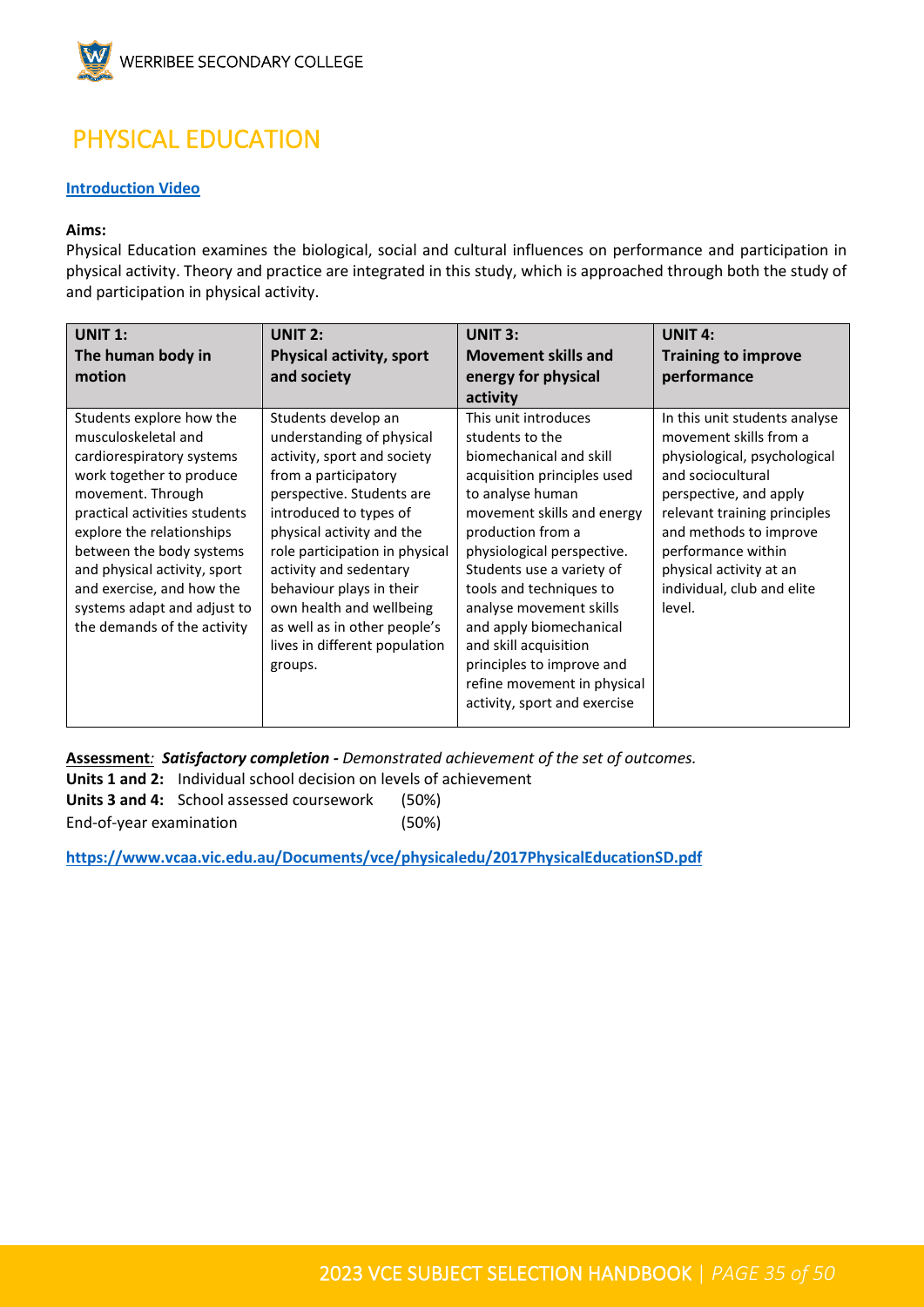

# <span id="page-35-0"></span>PHYSICS

#### **[Introduction Video](https://youtu.be/0eK-foxAysg)**

#### **Prior Learning:**

No prerequisites for Units 1, 2 and 3; but students must undertake Unit 3 prior to Unit 4.

#### **Aims:**

Physics seeks to understand and explain the physical world, both natural and constructed. It examines models and ideas used to make sense of the world and which are sometimes challenged as new knowledge develops. In VCE Physics students develop their inquiry, analytical and communication skills. They apply critical and creative thinking to analyse contemporary physics-related issues and communicate their views from an informed position.

| <b>UNIT 1: How is energy</b>                                                                                                                                                                                                                                                                                                                                                                                                                                                                 | <b>UNIT 2: How does</b>                                                                                                                                                                                                                                                                                                                                                                                                                                                                                                                                                                                                                                                                                                   | <b>UNIT 3: How do fields</b>                                                                                                                                                                                                                                                                                                                                                                                                                                                                                                                                                                                                                                                                                                                                                                                                                                                                                                                                                                                                       | <b>UNIT 4: Models to</b>                                                                                                                                                                                                                                                                                                                                                                                                                                                                                                                                                                                                                                                          |
|----------------------------------------------------------------------------------------------------------------------------------------------------------------------------------------------------------------------------------------------------------------------------------------------------------------------------------------------------------------------------------------------------------------------------------------------------------------------------------------------|---------------------------------------------------------------------------------------------------------------------------------------------------------------------------------------------------------------------------------------------------------------------------------------------------------------------------------------------------------------------------------------------------------------------------------------------------------------------------------------------------------------------------------------------------------------------------------------------------------------------------------------------------------------------------------------------------------------------------|------------------------------------------------------------------------------------------------------------------------------------------------------------------------------------------------------------------------------------------------------------------------------------------------------------------------------------------------------------------------------------------------------------------------------------------------------------------------------------------------------------------------------------------------------------------------------------------------------------------------------------------------------------------------------------------------------------------------------------------------------------------------------------------------------------------------------------------------------------------------------------------------------------------------------------------------------------------------------------------------------------------------------------|-----------------------------------------------------------------------------------------------------------------------------------------------------------------------------------------------------------------------------------------------------------------------------------------------------------------------------------------------------------------------------------------------------------------------------------------------------------------------------------------------------------------------------------------------------------------------------------------------------------------------------------------------------------------------------------|
| useful to society?                                                                                                                                                                                                                                                                                                                                                                                                                                                                           | physics help us to                                                                                                                                                                                                                                                                                                                                                                                                                                                                                                                                                                                                                                                                                                        | explain motion and                                                                                                                                                                                                                                                                                                                                                                                                                                                                                                                                                                                                                                                                                                                                                                                                                                                                                                                                                                                                                 | explain light and matter.                                                                                                                                                                                                                                                                                                                                                                                                                                                                                                                                                                                                                                                         |
|                                                                                                                                                                                                                                                                                                                                                                                                                                                                                              | understand the world?                                                                                                                                                                                                                                                                                                                                                                                                                                                                                                                                                                                                                                                                                                     | electricity?                                                                                                                                                                                                                                                                                                                                                                                                                                                                                                                                                                                                                                                                                                                                                                                                                                                                                                                                                                                                                       |                                                                                                                                                                                                                                                                                                                                                                                                                                                                                                                                                                                                                                                                                   |
| Students examine some of<br>the fundamental ideas and<br>models used by physicists in<br>an attempt to understand<br>and explain energy. Models<br>used to understand light,<br>thermal energy,<br>radioactivity, nuclear<br>processes and electricity<br>are explored. Students<br>apply these physics ideas to<br>contemporary societal<br>issues: communication,<br>climate change and global<br>warming, medical<br>treatment, electrical home<br>safety and Australian<br>energy needs. | Students explore the power<br>of experiments in<br>developing models and<br>theories. They investigate<br>a variety of phenomena by<br>making their own<br>observations and<br>generating questions, which<br>in turn lead to experiments.<br>They will investigate the<br>ways in which forces are<br>involved both in moving<br>objects and in keeping<br>objects stationary.<br>In addition to motion<br>students will be given a<br>selection of options to<br>study from which enables<br>students to pursue an area<br>of interest through an<br>investigation and using<br>physics to justify a stance,<br>response<br>or solution to a<br>contemporary societal issue<br>or application related to the<br>option. | Students explore the<br>importance of energy in<br>explaining and describing<br>the physical world. They<br>examine the production of<br>electricity and its delivery to<br>homes. Students consider<br>the field model as a<br>construct that has enabled<br>an understanding of why<br>objects move when they are<br>not apparently in contact<br>with other objects. They<br>explore the interactions,<br>effects and applications of<br>gravitational, electric and<br>magnetic fields including<br>the design and operation of<br>particle accelerators.<br>Students use Newton's laws<br>and Einstein's theories to<br>investigate and describe<br>motion.<br>Students design and undertake investigations involving at<br>least two continuous independent variables. A student-<br>designed practical investigation related to waves, fields or<br>motion is undertaken either in Unit 3 or Unit 4, or across<br>both Unit 3 and Unit 4. The findings of the investigation<br>are presented in a scientific poster format. | Light and matter - which<br>initially seem to be quite<br>different - have been<br>observed as having similar<br>properties. In this unit,<br>students explore the use of<br>wave and particle theories<br>to model the properties of<br>light and matter. They<br>examine how the concept<br>of the wave is used to<br>explain the nature of light<br>and analyse its limitations<br>in describing light<br>behaviour. Students further<br>investigate light by using a<br>particle model to explain its<br>behaviour. A wave model is<br>also used to explain the<br>behaviour of matter which<br>enables students to<br>consider the relationship<br>between light and matter. |

**Assessment:** *Satisfactory completion - Demonstrated achievement of the set of outcomes* **Units 1 and 2**: A combination of practical reports, topic tests, field reports, examination, assignments, multimedia, web page presentation or response to media article, oral presentation.

| <b>Units 3 and 4:</b> Unit 3 School assessed coursework                              | (16%) |
|--------------------------------------------------------------------------------------|-------|
| Unit 4 School assessed coursework                                                    | (24%) |
| End-of-year examination                                                              | (60%) |
| between the commences of the sales and Discovered and the theology of the common the |       |

**[https://www.vcaa.vic.edu.au/Documents/vce/physics/2023PhysicsSD.docx](https://aus01.safelinks.protection.outlook.com/?url=https%3A%2F%2Fwww.vcaa.vic.edu.au%2FDocuments%2Fvce%2Fphysics%2F2023PhysicsSD.docx&data=05%7C01%7CToula.Papadimitropoulos%40education.vic.gov.au%7Cb84709e0c92e4eadbd0f08da330c8d60%7Cd96cb3371a8744cfb69b3cec334a4c1f%7C0%7C0%7C637878426248241505%7CUnknown%7CTWFpbGZsb3d8eyJWIjoiMC4wLjAwMDAiLCJQIjoiV2luMzIiLCJBTiI6Ik1haWwiLCJXVCI6Mn0%3D%7C3000%7C%7C%7C&sdata=SdfIXr0mBG%2FOjf8MpxrSeoEOdKdZdbe7NS0PSGJWpFI%3D&reserved=0)**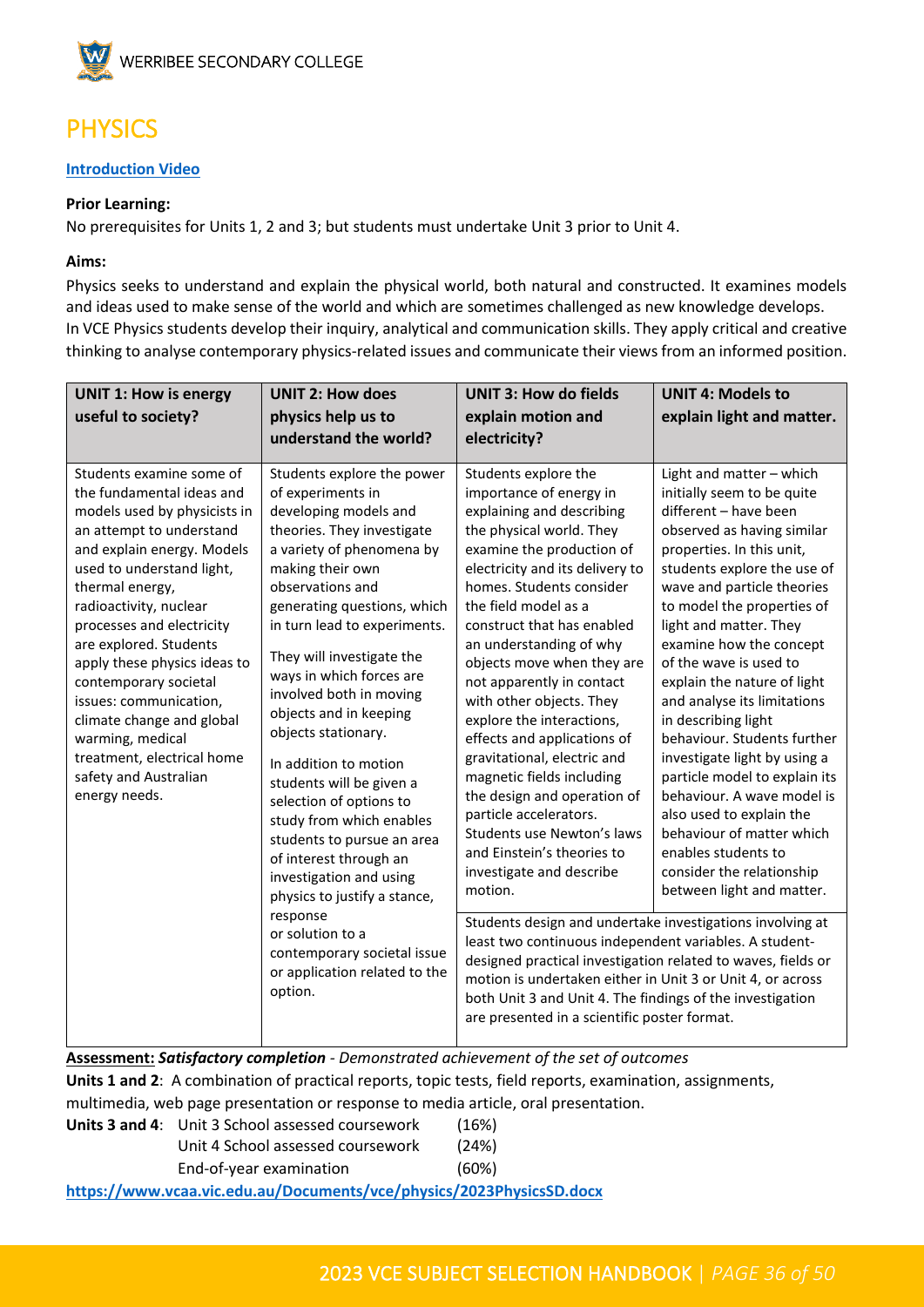

# <span id="page-36-0"></span>PRODUCT DESIGN AND TECHNOLOGY – TEXTILES

#### **Prior Learning:**

No prerequisites for Units 1, 2 and 3; but students must undertake Unit 3 prior to Unit 4.

#### **Aims:**

Product design is part of people's responses to changing needs to improve quality of life by designing and creating artefacts or clothes using textile materials and is enhanced through knowledge of social, technological, economic, historic, ethical, legal, environmental and cultural factors. These factors affect the aesthetics, form and function of products developed in the past and those yet to be developed. Central to VCE Product Design and Technology is the Product design process. Development then requires the application of technology and a variety of cognitive and physical skills, including creative design thinking, drawing and computer-aided design, testing processes and materials, planning, construction, fabrication and evaluation.

| <b>UNIT 1:</b>                        | <b>UNIT 2:</b>                                                                          | UNIT 3:                       | <b>UNIT 4:</b>               |
|---------------------------------------|-----------------------------------------------------------------------------------------|-------------------------------|------------------------------|
| <b>SUSTAINABLE PRODUCT</b>            | <b>COLLABORATIVE DESIGN</b>                                                             | <b>APPLYING</b>               | <b>PRODUCT DEVELOPMENT</b>   |
| <b>REDEVELOPMENT</b>                  |                                                                                         | THE PRODUCT DESIGN            | <b>AND EVALUATION</b>        |
|                                       |                                                                                         | <b>PROCESS</b>                |                              |
| It is common for designers in         | In this unit students work in                                                           | In this unit students are     | In this unit students engage |
| Australia to use products from        | teams to design and develop engaged in the design and                                   |                               | with an end-user/s to gain   |
| overseas as inspiration when          | an item in a product range or development of                                            |                               | feedback throughout          |
| redeveloping products for the         | contribute to the                                                                       | a product that addresses a    | the process of production.   |
| domestic market. Sustainable          | design, planning                                                                        | personal, local, or global    | Students make comparisons    |
| redevelopment refers to designers     | and production of a                                                                     | problem (such as              | between similar products to  |
| and makers ensuring products serve    | group product. They focus on humanitarian issues), or that help evaluate the success of |                               |                              |
| social, economic and environmental    | factors including end-user/s'                                                           | meets the needs and           | a product in relation to a   |
| needs. Generating economic growth     | needs and wants;                                                                        | wants of a potential end-     | range of product design      |
| for design and manufacturing in       | function, purpose and                                                                   | user/s. The product is        | factors. The environmental,  |
| Australia can begin with redeveloping | context for product design;                                                             | developed through a design    | economic and social impact   |
| existing products so they have        | aesthetics; materials and                                                               | process and is influenced by  | of products throughout their |
| positive social and minimal           | sustainability; and the                                                                 | a range of factors including  | life cycle can be analysed   |
| environmental impact. In this unit    | impact of these factors on a                                                            | the purpose, function and     | and evaluated with           |
| students examine claims of            | design solution.                                                                        | context of the product; user- | reference to                 |
| sustainable practices by designers.   | Teamwork encourages                                                                     | centred design; innovation    | the product design factors.  |
|                                       | communication between                                                                   | and creativity; design        |                              |
|                                       | students and mirrors                                                                    | elements and                  |                              |
|                                       | professional design practice                                                            | principles; sustainability    |                              |
|                                       | where designers often work                                                              | concerns; economic            |                              |
|                                       | within a multi-disciplinary                                                             | limitations; legal            |                              |
|                                       | team to develop solutions to responsibilities; material                                 |                               |                              |
|                                       | design problems.                                                                        | characteristics and           |                              |
|                                       |                                                                                         | properties; and technology.   |                              |

**Assessment**: *Satisfactory completion - Demonstrated achievement of the set of outcomes.*

- **Units 1 and 2:** Individual school decision on levels of achievement.
- **Unit 3:** School-assessed coursework (12%)
- **Unit 4:** School-assessed coursework (8%) School-assessed Task (Design folio, production and evaluation) (50%) End-of-year examination: (30%)

[https://www.vcaa.vic.edu.au/Documents/vce/productdesign-and](https://aus01.safelinks.protection.outlook.com/?url=https%3A%2F%2Fwww.vcaa.vic.edu.au%2FDocuments%2Fvce%2Fproductdesign-and-technology%2FProductDesignTechnology_SD_2018.pdf&data=05%7C01%7CToula.Papadimitropoulos%40education.vic.gov.au%7C7e673be1b97244b9b8bc08da33134455%7Cd96cb3371a8744cfb69b3cec334a4c1f%7C0%7C0%7C637878455085308088%7CUnknown%7CTWFpbGZsb3d8eyJWIjoiMC4wLjAwMDAiLCJQIjoiV2luMzIiLCJBTiI6Ik1haWwiLCJXVCI6Mn0%3D%7C3000%7C%7C%7C&sdata=84T%2FP1rKZS1NKecynLxqmGiEgNV%2F3d7MXyrYlUTUoUk%3D&reserved=0)[technology/ProductDesignTechnology\\_SD\\_2018.pdf](https://aus01.safelinks.protection.outlook.com/?url=https%3A%2F%2Fwww.vcaa.vic.edu.au%2FDocuments%2Fvce%2Fproductdesign-and-technology%2FProductDesignTechnology_SD_2018.pdf&data=05%7C01%7CToula.Papadimitropoulos%40education.vic.gov.au%7C7e673be1b97244b9b8bc08da33134455%7Cd96cb3371a8744cfb69b3cec334a4c1f%7C0%7C0%7C637878455085308088%7CUnknown%7CTWFpbGZsb3d8eyJWIjoiMC4wLjAwMDAiLCJQIjoiV2luMzIiLCJBTiI6Ik1haWwiLCJXVCI6Mn0%3D%7C3000%7C%7C%7C&sdata=84T%2FP1rKZS1NKecynLxqmGiEgNV%2F3d7MXyrYlUTUoUk%3D&reserved=0)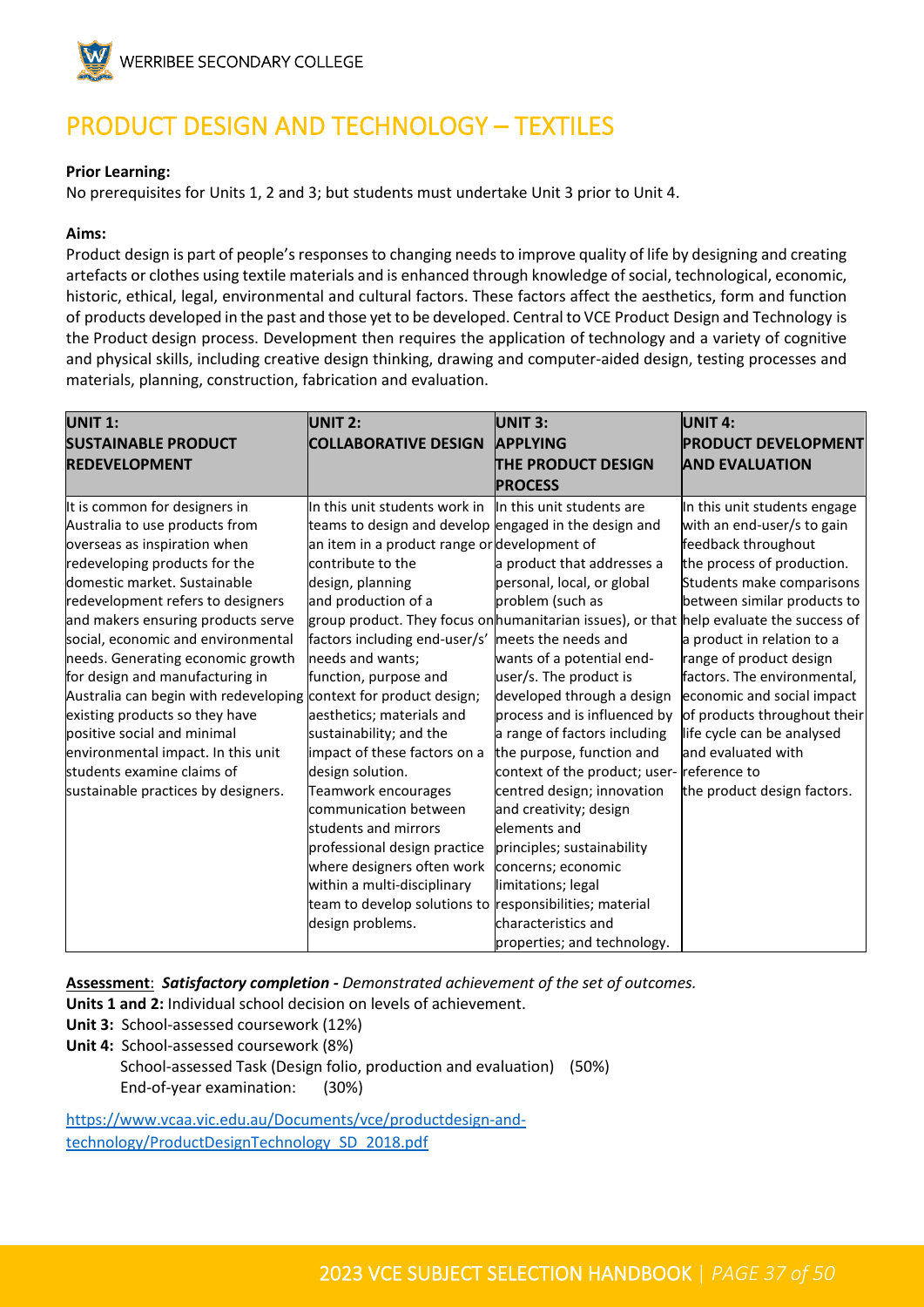

# <span id="page-37-0"></span>PRODUCT DESIGN AND TECHNOLOGY – MATERIALS

#### **[Introduction Video](https://youtu.be/TkEE7J7FIig)**

#### **Prior Learning:**

No prerequisites for Units 1, 2 and 3; but students must undertake Unit 3 prior to Unit 4.

#### **Aims:**

Product design is part of people's responses to changing needs to improve quality of life by designing and creating artefacts and is enhanced through knowledge of social, technological, economic, historic, ethical, legal, environmental and cultural factors. These factors affect the aesthetics, form and function of products developed in the past and those yet to be developed. Central to VCE Product Design and Technology is the Product design process. Development then requires the application of technology and a variety of cognitive and physical skills, including creative design thinking, drawing and computer-aided design, testing processes and materials, planning, construction, fabrication and evaluation.

| <b>UNIT 1: Sustainable</b>                                                                                                                                                                                                                                                                                                                                                 | <b>UNIT 2: Collaborative</b>                                                                                                                                                                                                                                                                                                                                                                                                                | <b>UNIT 3: Applying the</b>                                                                                                                                                                                                                                                                                                                                                                                                                                         | <b>UNIT 4: Product</b>                                                                                                                                                                                                                                |
|----------------------------------------------------------------------------------------------------------------------------------------------------------------------------------------------------------------------------------------------------------------------------------------------------------------------------------------------------------------------------|---------------------------------------------------------------------------------------------------------------------------------------------------------------------------------------------------------------------------------------------------------------------------------------------------------------------------------------------------------------------------------------------------------------------------------------------|---------------------------------------------------------------------------------------------------------------------------------------------------------------------------------------------------------------------------------------------------------------------------------------------------------------------------------------------------------------------------------------------------------------------------------------------------------------------|-------------------------------------------------------------------------------------------------------------------------------------------------------------------------------------------------------------------------------------------------------|
| <b>Product Redevelopment</b>                                                                                                                                                                                                                                                                                                                                               | design                                                                                                                                                                                                                                                                                                                                                                                                                                      | <b>Product design process</b>                                                                                                                                                                                                                                                                                                                                                                                                                                       | development and<br>evaluation                                                                                                                                                                                                                         |
| It is common for designers in<br>Australia to use products<br>from overseas as inspiration<br>when redeveloping products<br>for the domestic market.<br>Sustainable redevelopment<br>refers to designers and                                                                                                                                                               | In this unit students work in<br>teams to design and<br>develop an item in a<br>product range or contribute<br>to the design, planning and<br>production of a group<br>product. They focus on                                                                                                                                                                                                                                               | In this unit students are<br>engaged in the design and<br>development of a product<br>that addresses a personal,<br>local, or global problem<br>(such as humanitarian<br>issues), or that meets the                                                                                                                                                                                                                                                                 | In this unit students engage<br>with an end-user/s to gain<br>feedback throughout the<br>process of production.<br>Students make comparisons<br>between similar products to<br>help evaluate the success of                                           |
| makers ensuring products<br>serve social, economic and<br>environmental needs.<br>Generating economic growth<br>for design and manufacturing<br>in Australia can begin with<br>redeveloping existing<br>products so they have<br>positive social and minimal<br>environmental impact. In this<br>unit students examine claims<br>of sustainable practices by<br>designers. | factors including end-user/s'<br>needs and wants; function,<br>purpose and context for<br>product design; aesthetics;<br>materials and sustainability;<br>and the impact of these<br>factors on a design solution.<br>Teamwork encourages<br>communication between<br>students and mirrors<br>professional design practice<br>where designers often work<br>within a multi-disciplinary<br>team to develop solutions<br>to design problems. | needs and wants of a<br>potential end-user/s. The<br>product is developed<br>through a design process<br>and is influenced by a<br>range of factors including<br>the purpose, function and<br>context of the product;<br>user-centred design;<br>innovation and creativity;<br>design elements and<br>principles; sustainability<br>concerns; economic<br>limitations; legal<br>responsibilities; material<br>characteristics and<br>properties; and<br>technology. | a product in relation to a<br>range of product design<br>factors. The environmental,<br>economic and social impact<br>of products throughout<br>their life cycle can be<br>analysed and evaluated<br>with reference to the<br>product design factors. |

**Assessment**: *Satisfactory completion - Demonstrated achievement of the set of outcomes.*

**Units 1 and 2:** Individual school decision on levels of achievement.

**Unit 3:** School-assessed coursework (12%)

**Unit 4:** School-assessed coursework (8%) School-assessed Task (Design folio, production and evaluation) (50%) End-of-year examination: (30%) **[https://www.vcaa.vic.edu.au/Documents/vce/productdesign-and-](https://www.vcaa.vic.edu.au/Documents/vce/productdesign-and-technology/ProductDesignTechnology_SD_2018.pdf)**

**[technology/ProductDesignTechnology\\_SD\\_2018.pdf](https://www.vcaa.vic.edu.au/Documents/vce/productdesign-and-technology/ProductDesignTechnology_SD_2018.pdf)**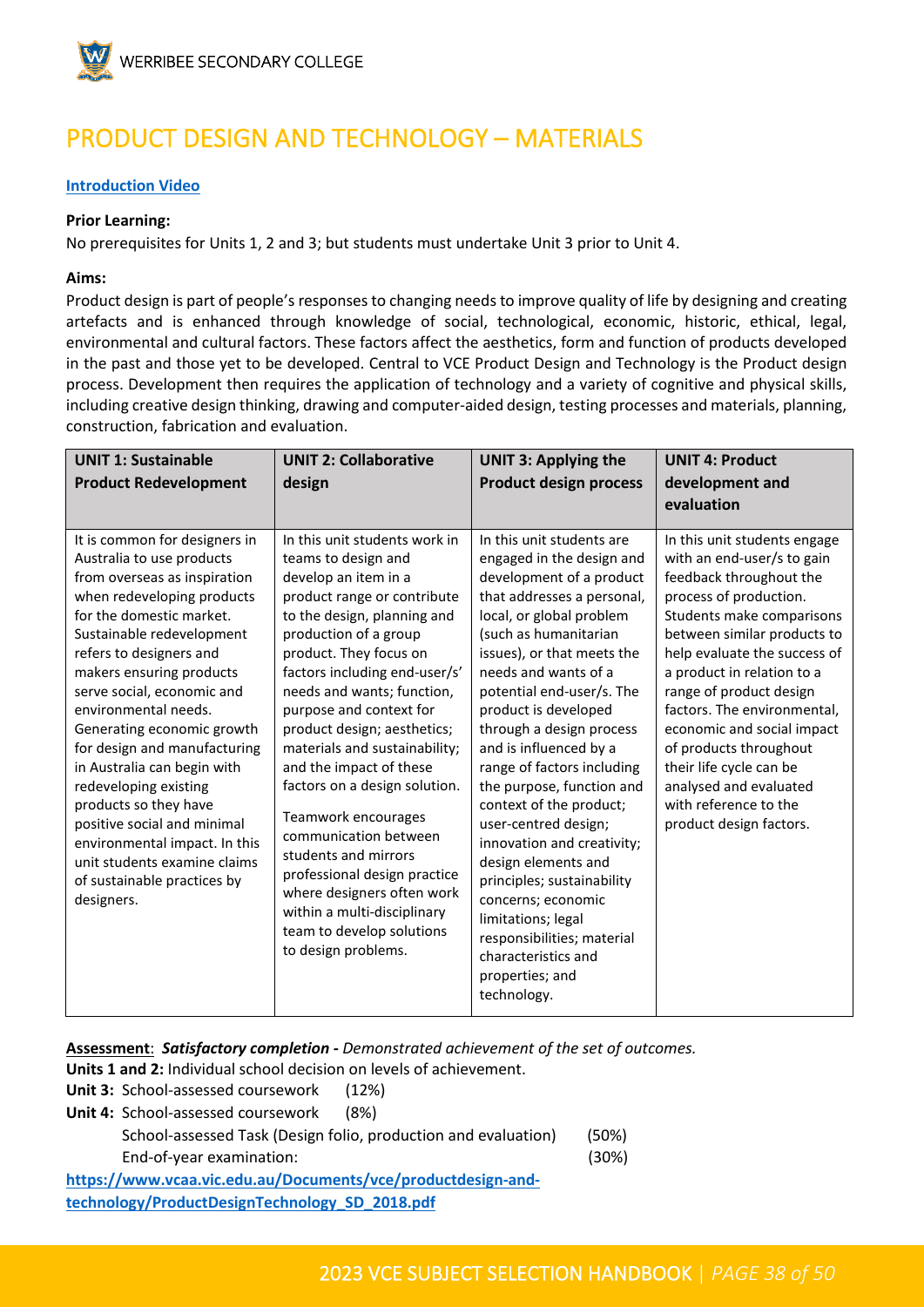

### <span id="page-38-0"></span>**PSYCHOLOGY [Introduction Video](https://youtu.be/joEBrqGalBE)**

#### **Prior Learning:**

No prerequisites for Units 1, 2 and 3; but students must undertake Unit 3 prior to Unit 4. Students studying Units 3 and 4 Psychology are **strongly recommended** to study Units 1 and 2 General Mathematics for the statistics background knowledge.

#### **Aims:**

Psychology is the study of the nature and development of mind and behaviour in both humans and animals, including the biological structures and processes that underpin and sustain both. Students can develop an understanding of themselves and their relationships with others and their society through the study of psychology.

| <b>UNIT 2: How external</b>                                                                                                                                                                                                                                                                                                                                                                                                                                                                                                                                                                                                                                                                                            | <b>UNIT 3: How does</b>                                                                                                                                                                                                                                                                                                                                                                                                                                                                                                                                                                                     | <b>UNIT 4: How is</b><br>wellbeing developed                                                                                                                                                                                                                                                                                                                                                                                                                                                                                                                                                                                                                                              |
|------------------------------------------------------------------------------------------------------------------------------------------------------------------------------------------------------------------------------------------------------------------------------------------------------------------------------------------------------------------------------------------------------------------------------------------------------------------------------------------------------------------------------------------------------------------------------------------------------------------------------------------------------------------------------------------------------------------------|-------------------------------------------------------------------------------------------------------------------------------------------------------------------------------------------------------------------------------------------------------------------------------------------------------------------------------------------------------------------------------------------------------------------------------------------------------------------------------------------------------------------------------------------------------------------------------------------------------------|-------------------------------------------------------------------------------------------------------------------------------------------------------------------------------------------------------------------------------------------------------------------------------------------------------------------------------------------------------------------------------------------------------------------------------------------------------------------------------------------------------------------------------------------------------------------------------------------------------------------------------------------------------------------------------------------|
| behaviour and mental                                                                                                                                                                                                                                                                                                                                                                                                                                                                                                                                                                                                                                                                                                   | behaviour and mental                                                                                                                                                                                                                                                                                                                                                                                                                                                                                                                                                                                        | and maintained?                                                                                                                                                                                                                                                                                                                                                                                                                                                                                                                                                                                                                                                                           |
| processes.                                                                                                                                                                                                                                                                                                                                                                                                                                                                                                                                                                                                                                                                                                             | processes?                                                                                                                                                                                                                                                                                                                                                                                                                                                                                                                                                                                                  |                                                                                                                                                                                                                                                                                                                                                                                                                                                                                                                                                                                                                                                                                           |
| In this unit students will<br>analyse how social<br>cognition influences<br>individuals to behave in<br>specific ways and evaluate<br>factors such as; as person<br>perception, attributions,<br>attitudes and stereotypes<br>that influence individual<br>and group behaviour<br>Students will explore the<br>impact of stereotypes,<br>prejudice, discrimination<br>and stigma on individuals<br>and groups in Australian<br>society. They will also<br>investigate strategies to<br>reduce these factors.<br>Students will also<br>investigate how<br>perception of stimuli<br>enables a person to<br>interact with the world<br>around them and how<br>their perception of stimuli<br>can be distorted e.g. visual | In this unit students<br>examine the functioning of<br>the nervous system how it<br>enables a person to<br>interact with the world<br>around them.<br>They explore how stress<br>may affect a person's<br>psychological functioning<br>and consider the causes<br>and management of<br>stress.<br>Students investigate how<br>physiological and<br>psychological mechanisms<br>of memory and learning<br>lead to the acquisition of<br>knowledge, new skills and<br>changed behaviours.<br>The effects of Alzheimers<br>Disease and<br>Aphantasia are also<br>studied in context of<br>memory and learning. | In this unit students<br>examine the nature of<br>consciousness and how<br>changes in levels of<br>consciousness can affect<br>mental processes and<br>behaviour.<br>They consider the role of<br>sleep and the impact that<br>sleep disturbances may<br>have on a person's<br>functioning.<br>Students explore the<br>concept of mental health<br>and apply a<br>biopsychosocial approach,<br>as a scientific model, to<br>analyse mental health and<br>disorder. Phobias will be a<br>focus in this unit.<br>Students will undertake a<br>student-designed scientific<br>investigation in Unit 4. The<br>investigation involves the<br>generation of primary data<br>relating to mental |
|                                                                                                                                                                                                                                                                                                                                                                                                                                                                                                                                                                                                                                                                                                                        |                                                                                                                                                                                                                                                                                                                                                                                                                                                                                                                                                                                                             | processes and<br>psychological functioning.                                                                                                                                                                                                                                                                                                                                                                                                                                                                                                                                                                                                                                               |
|                                                                                                                                                                                                                                                                                                                                                                                                                                                                                                                                                                                                                                                                                                                        | factors influence<br>illusions.                                                                                                                                                                                                                                                                                                                                                                                                                                                                                                                                                                             | experience affect                                                                                                                                                                                                                                                                                                                                                                                                                                                                                                                                                                                                                                                                         |

#### **Assessment:** *Satisfactory completion - Demonstrated achievement of the set of outcomes* **Units 1 and 2:** A combination of practical reports, topic tests, field reports, examination, assignments, multimedia, or response to media article.

|                              | <b>Units 3 and 4:</b> Unit 3 School assessed coursework: | (20%) |
|------------------------------|----------------------------------------------------------|-------|
|                              | Unit 4 School assessed coursework:                       | (20%) |
|                              | End-of-year examination:                                 | (60%) |
| Psychology (vcaa.vic.edu.au) |                                                          |       |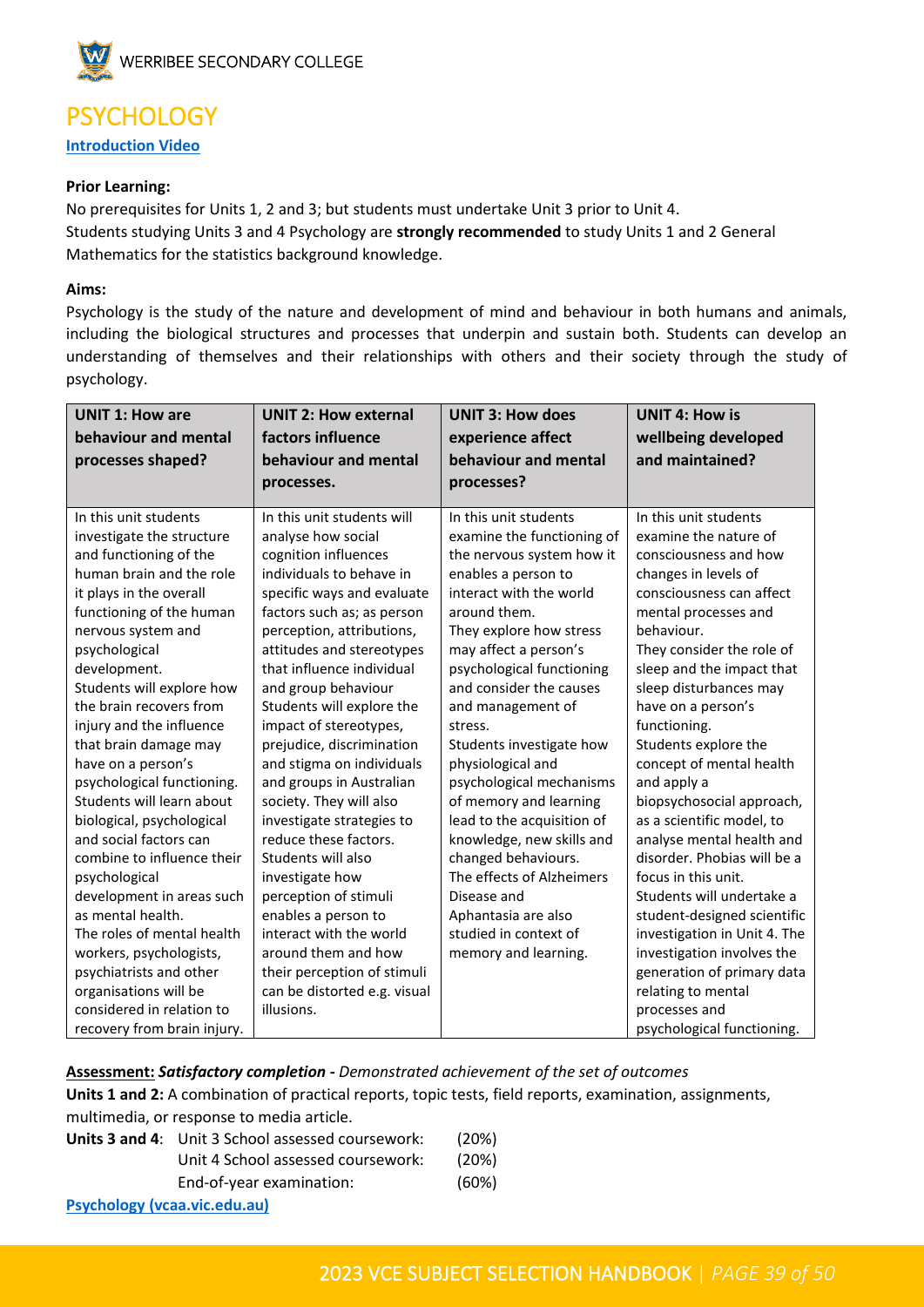

# <span id="page-39-0"></span>SYSTEMS ENGINEERING

#### **[Introduction Video](https://youtu.be/pO6MAEWbNYw)**

#### **Prior Learning:**

There are no prerequisites for Units 1, 2 or 3 but students must undertake Unit 3 prior to Unit 4.

#### **Aims:**

This subject would be ideally suited to students that are aiming for hands on careers in the engineering, technological, computing or applied science fields. Universities and employers are increasingly looking for innovative people who can harness new and emerging technology to solve problems in a wide variety of fields. It is an advantage for students looking to undertake engineering courses at university, as many institutions now offer incentives in their entry requirements for those students that have studied Systems Engineering.

Students follow the design process to design, research, simulate, build, test and evaluate both mechanical and electronic systems, including those that may require elements of coding. Students are introduced to the general working principles of both mechanical and electrical systems. These are then combined to create integrated systems, which can do whatever the student desires, and focus on the student's own area of interest in engineering. Whether it is those who have a practical interest in robotics, electronics, or would like to work on creating or programming their own automated or remote-controlled system, or those that wish to get ahead in harnessing the technology potential for the future.

| <b>UNIT 1: Mechanical</b>                                                                                                                                                                                                                                                                                                                               | <b>UNIT 2:</b>                                                                                                                                                                                                                                                                                                                                                                                                                                                                | <b>UNIT 3: Integrated</b>                                                                                                                                                                                                                                                                                                                                                             | <b>UNIT 4: Systems control</b>                                                                                                                                                                                                                                                                                                                                                                                                                                                                                                                                                                                                        |
|---------------------------------------------------------------------------------------------------------------------------------------------------------------------------------------------------------------------------------------------------------------------------------------------------------------------------------------------------------|-------------------------------------------------------------------------------------------------------------------------------------------------------------------------------------------------------------------------------------------------------------------------------------------------------------------------------------------------------------------------------------------------------------------------------------------------------------------------------|---------------------------------------------------------------------------------------------------------------------------------------------------------------------------------------------------------------------------------------------------------------------------------------------------------------------------------------------------------------------------------------|---------------------------------------------------------------------------------------------------------------------------------------------------------------------------------------------------------------------------------------------------------------------------------------------------------------------------------------------------------------------------------------------------------------------------------------------------------------------------------------------------------------------------------------------------------------------------------------------------------------------------------------|
| <b>Systems</b>                                                                                                                                                                                                                                                                                                                                          | Electrotechnological                                                                                                                                                                                                                                                                                                                                                                                                                                                          | and controlled                                                                                                                                                                                                                                                                                                                                                                        |                                                                                                                                                                                                                                                                                                                                                                                                                                                                                                                                                                                                                                       |
|                                                                                                                                                                                                                                                                                                                                                         | <b>Systems</b>                                                                                                                                                                                                                                                                                                                                                                                                                                                                | systems                                                                                                                                                                                                                                                                                                                                                                               |                                                                                                                                                                                                                                                                                                                                                                                                                                                                                                                                                                                                                                       |
| This unit focuses on<br>mechanical engineering<br>fundamentals. These<br>are the basis of<br>understanding the<br>underlying principles<br>and the building blocks<br>that operate in the<br>simplest to more<br>complex mechanical<br>devices. Students will<br>design, research,<br>simulate, produce and<br>evaluate their own<br>mechanical system. | This unit focuses on building<br>an understanding of the<br>fundamental principles of<br>electrical and electronic<br>circuits, collectively and<br>commonly referred to as<br>electro-technology. This<br>allows students to find out<br>how to combine them to<br>create their own electronic<br>system. Students will design,<br>research, simulate, produce<br>and evaluate their own<br>electro-technology system,<br>which may control the<br>system created in Unit 1. | This unit focuses on how<br>mechanical and electro<br>tech systems are<br>combined to form a<br>controlled integrated<br>technological system.<br>Students will design,<br>research, simulate and<br>produce their own<br>integrated system, to be<br>completed in Unit 4.<br>Students will study<br>sources and types of<br>energy that enable<br>engineered systems to<br>function. | This unit combines the<br>contemporary focus of systems<br>control and provides opportunities<br>for students to build on their<br>understanding and apply it to<br>practical solutions through the<br>construction of controlled<br>integrated systems. In recent<br>times, commercial integrated<br>systems have increased function,<br>control and internal monitoring<br>subsystems within them. Students<br>will complete the production of<br>their own chosen system started in<br>Unit 3, and test and evaluate it.<br>Students will also research exciting<br>new and emerging technologies<br>that could impact the future. |

Students are expected to use computer technology to develop, simulate, program and test their working models.

#### **Assessment**: *Satisfactory completion - Demonstrated achievement of the set of outcomes.*

| Units 1 and 2                  | Individual school decision on levels of achievement. |       |
|--------------------------------|------------------------------------------------------|-------|
| Unit $3:$                      | School assessed coursework                           | (10%) |
| Unit 4:                        | School assessed coursework                           | (10%) |
|                                | <b>Units 3 and 4:</b> School assessed task           | (50%) |
| <b>End-of-year examination</b> |                                                      | (30%) |

**<https://www.vcaa.vic.edu.au/Documents/vce/systemeng/2019SystemsEngineeringSD.pdf>**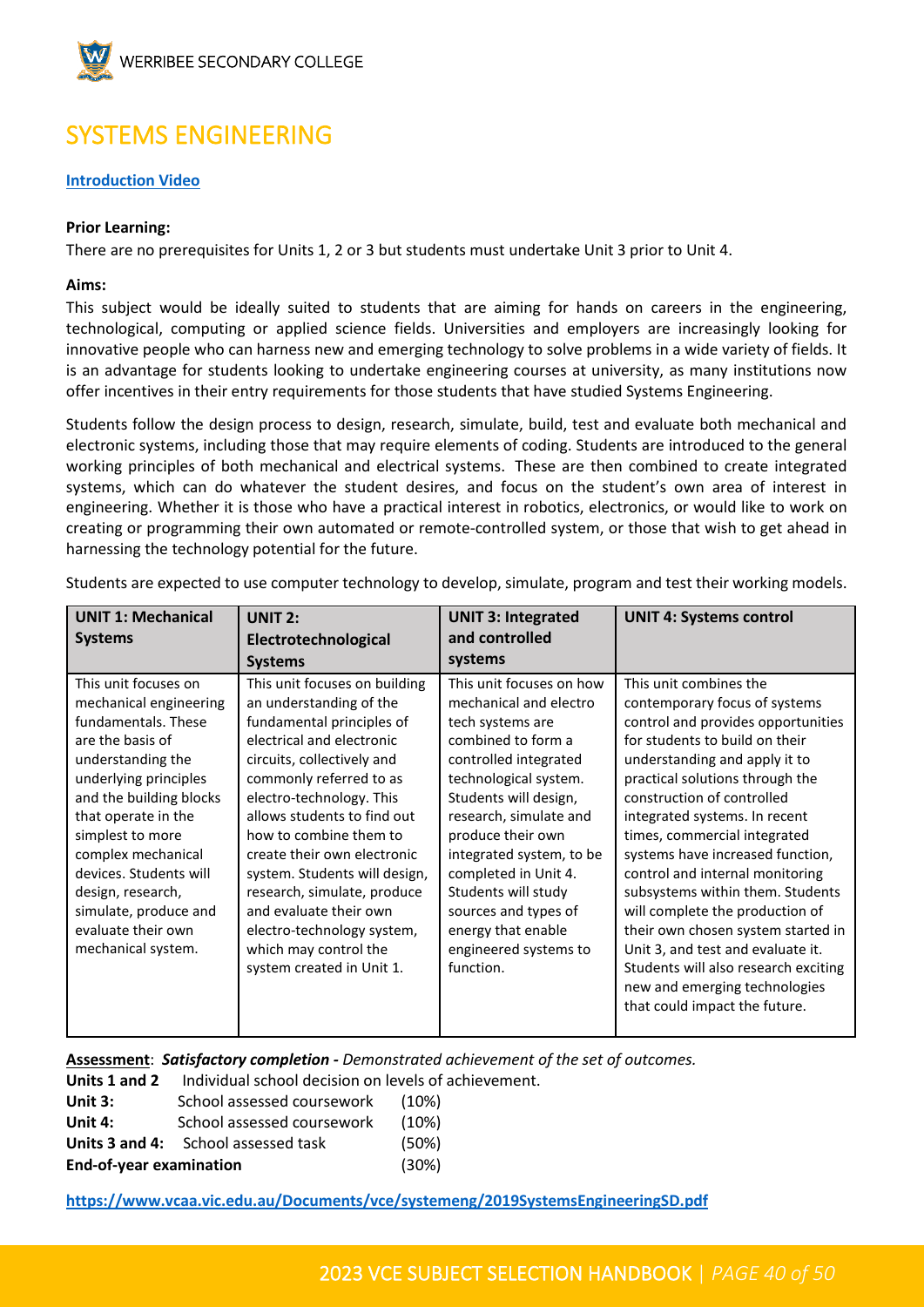

# <span id="page-40-0"></span>THEATRE STUDIES

#### **[Introduction Video](https://youtu.be/drTzSG2jJsA)**

#### **Aims:**

Theatre Studies involves students in the interpretation of play texts and the production of plays. Students study the nature and characteristics of theatre through the ages, looking at tradition, history and social contexts. Students develop skills in stagecraft and performance, participate in major productions and either perform **or** design a monologue. Theatre Studies is for those students who are interested in the Theatre – not **just** for those who want to be performing on stage. Students also learn to analyse and evaluate performance, as an audience member, through excursions (at least two) to professional performances.

| <b>UNIT 1:</b>                                                                                                                                                                                                                                                                                                                                                                                                                                        | <b>UNIT 2:</b>                                                                                                                                                                                                                                                                                                                                                                                                                                                        | <b>UNIT 3:</b>                                                                                                                                                                                                                                                                                                                                                                                                                  | <b>UNIT 4:</b>                                                                                                                                                                                                                                                                                                                                                                                                                                                                                                                                                   |
|-------------------------------------------------------------------------------------------------------------------------------------------------------------------------------------------------------------------------------------------------------------------------------------------------------------------------------------------------------------------------------------------------------------------------------------------------------|-----------------------------------------------------------------------------------------------------------------------------------------------------------------------------------------------------------------------------------------------------------------------------------------------------------------------------------------------------------------------------------------------------------------------------------------------------------------------|---------------------------------------------------------------------------------------------------------------------------------------------------------------------------------------------------------------------------------------------------------------------------------------------------------------------------------------------------------------------------------------------------------------------------------|------------------------------------------------------------------------------------------------------------------------------------------------------------------------------------------------------------------------------------------------------------------------------------------------------------------------------------------------------------------------------------------------------------------------------------------------------------------------------------------------------------------------------------------------------------------|
| <b>Pre-Modern Theatre</b>                                                                                                                                                                                                                                                                                                                                                                                                                             | <b>Modern Theatre</b>                                                                                                                                                                                                                                                                                                                                                                                                                                                 | <b>Play-script Interpretation</b>                                                                                                                                                                                                                                                                                                                                                                                               | <b>Performance</b>                                                                                                                                                                                                                                                                                                                                                                                                                                                                                                                                               |
|                                                                                                                                                                                                                                                                                                                                                                                                                                                       |                                                                                                                                                                                                                                                                                                                                                                                                                                                                       |                                                                                                                                                                                                                                                                                                                                                                                                                                 | Interpretatation                                                                                                                                                                                                                                                                                                                                                                                                                                                                                                                                                 |
| This unit focuses on the<br>application of acting and<br>other stagecraft in relation<br>to theatrical styles of the<br>pre-modern era. Students<br>work with play scripts from<br>the pre-modern era of<br>theatre, focusing on works<br>created up to 1920 in both<br>their written form and in<br>performance. They also<br>study theatrical and<br>performance analysis and<br>apply these skills to the<br>analysis of a play in<br>performance. | This unit focuses on<br>theatrical styles and<br>stagecraft through working<br>with play scripts in both<br>their written form and in<br>performance with the<br>emphasis on the application<br>of stagecraft. Students work<br>with play scripts from the<br>modern era, focusing on<br>works from the 1920s to<br>present. They study<br>theatrical analysis and<br>production evaluation and<br>apply these skills to the<br>analysis of a play in<br>performance. | In this unit students develop<br>an interpretation of a play<br>script through the stages of<br>the theatrical production<br>process: planning,<br>development and<br>presentation.<br>Students specialise in two<br>areas of stagecraft, working<br>collaboratively in order to<br>realise the production of a<br>play script. Students also<br>analyse and evaluate the<br>interpretation of a play<br>script in performance. | In this unit students study a<br>scene and associated<br>monologue and develop a<br>theatrical treatment that<br>includes the creation of a<br>character by an actor,<br>stagecraft possibilities, and<br>appropriate research.<br>Students interpret a<br>monologue from within a<br>specified scene using<br>selected areas of stagecraft<br>to realise their<br>interpretation. Students<br>may choose to perform the<br>monologue using acting and<br>direction or design for the<br>monologue using costume,<br>make-up, set pieces, sound<br>and/or props. |

*Assessment: Satisfactory completion - Demonstrated achievement of the set of outcomes.*

**Units 1 and 2:** Individual school decision on levels of achievement.

- **Unit 3:** School assessed coursework (30%)
- Unit 4: School assessed coursework (15%)
- Stagecraft Examination (25%)

**Units 3 and 4:** Written examination (30%)

**<https://www.vcaa.vic.edu.au/Documents/vce/theatre/2019TheatreStudiesSD.pdf>**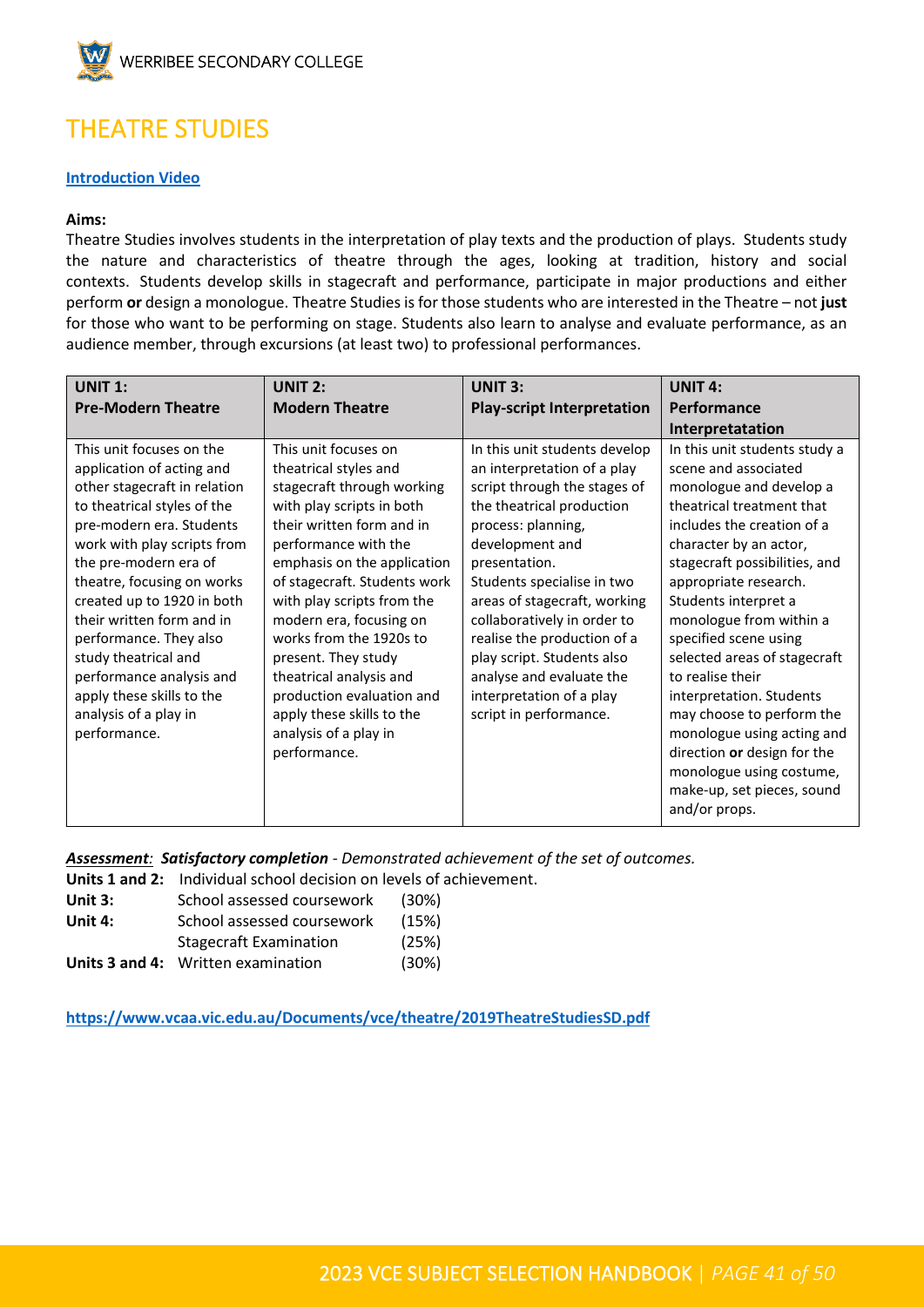

# <span id="page-41-0"></span>VISUAL COMMUNICATION DESIGN (Art)

#### **[Introduction Video](https://youtu.be/BuOLsZMubmk)**

#### **Prior Learning:**

There are no prerequisites for entry to Units 1, 2 and 3.

It is advised that students complete Units 1 and 2 prior to commencing Units 3 and 4. Students must undertake Unit 3 prior to taking Unit 4.

#### **Aims:**

This study enables students to:

- Develop and apply drawing skills using a range of techniques.
- Develop design thinking.
- Develop a range of skills in selecting and applying media, materials, and manual and digital methods to support design processes.
- Apply a design process to create visual communications.
- Understanding how key design elements, design principles, media, materials and manual and digital methods contribute to the creation of their own visual language.
- Develop capacity to undertake ongoing design thinking while conceiving, communicating and presenting ideas.
- Understanding how historical, social, cultural, environmental and contemporary factors influence visual communications.

| <b>UNIT 1:</b>                                                                                                                                                                                                                                                                                                                                                                                                                                                                                                                                                            | <b>UNIT 2:</b>                                                                                                                                                                                                                                                                                                                                                                                                                                                                 | <b>UNIT 3:</b>                                                                                                                                                                                                                                                                                                                                                                                                                                                                                                                                             | <b>UNIT 4:</b>                                                                                                                                                                                                                                                                                                                                                                                                                                                                                                                                                                                                                                                                                                                        |
|---------------------------------------------------------------------------------------------------------------------------------------------------------------------------------------------------------------------------------------------------------------------------------------------------------------------------------------------------------------------------------------------------------------------------------------------------------------------------------------------------------------------------------------------------------------------------|--------------------------------------------------------------------------------------------------------------------------------------------------------------------------------------------------------------------------------------------------------------------------------------------------------------------------------------------------------------------------------------------------------------------------------------------------------------------------------|------------------------------------------------------------------------------------------------------------------------------------------------------------------------------------------------------------------------------------------------------------------------------------------------------------------------------------------------------------------------------------------------------------------------------------------------------------------------------------------------------------------------------------------------------------|---------------------------------------------------------------------------------------------------------------------------------------------------------------------------------------------------------------------------------------------------------------------------------------------------------------------------------------------------------------------------------------------------------------------------------------------------------------------------------------------------------------------------------------------------------------------------------------------------------------------------------------------------------------------------------------------------------------------------------------|
| <b>Introduction to Visual</b>                                                                                                                                                                                                                                                                                                                                                                                                                                                                                                                                             | <b>Applications of Visual</b>                                                                                                                                                                                                                                                                                                                                                                                                                                                  | Design thinking and                                                                                                                                                                                                                                                                                                                                                                                                                                                                                                                                        | Design development and                                                                                                                                                                                                                                                                                                                                                                                                                                                                                                                                                                                                                                                                                                                |
| <b>Communication Design</b>                                                                                                                                                                                                                                                                                                                                                                                                                                                                                                                                               | <b>Communication Design</b>                                                                                                                                                                                                                                                                                                                                                                                                                                                    | practice                                                                                                                                                                                                                                                                                                                                                                                                                                                                                                                                                   | presentation                                                                                                                                                                                                                                                                                                                                                                                                                                                                                                                                                                                                                                                                                                                          |
|                                                                                                                                                                                                                                                                                                                                                                                                                                                                                                                                                                           |                                                                                                                                                                                                                                                                                                                                                                                                                                                                                |                                                                                                                                                                                                                                                                                                                                                                                                                                                                                                                                                            |                                                                                                                                                                                                                                                                                                                                                                                                                                                                                                                                                                                                                                                                                                                                       |
| This unit focuses on using<br>visual language to<br>communicate messages,<br>ideas and concepts. This<br>involves acquiring and<br>applying design thinking<br>skills as well as drawing<br>skills to make messages,<br>ideas and concepts visible<br>and tangible. Students<br>practise their ability to<br>draw what they observe<br>and they use visualisation<br>drawing methods to<br>explore their own ideas<br>and concepts. Students<br>develop an understanding<br>of the importance of<br>presentation drawings to<br>clearly communicate their<br>final visual | This unit focuses on the<br>application of visual<br>communication design<br>knowledge, design<br>thinking skills and drawing<br>methods to create visual<br>communications to meet<br>specific purposes in<br>designated design fields.<br>Students use presentation<br>drawing methods that<br>incorporate the use of<br>technical drawing<br>conventions to<br>communicate information<br>and ideas associated with<br>the environmental or<br>industrial fields of design. | In this unit students gain<br>an understanding of the<br>process designers employ<br>to structure their thinking<br>and communicate ideas<br>with clients, target<br>audiences, other<br>designers and specialists.<br>Through practical<br>investigation and analysis<br>of existing visual<br>communications, students<br>gain insight into how the<br>selection of methods,<br>media, materials, and the<br>application of design<br>elements and design<br>principles, can create<br>effective visual<br>communications for a<br>specific audience and | The focus of this unit is the<br>development of design concepts<br>and two final presentations of<br>visual communications to meet<br>the requirements of the brief.<br>This involves applying the design<br>process twice to meet each of the<br>stated needs. Having completed<br>their brief and generated ideas in<br>Unit 3, students continue the<br>design process by developing and<br>refining concepts for each need<br>stated in the brief. They utilise a<br>range of digital and manual two-<br>and three-dimensional methods,<br>media and materials. They<br>investigate how the application of<br>design elements and design<br>principles creates different<br>communication messages with<br>their target audience. |
| communications.                                                                                                                                                                                                                                                                                                                                                                                                                                                                                                                                                           |                                                                                                                                                                                                                                                                                                                                                                                                                                                                                | purpose.                                                                                                                                                                                                                                                                                                                                                                                                                                                                                                                                                   |                                                                                                                                                                                                                                                                                                                                                                                                                                                                                                                                                                                                                                                                                                                                       |

**Assessment**: *Satisfactory completion - Demonstrated achievement of the set of outcomes.*

**Units 1 and 2**: Individual school decision on levels of achievement.

| Units 3 and 4: School assessed Coursework (25%) |       |
|-------------------------------------------------|-------|
| School assessed Task                            | (40%) |
| End-of-year examination                         | (35%) |

**[www.vcaa.vic.edu.au/Documents/vce/visualcomm/VisualCommunicationDesignSD\\_2018.pdf](http://www.vcaa.vic.edu.au/Documents/vce/visualcomm/VisualCommunicationDesignSD_2018.pdf)**

#### 2023 VCE SUBJECT SELECTION HANDBOOK | *PAGE 42 of 50*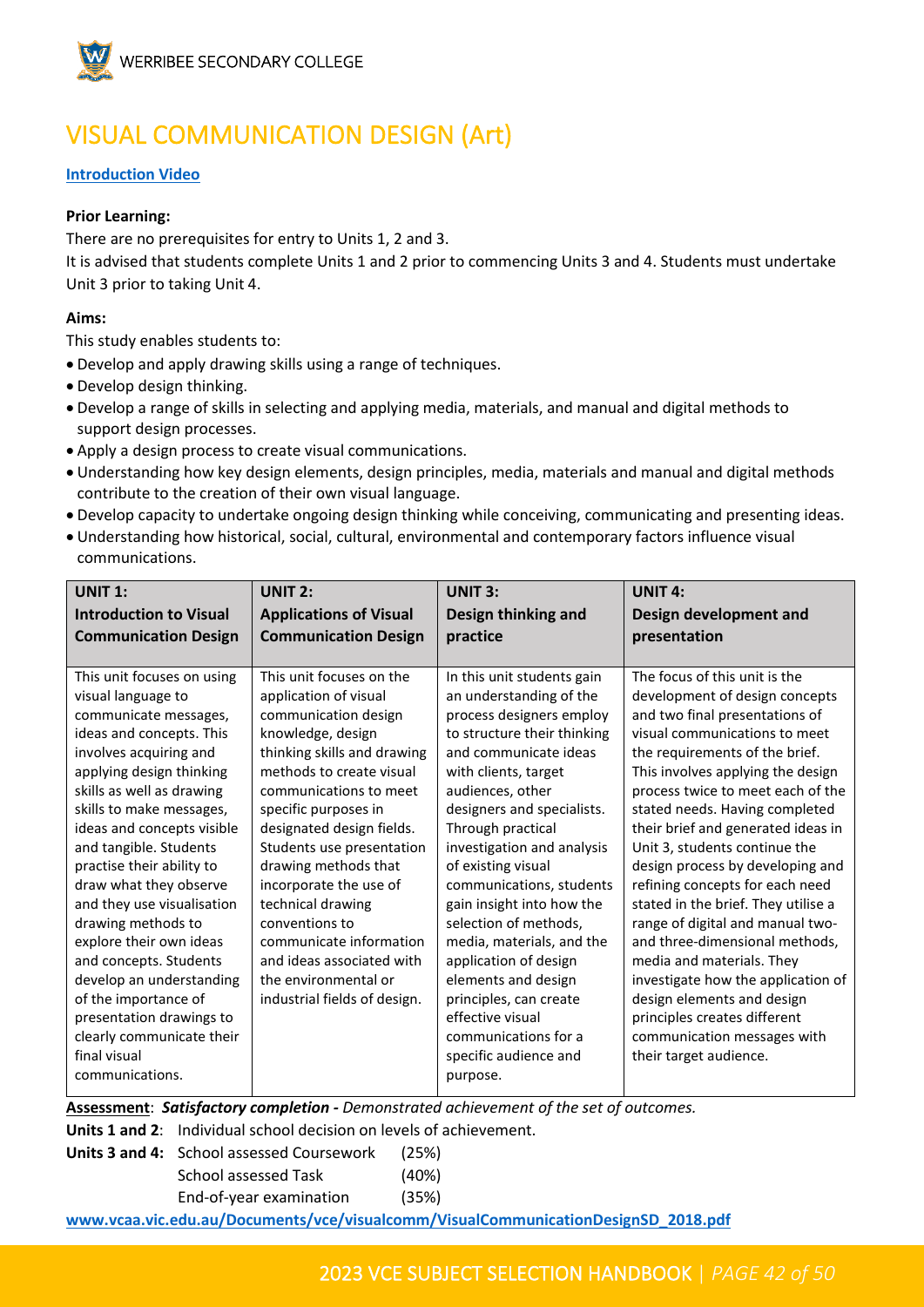

### ACADEMIC HONESTY AND INTEGRITY POLICY

#### <span id="page-42-0"></span>**Rationale**

The Academic Honesty Policy provides a framework to ensure that the values and expectations which relate to the academic work and professional work ethic at Werribee Secondary College is upheld at all times. The values and expectations of the students and staff relate to the school values and guiding statement. Academic honesty requires one to behave in a manner that supports our school values and guiding statement. All members of the Werribee Secondary College community are required to know and comply with this policy.

#### **Scope of this policy**

This policy applies to all assessments across all subjects and all year levels at Werribee Secondary College.

#### **A. Academic Honesty – What it is**

Academic honesty is a set of principles that inform the values of honest and responsible behaviour in an academic setting.

Assignments and coursework are designed to enable students to learn and demonstrate new ideas; grading and marking are designed to provide feedback on how students have progressed. Therefore, for the results and feedback to hold meaning, all assessment needs to result from the students own achievements and effort.

All policies and procedures that relate to academic honesty at Werribee Secondary College align with the policies and procedures set by the Department of Education Victoria.

Refer also to the following policies:

- 1. Werribee Secondary College Assessment Policy
- 2. Student Engagement and Wellbeing policy

#### **B. Academic Misconduct – What it is – What it can look like**

Academic misconduct is behaviour (whether deliberate or inadvertent) that results in, or may result in, the candidate or any other candidate gaining an unfair advantage in one or more components of assessment. Behaviour that may disadvantage another candidate is also regarded as academic misconduct. Academic misconduct is a breach of these regulations and includes, but is not restricted to, the following:

a. Plagiarism—this is defined as the representation, intentionally or unintentionally, of the ideas, words or work of another person without proper, clear and explicit acknowledgment.

b. Collusion—this is defined as supporting academic misconduct by another candidate, for example, allowing one's work to be copied or submitted for assessment by another.

c. Duplication of work—this is defined as the presentation of the same work for different assessment components and/or DP core requirements.

d. Misconduct during an examination (for example, taking unauthorized material into an examination, behaviour that disrupts the examination or distracts other students, or communicating with another student).

e. Any other behaviour that gains an unfair advantage for a student or that affects the results of another student (for example, falsifying a CAS record, disclosure of information to and receipt of information from candidates about the content of an examination paper within 24 hours after a written examination via any form of communication/media).

*("Article 20", 2014, IBO)*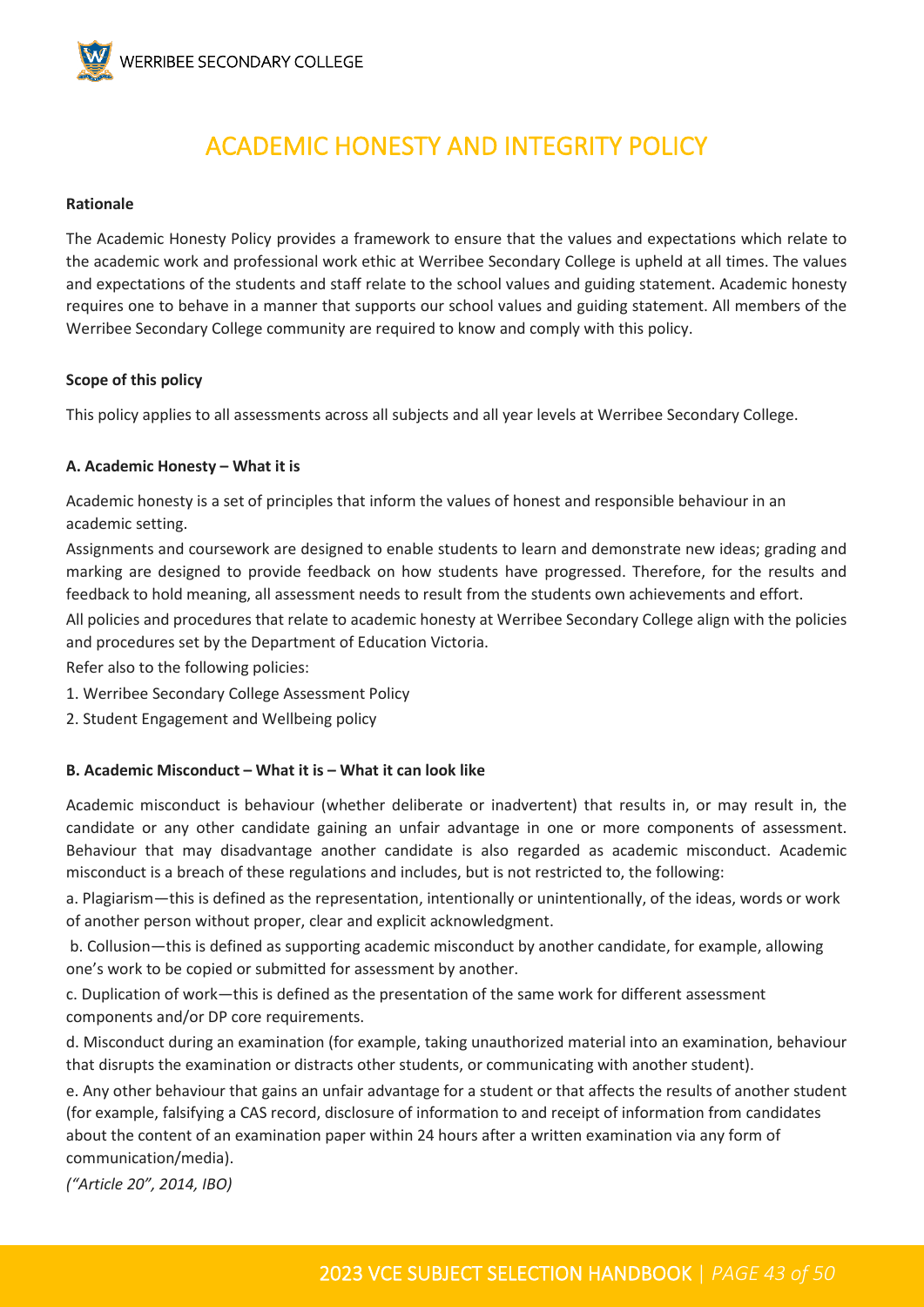

#### **Some examples of the forms that academic misconduct can take:**

- Presenting segments of or whole works by another person as your own.
- Including quotes and materials from another's works within your own without adequate acknowledgement.
- Paraphrasing the work or ideas of another person without adequate acknowledgement.
- Copying work and ideas from another student within OR without the College community.

#### **Referencing**

Werribee Secondary College educates its staff and students on the importance of Copyright and respecting the works and ideas of others. One method of respecting original owners of works and ideas is to acknowledge the source of information by correct referencing. The College currently uses Modern Language Association 7th edition (MLA 7) as its preferred style of referencing.

#### *Examples of MLA 7 style referencing*

Intext Citation: (Rowling. 21-26) Works Cited List: Rowling, J.K. Harry Potter and the Goblet of Fire. London: Bloomsbury, 2004. Print.

Intext Citation: (Sutherland) Works Cited List: Sutherland, Natalie. "What Qualification Should You Take On?" Training.com.au. N.p., 9 Dec. 2016. Web. 21 Nov. 2018.

#### **ROLES AND RESPONSIBILITIES**

It is the role of the whole College community to understand, respect and practice academic honesty. The whole College community encompasses the Principals, teachers, education support staff, librarians, students and parents.

#### **Expectations of Heads of College**

- Establish and maintain a current academic honesty policy.
- Provide teachers with effective training opportunities.
- Support teachers and students to adhere to the school's academic honesty policy.
- Share with legal guardians the aim of the academic honesty policy.

• Ensure everybody understands academic honesty and consequences for students if they engage in academic misconduct.

#### **Expectations of the Senior Years Program Coordinator**

• Ensure that the school's academic honesty policy is aligned with the Senior Years Program (eg. VCE and IB) expectations and undergoes a periodic review. See Appendix for processes and forms.

• Ensure that teachers, candidates and legal guardians are aware of senior program requirements concerning academic honesty.

• Agree with all senior teachers an internal calendar of all due dates for the receipt/submission of candidates' assessment material.

• Ensure candidates and invigilators are provided with relevant information about the conduct of examinations and related assessments.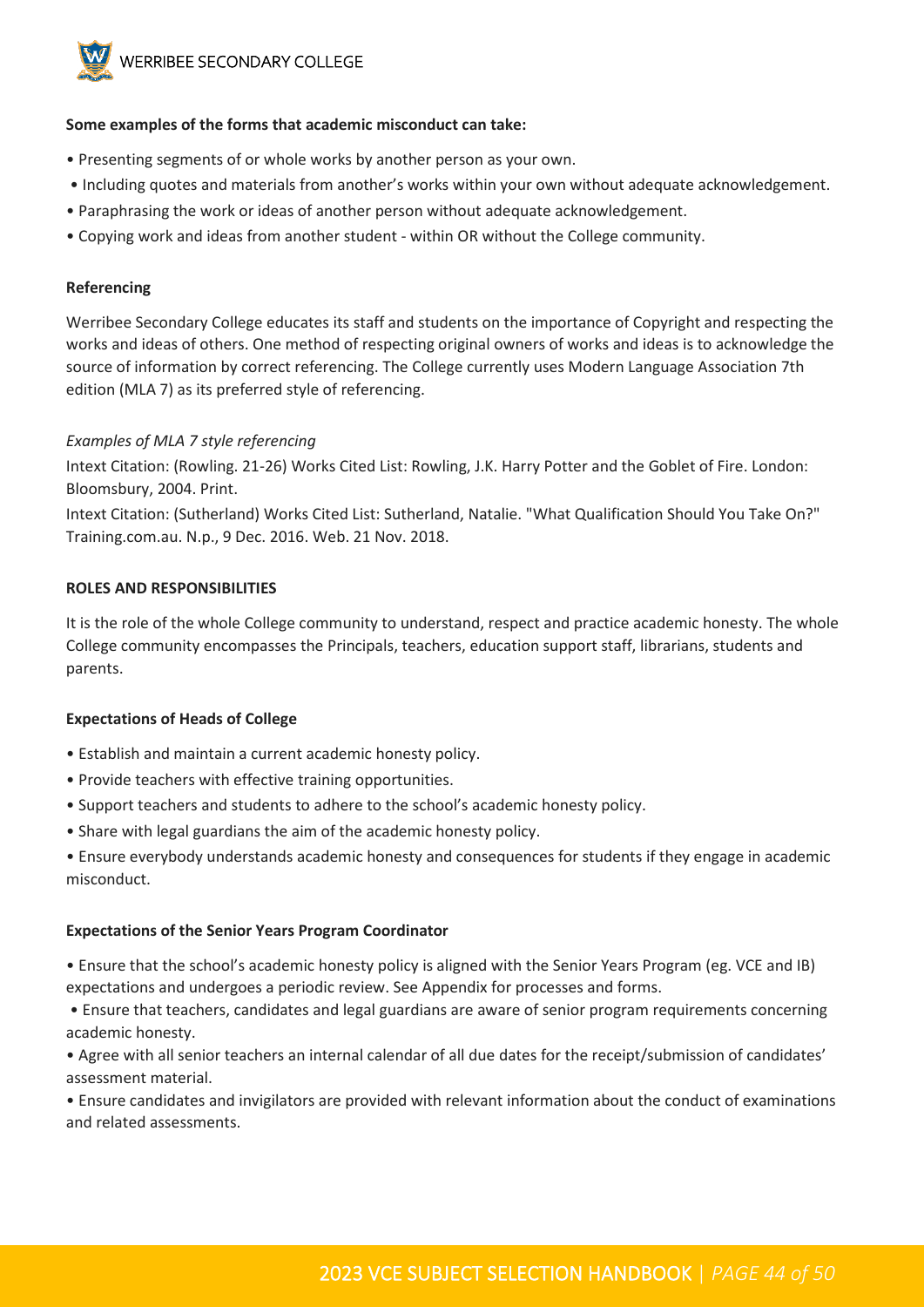

#### **Expectations of Heads of Faculty**

- Ensure that academic honesty skills (correct citing, good researching etc) are included within the curriculum.
- Promote and support academic honesty within their team of teachers.
- Set clear expectations for course work and assignments and provide guidance to staff and students.
- Be a role model of academic integrity to other teachers and staff.

#### **Expectations of the Teachers**

• Set clear expectations for assignments and provide guidance to students on how to correctly cite the sources they have consulted.

- Discuss and promote the benefits of submitting assignments that are correctly referenced.
- Devote time to teach and practice these skills making them "second nature"
- Be a role model make sure all shared materials (handouts, presentations etc.) are correctly referenced.
- Design assignments that do not lend themselves to academic misconduct
- Assess student work objectively to the best of their ability.

#### **Expectations of the Student**

- Understand that academic honesty is inherit to best academic practice.
- Ensure that all work follows the guidelines of best academic honesty practices.
- Utilise the support provided to adhere to best academic practice.
- Correctly and adequately acknowledge sources.
- Understand academic honesty and the potential consequences of academic misconduct.

#### **Expectations of Parents/Guardians**

- Support their student.
- Understand academic honesty and the potential consequences of academic misconduct.
- Be aware of and understand the internal procedures taken by the College to confirm authenticity of work.

#### **PROCESS FOR SUSPECTED ACADEMIC MISCONDUCT**

In a school setting, most acts of academic dishonesty are not intentional. The Werribee Secondary College community believes in seizing those opportunities to teach integrity, responsibility and honesty as such those incidents are teachable moments. If there is a suspected case of academic dishonesty, the following steps will be taken if the Academic Honesty Policy has been breached.

#### **Years 7-10**

#### **First Incident:**

1. The teacher will inform the year level coordinator, record the incident on Compass as a first offence and inform the parents through a chronicle entry.

2. The class teacher will meet with the student to talk with them about the reasons for the possible misconduct.

3. The student will receive individual support in learning how, when and where to cite. In this instance, the teacher will explain why the student's behaviour is academically dishonest and work out how to solve the problem, e.g. re-submit work, or come to a better understanding of academic honesty.

4. The year-level coordinator will monitor the occurrence in case it is a problem across the board.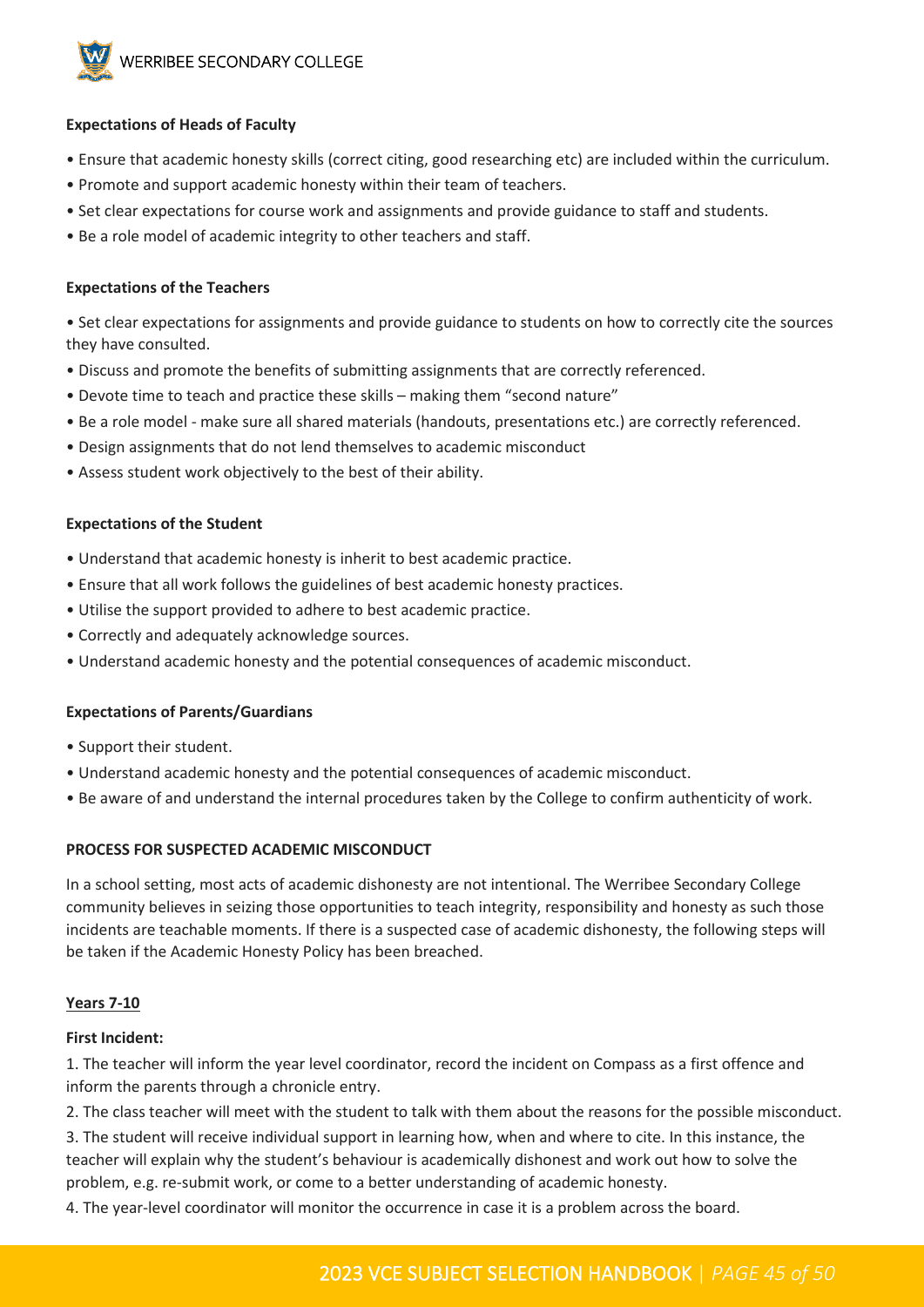

#### **Second Incident:**

1. The teacher will inform the year level coordinator, record the incident on Compass as a the second offence and inform the parents through a chronicle entry.

2. Parents will be contacted and the teacher will hold a meeting with both the parents and the student to discuss the incident and come up with a solution.

3. The student will attend a lunchtime detention where they will be asked to resubmit the assessment.

4. If the student fails to attend the lunchtime detention, the assessment will remain ungraded.

#### **Third Incident:**

1. The teacher will inform the year level coordinator, record the incident on Compass as the third offence and inform the parents through a chronicle entry.

2. Parents will be contacted and the teacher and the year-level coordinator will hold a meeting with both the parents and the student to discuss the incident and come up with a solution.

3. The student will attend an after-school detention.

4. This offence requires consultation with the sub-school director. Work that is plagiarised may not meet the assessment criteria so it may remain ungraded and could affect the overall grade level achievement.

#### **Senior Years (Year 11 and 12)**

*(The following process is aligned with the VCAA rules on school-based assessments)* 

Step 1. Reporting alleged breaches of academic honesty

- The year level coordinator is the initial point of contact for reports of breaches of academic honesty.

- Allegations may be made by any person with information that suggests rules have been breached, for example, a teacher, a student, a parent or an external party such as a tutor.

- Allegations should be handled sensitively and may need to be kept confidential.

- On receipt of an allegation, the student's work will not be accepted for assessment, pending the conduct of an investigation by the school.

- The original of the final version of the work is to be retained by the school. The student should be given a copy of the work.

#### **Step 2. Preliminary investigation**

On receipt of an allegation, the year level coordinator will,

- Assess the allegation and conduct a preliminary investigation to determine if there is any substance to the allegation requiring further, more rigorous investigation.

- Detailed records of the preliminary investigation should be kept and may be used in any later decision-making.

- If further investigation is required, the case will be escalated to principal class or delegate (sub-school director). The school may decide if it is appropriate to appoint an external person to carry out the investigation and report back to the school.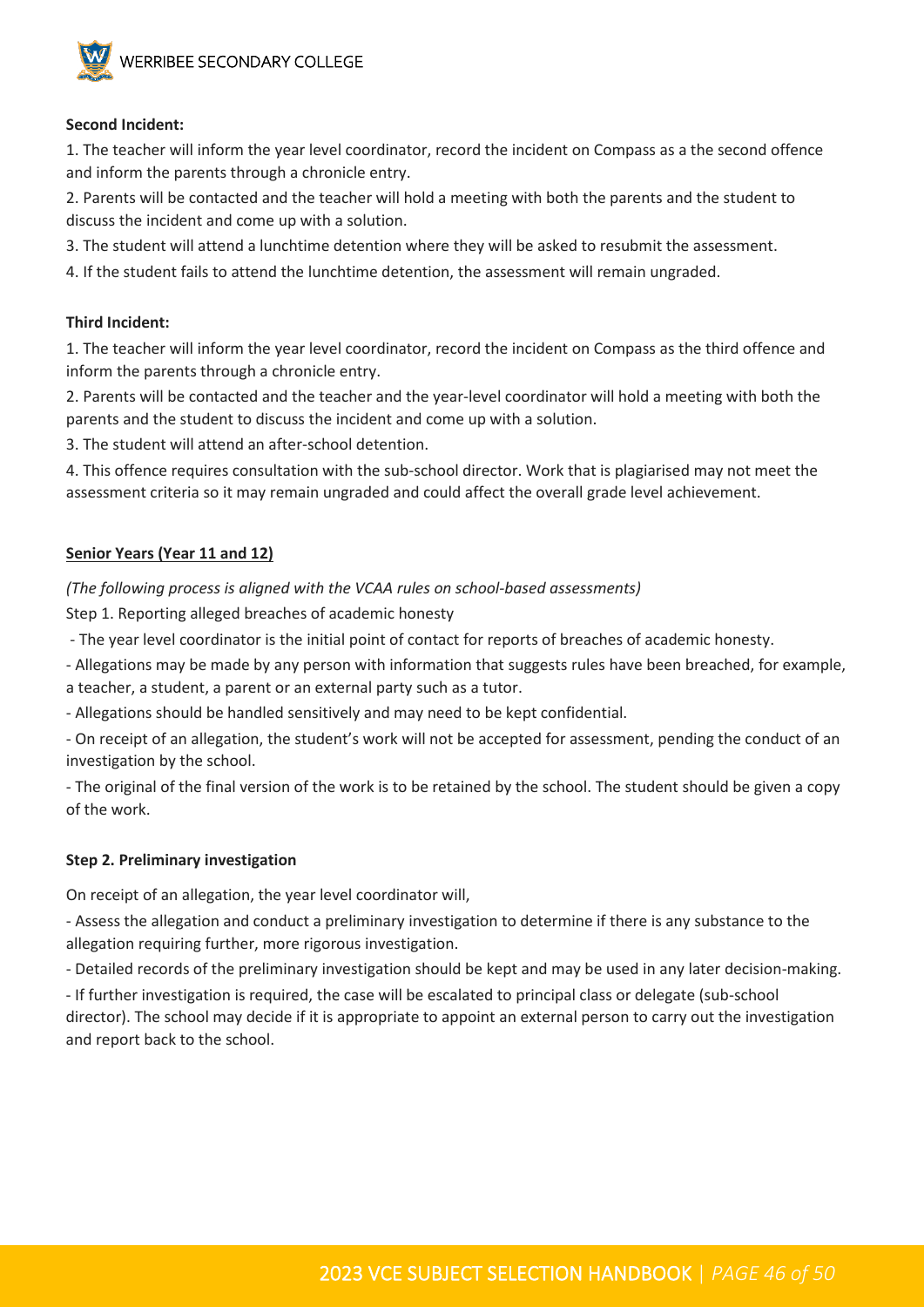

#### **Step 3. Investigation**

The purpose of the investigation is to determine whether there is any substance to an allegation that a student has breached rules for academic honesty (or VCAA School-based Assessment rules or IB Assessment rules). In this case:

- The evidence should be put to a decision-maker for determination whether the allegations are proven, or not proven.

- The investigator must approach the investigation with an open mind, and act fairly and without bias. They should consider any allegation against the student, the evidence of anyone who might have something relevant to say about an allegation, and any documents or information that may shed light on whether an allegation has substance or not. Some or all of the information and evidence gathered during the investigation may show that the allegations against the student are unfounded – this evidence should not be discounted.

- The investigation may include discussions with the study teacher supervising the assessment and any other witnesses, including other students.

#### *Relevant evidence includes:*

• Any instructions given to students by the teacher about the conditions under which the School-based Assessment (or IB assessment) was to be undertaken (including the VCAA examination rules).

• The student's work if an allegation relates to the use of unauthorised notes or cheating or copying from other students, copies of those notes or another student's work or any other evidence of copying or cheating, such as unacknowledged source material.

- Samples of other work by the student for comparison, if relevant.
- The teacher's record of authentication.
- The teacher's opinion about the student's work.
- Accurate notes of conversations with witnesses, the teacher and the student.

#### **If this investigation suggests there is any substance to any allegation:**

- The student should be informed in writing of the nature of the allegation, and be invited to attend an interview to respond to the allegation.

- Adequate notice of the interview should be given to the student, who should be given the opportunity to bring a support person to the interview.

- The support person is there to provide moral support, rather than to represent the student or to speak on their behalf.

- If a student elects not to attend an interview, they should be given an opportunity to respond in writing to any allegation against them.

- The student's parents or guardians may be advised of the nature of the allegations, depending on the school's policy in relation to reporting discipline matters.

- If the allegation raises the suggestion that a student has submitted work that is not their own, the investigator should ask the student to provide evidence that demonstrates that the work submitted is their own and/or was completed in accordance with VCAA requirements (or IB requirements)

#### *The student may be asked to:*

- provide evidence of the development of the work
- discuss the content of the work with the teacher and answer questions to demonstrate their knowledge and understanding of the work
- provide samples of their other work
- complete, under supervision, a supplementary assessment task related to the original task.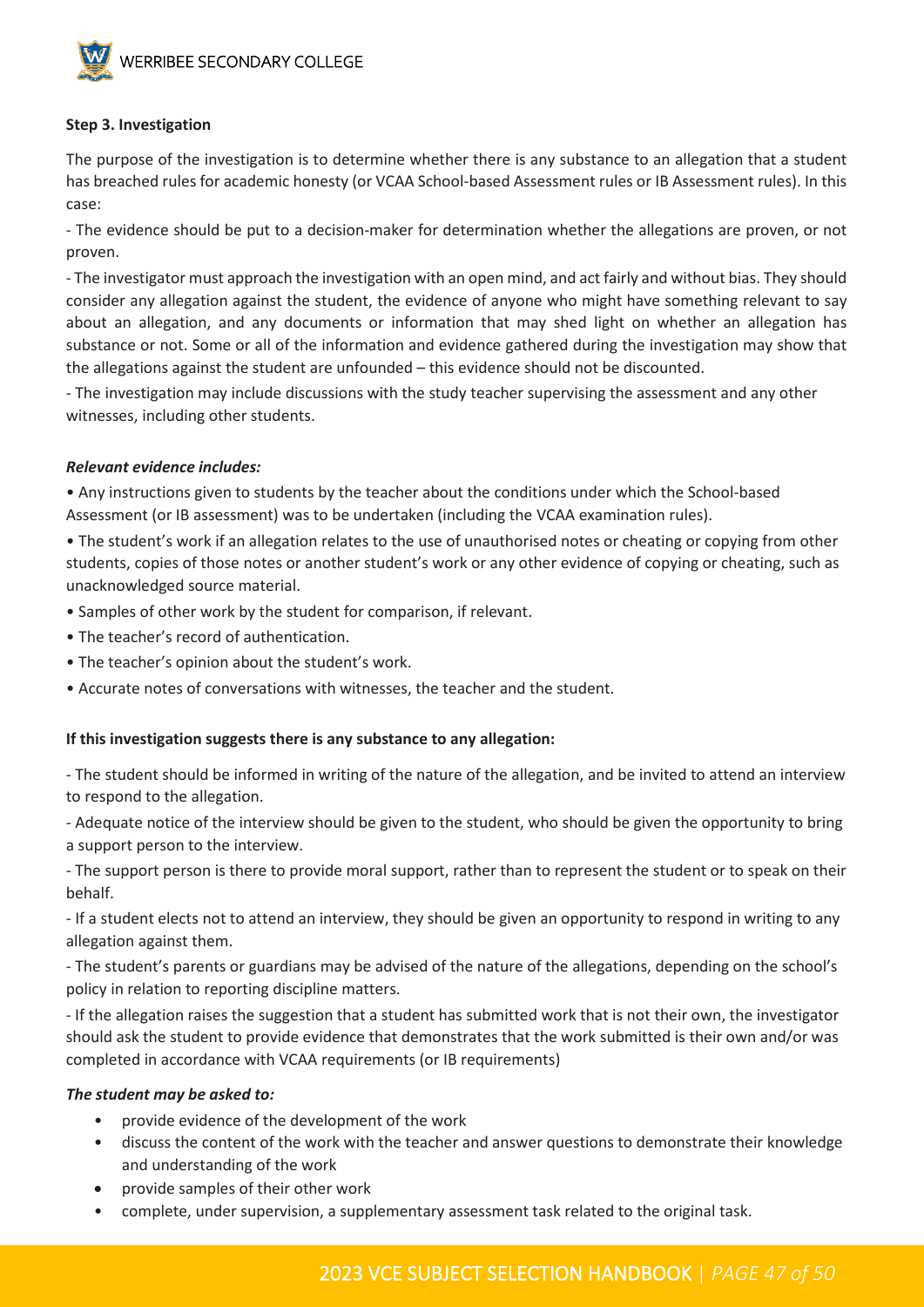

#### **Step 4: Decision-making**

#### **The decision-maker**

The principal (decision-maker) has the authority to decide if a student has breached the rules for academic honesty. The principal may wish to make the decision following receipt of a report from a staff member or other person appointed to carry out the investigation. Alternatively, the principal may wish to delegate their authority to make decisions about alleged breaches of VCAA examination and authentication rules to a hearing panel formed by senior staff members appointed by the principal.

The following are required for the decision making:

• It is important that the decision-maker is not the investigator of the allegations.

• The material gathered during the investigation should be provided to the decision-maker, including evidence (if any) that suggests the allegations are not proven, as well as any responses the student provided during the course of the investigation.

• If the decision-maker forms an independent view that the evidence against the student is insufficient to justify a meeting or hearing, the decision-maker should confirm in writing to the student that no further action will be taken.

• If the decision-maker considers that there is sufficient evidence to justify a meeting or hearing to decide whether or not the allegations are proven, a hearing or meeting should be convened.

• The decision-maker should reserve their judgment until they have heard from the student at the meeting or hearing.

• The principal (decision-maker) will apply the following principles to make the decision regarding alleged breaches of rules:

- The decision-maker must act fairly and without bias.

-The student must receive at least 24 hours' written notice of the meeting or hearing conducted by the decisionmaker.

#### **Before the hearing or meeting,**

The student must be given notice which include the following:

- the date, time, place and likely duration of the meeting or hearing
- the allegation/s against the student
- the names of all decision-makers
- advice that the student may bring a support person to the meeting or hearing
- the name of a contact person if the student has queries about the meeting or hearing
- a copy of any evidence that the decision-makers will consider at the meeting or hearing, including whether any witnesses will be present at the meeting or hearing
- the possible outcomes, including penalties

It is generally appropriate, depending on the age and circumstances of the student, to allow a parent, guardian or other support person to be present at any interview, meeting or hearing.

The meeting or hearing should be conducted at the school, in an environment that is not intimidating for the student, but that is appropriate given the nature of the allegation/s.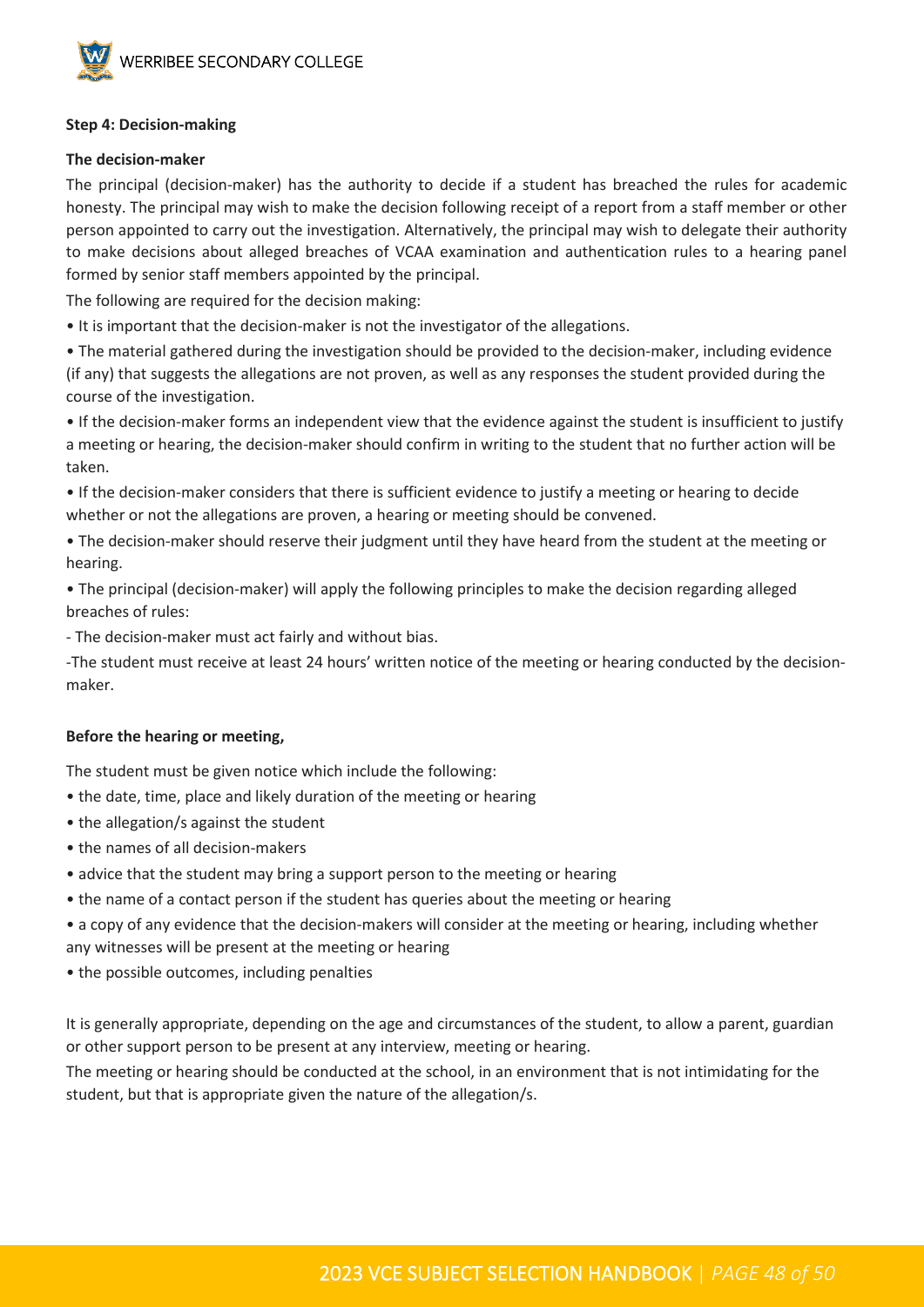

#### **At the hearing or meeting:**

At the meeting or hearing, the principal or delegate (decision-maker) must explain the purpose of the meeting or hearing to the student, and confirm the allegation/s against the student and the possible outcome,

- The decision-maker may ask questions of the student.
- The student must be given the opportunity at the meeting or hearing to respond to the evidence against them and to ask questions of any witnesses present at the meeting or hearing.
- The decision-maker must consider all evidence and submissions carefully, including the student's response, and whether the allegation/s (and the student's defence) is supported by evidence that is relevant and credible.
- The decision-maker must take into account all relevant factors and no irrelevant factors.
- The decision-maker must decide on the balance of probabilities whether the allegation/s is proven the allegation/s does not have to be proven beyond reasonable doubt.
- The decision-maker must decide, in relation to an allegation/s found to be proven, whether a penalty should be imposed, and, if so, what penalty is appropriate.

#### **Possible penalties include:**

- a verbal or written warning
- detention or suspension

– refusal to consider the student's work, but giving the student the opportunity to re-submit the work if there is sufficient time before the due date for submission of results according to the assessment schedule (IB or VCAA). – refusal to accept the part of the student's work found to have been completed in contravention of assessing body's (IB or VCAA) rules and determination of the appropriate result for the relevant outcome forming part of the VCE unit or IB course.

– refusal to accept any part of the work, awarding an N for the outcomes

- The decision-maker should inform the student of the decision and any penalty to be imposed at the meeting or hearing, and of the student's capacity to appeal the decision to the VCAA.
- The decision maker should keep accurate records of their decision, the reasons for their decision and the penalty imposed, to enable the school to confirm these matters in writing.
- The college will follow recommended sanctions and penalties by the relevant assessing body, e.g. VCAA, IB

#### **After the meeting or hearing**

The school must write to the student to confirm:

- the findings of the decision-maker in relation to the allegation/s against the student (setting out each allegation, and corresponding decision)
- the reasons for the decision on each allegation, and the supporting evidence
- any penalty that will be imposed
- information about the student's right to appeal to the VCAA, including that the appeal must be lodged no later than 14 days after the student receives written notice of the decision from the school.

The school should retain all material related to the allegation/s, in case the student wishes to appeal a decision.